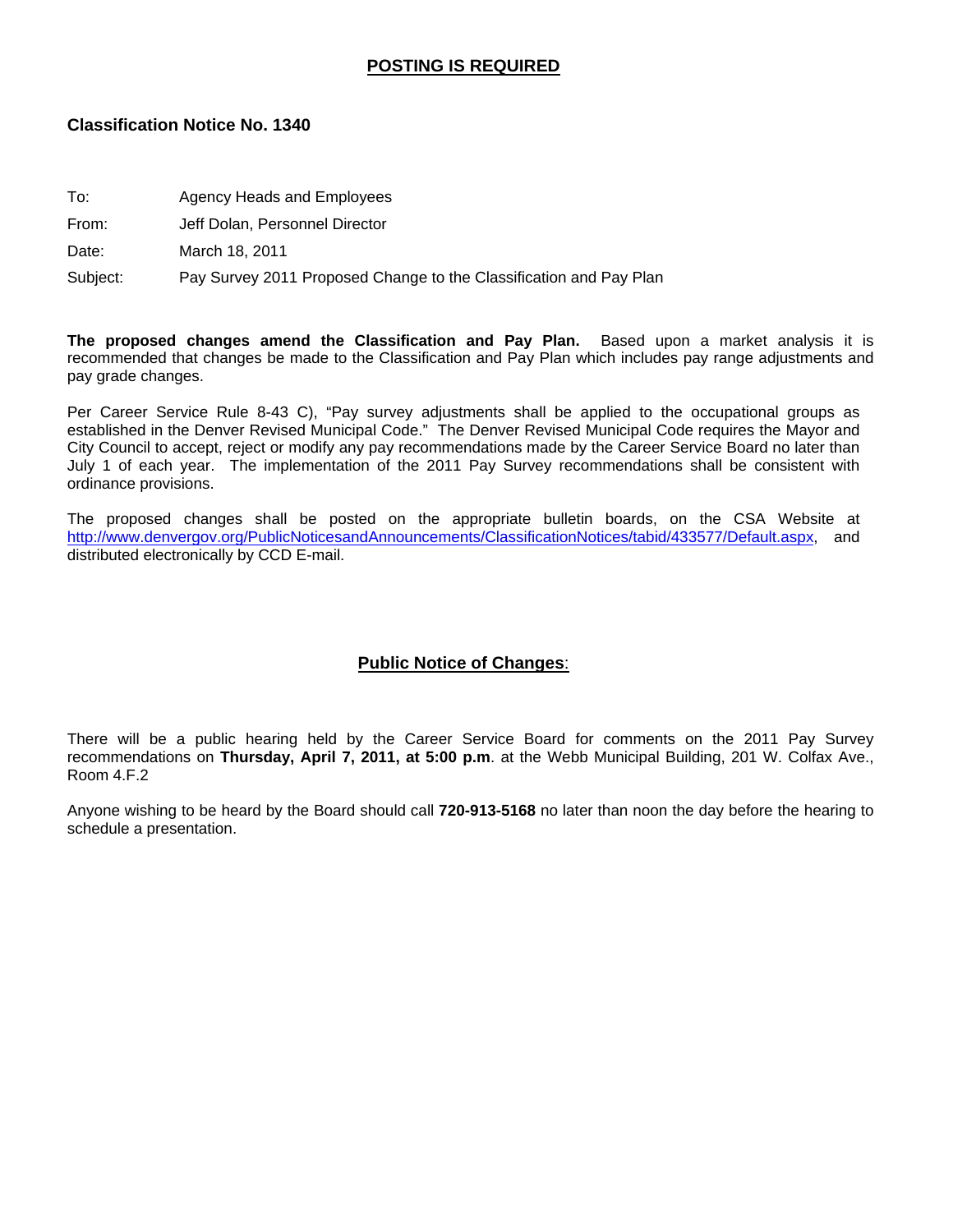Career Service Authority (CSA) has completed the annual market study of prevailing wages in the Denver metropolitan area. The City Charter and the Denver Revised Municipal Code (DRMC) require the survey to be completed with the findings and recommendations provided to the Career Service Board, the Mayor and City Council.

The 2011 Pay Survey recommendations are listed on page 2. The recommendations include adjustments to seven of the occupational groups and pay grade bumps for 14 individual classifications.

## **Occupational Group Adjustments**

The annual pay survey analysis ensures that the City's pay ranges are competitive with comparable jobs in both the Denver metropolitan area and the national markets. When the market data indicates the City's pay for an occupational group has fallen behind the market, CSA recommends a structure increase, or "slide," for the occupational group. If the City's rates are above the market, CSA recommends no change.

The occupational group adjustments are not designed to deliver a pay increase with one exception, when an employee's pay falls below the range minimum of the adjusted pay range, the employee will move to the new range minimum, which will result in an increase. Occupational group adjustments recommended in the 2011 Pay Survey will be effective on July 1, 2011 in accordance with DRMC.

### **Individual Classification Bumps**

Individual classifications may also be adjusted, or "bumped," to a higher pay grade based on the results of the market analysis. The classification must be 10% - 15% behind the market for at least two consecutive years to be considered for a bump.

A pay increase is granted when a classification is "bumped" to a higher pay grade as a result of a pay survey adjustment. The pay increase is equal to 4.55% for each pay grade bump upwards. Pay grade bumps recommended in the 2011 Pay Survey will be effective on January 1, 2012 in accordance with DMRC.

City employees will have the opportunity to comment on the findings at a public hearing before the Career Service Board on April 7, 2011 at 5:00 p.m.

If you have any questions about the 2011 Pay Survey results or want to schedule a briefing by the CSA staff, you can contact Blair Malloy at 720-913-5631 or Roberta Monaco at 720- 913-5629.

## **Merit (Performance) Increases**

Pay increases are granted based on individual employee performance as assessed through the annual Performance Enhancement Program (PEP). The amount of the potential increase is based on the employee's overall performance rating and the employee's location in the pay range.

In 2011, the City implemented a Common Performance Review Date process for evaluating employee performance. This year, all employees will be evaluated for the same time period, January 1, 2010 through December 31, 2010. In addition, all performance reviews will be conducted at the same time, January 1, 2011 through April 15, 2011 and merit (performance) pay increases will be provided to all employees on April 29, 2011 retroactive to January 2, 2011.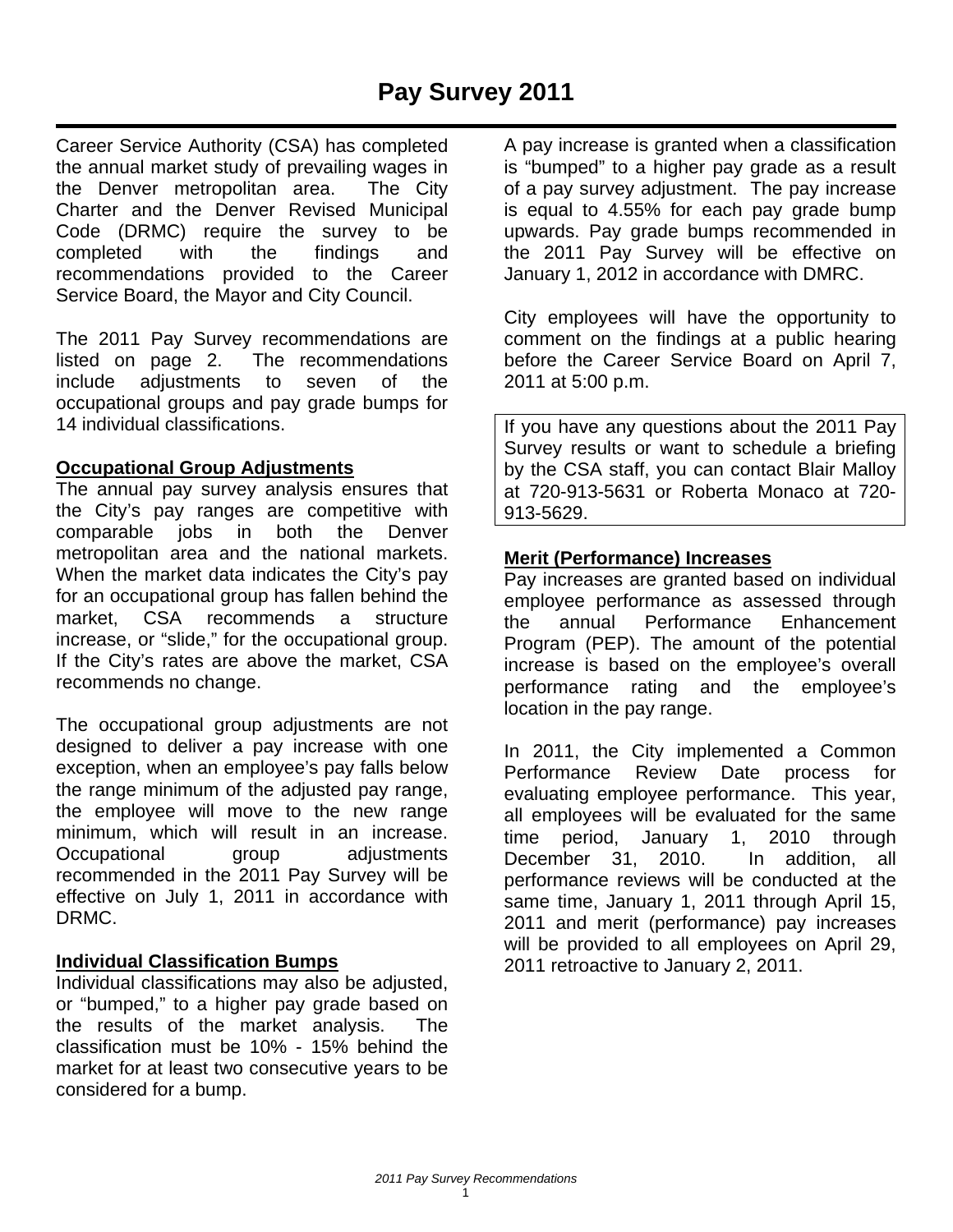|                | <b>Occupational Group</b>                       | <b>Proposed</b><br><b>Occupational</b><br><b>Group Adjustment</b> |  |  |  |  |
|----------------|-------------------------------------------------|-------------------------------------------------------------------|--|--|--|--|
| A              | Professional                                    | 0.00%                                                             |  |  |  |  |
| C              | Clerical                                        | $0.00\%$                                                          |  |  |  |  |
| D              | Doctors                                         | 1.98%                                                             |  |  |  |  |
| Е              | <b>Engineering &amp; Science</b>                | $0.00\%$                                                          |  |  |  |  |
| G              | Art, Design, Media, Recreation, & Entertainment | 0.57%                                                             |  |  |  |  |
| н              | <b>Health Technical &amp; Related Support</b>   | 0.00%                                                             |  |  |  |  |
| $\overline{1}$ | Information Technology                          | 0.00%                                                             |  |  |  |  |
| J              | Labor                                           | 2.60%                                                             |  |  |  |  |
| L              | Legal                                           | 2.68%                                                             |  |  |  |  |
| N              | Enforcement, Compliance, & Protective Service   | $0.00\%$                                                          |  |  |  |  |
| O              | <b>Health Professional</b>                      | 1.98%                                                             |  |  |  |  |
| S              | <b>General Support Services</b>                 | $0.00\%$                                                          |  |  |  |  |
| т              | Trades                                          | 0.00%                                                             |  |  |  |  |
| $\vee$         | Fiscal                                          | $0.00\%$                                                          |  |  |  |  |
| Y & Z          | Short Range & Community Rate                    | 0.57%                                                             |  |  |  |  |

# **Occupational Group Adjustments Effective 7/1/2011**

# **Classifications Recommended for a Pay Grade Bump Effective 1/1/2012**

| <b>Classification</b>                              | <b>From</b> | To    |  |  |  |  |  |
|----------------------------------------------------|-------------|-------|--|--|--|--|--|
| A - Professional                                   |             |       |  |  |  |  |  |
| Monitor                                            | 817-A       | 818-A |  |  |  |  |  |
| <b>Senior Deputy Monitor</b>                       | $814 - A$   | 815-A |  |  |  |  |  |
| G - Art, Design, Recreation, Media & Entertainment |             |       |  |  |  |  |  |
| Copy Center Operator                               | 606-G       | 609-G |  |  |  |  |  |
| H - Health Technical & Related Support             |             |       |  |  |  |  |  |
| <b>Addictions Counselor Level II</b>               | 614-H       | 615-H |  |  |  |  |  |
| Dental Assistant                                   | 609-H       | 610-H |  |  |  |  |  |
| Lab Technician                                     | 615-H       | 616-H |  |  |  |  |  |
| <b>Nursing Aide</b>                                | 607-H       | 608-H |  |  |  |  |  |
| Radiographic Support Technician                    | 607-H       | 608-H |  |  |  |  |  |
| Senior Laboratory Technician                       | 616-H       | 617-H |  |  |  |  |  |
| O - Health Professional                            |             |       |  |  |  |  |  |
| <b>Medical Technologist</b>                        | 810-O       | 811-O |  |  |  |  |  |
| <b>Medical Technologist Section Supervisor</b>     | 812-O       | 813-O |  |  |  |  |  |
| Medical Technologist Unit Supervisor               | 811-O       | 812-O |  |  |  |  |  |
| Senior Occupational Therapist                      | 809-O       | 810-O |  |  |  |  |  |
| <b>T-Trades</b>                                    |             |       |  |  |  |  |  |
| Senior Biomedical Equipment Technician             | 620-T       | 624-T |  |  |  |  |  |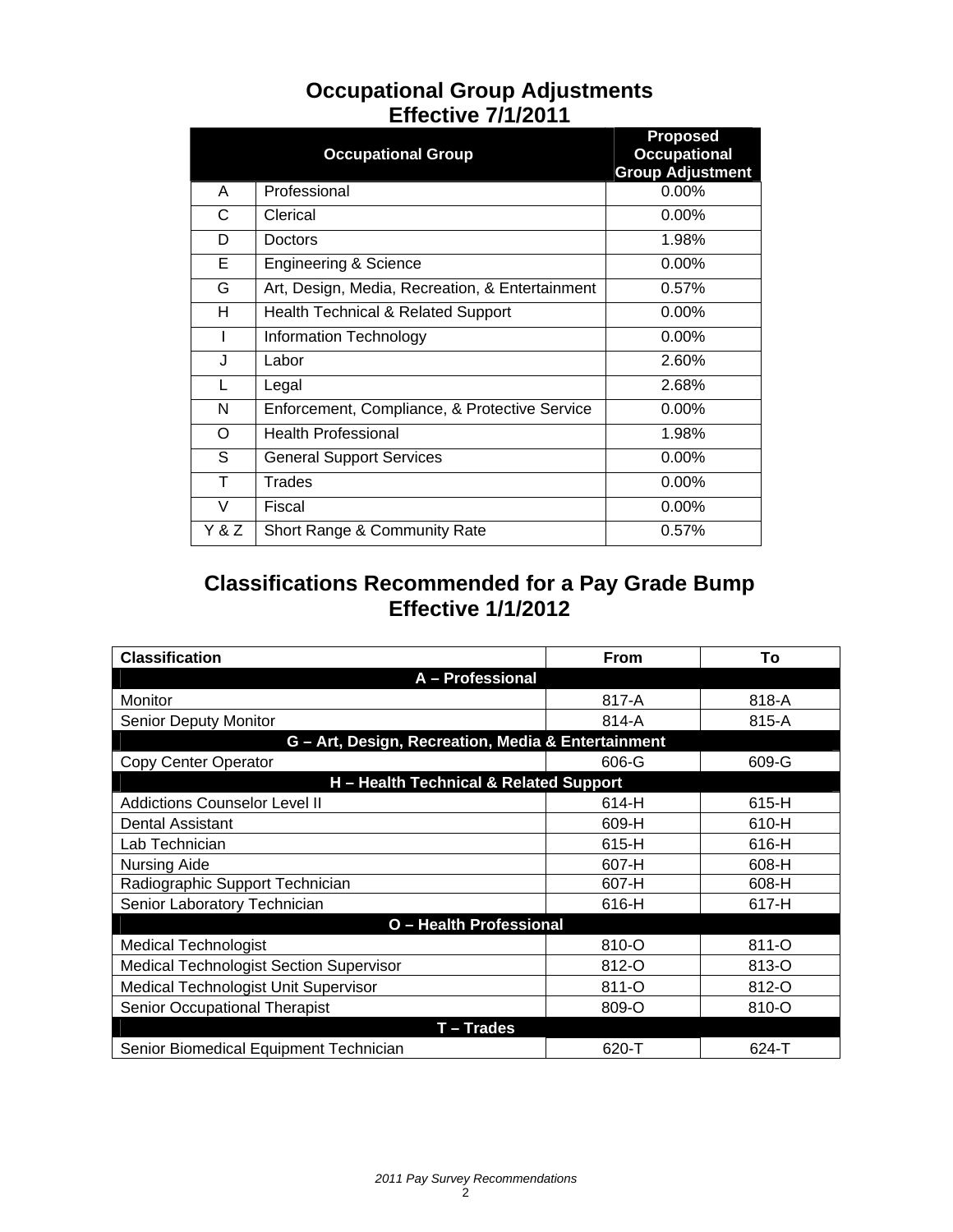# **Steps to Determine Recommended Pay Range for each Classification**

In October 2010 the City implemented new pay ranges called Simplified Pay Ranges. A Simplified Pay Range is a pay range without fixed steps. Instead of dividing a pay range into steps (18 for non-exempt pay ranges and 22 for exempt pay ranges), the pay ranges are now divided into quartiles, or four segments. The quartiles are used to determine the potential merit (performance) increase an employee may receive based on the rating from their annual Performance Enhancement Program Report.

The following steps will help you to identify the pay grade assigned to your current classification and the recommended salary range. Each employee's actual classification title and current salary is located on the upper portion of the pay check stub.

**Step One:** Locate your classification title in the alphabetical listing on pages 3 through 9.

**Step Two:** Find the pay grade assigned to your classification listed to the right of the title. The pay

grade is composed of three numbers and one letter. The letter indicates the occupational group and the numbers represent the pay grade within the specified occupational group.

**Step Three**: Proceed to the tables on pages 10 through 15 to locate the pay table that corresponds with your occupational group.

**Step Four**: Locate the pay grade within the table.

| <b>Class Title</b>                           | <b>Pay Grade</b>                | <b>Class Title</b>                                  | Pay Grade |
|----------------------------------------------|---------------------------------|-----------------------------------------------------|-----------|
| 3-1-1 Customer Service Agent                 | 613-S                           | Advanced Poison Information Specialist              | 812-O     |
| 3-1-1 Customer Service Operations Supervisor | 807-S                           | <b>Advanced Registered Nurse</b>                    | 812-O     |
| 3-1-1 Customer Service Specialist            | 614-S                           | Advanced Technical Physician                        | 827-D     |
| 3-1-1 Lead Customer Service Agent            | 614-S                           | <b>Agency Controller</b>                            | 815-V     |
| 3-1-1 Operations Support Assistant           | 612-C                           | Agency Human Resources Director                     | 813-A     |
| 3-1-1 Operations Support Trainer/Analyst     | 806-A                           | <b>Agency Trainer</b>                               | 807-A     |
| 911 Lead Operator                            | 617-S                           | <b>Agency Training Supervisor</b>                   | 809-A     |
| 911 Operator                                 | 616-S                           | Americans with Disabilities Act Compliance Officer  | 809-A     |
| <b>Accounting Assistant I</b>                | $612-V$                         | Anesthesia Technician                               | 610-H     |
| <b>Accounting Assistant II</b>               | $613-V$                         | Animal Care Attendant                               | 608-S     |
| <b>Accounting Supervisor</b>                 | $811-V$                         | Animal Care Supervisor                              | 610-S     |
| <b>Accounting Technician</b>                 | $613-V$                         | Animal Control Investigation Supervisor             | 806-N     |
| Activities Leader I - Non-Certified          | $115 - Z$                       | Animal Control Investigator                         | 613-N     |
| Activities Leader II - Certified             | $116-Z$                         | Appellate Legal Research Assistant                  | 625-L     |
| Addictions Counselor, Level II               | 614-H                           | Appraisal Data Collector                            | 608-V     |
| Addictions Counselor, Level III              | 617-H                           | <b>Aquatics Coordinator</b>                         | 616-G     |
| Administrative Assistant                     | 803-A                           | Arboreal Inspector                                  | 619-N     |
| Administrative Assistant to the Mayor        | 812-A                           | Arborist                                            | 809-N     |
| Administrative Officer                       | 814-A                           | Architect                                           | 813-E     |
| Administrative Support Assistant I           | 605-C                           | Art Museum Marketing and Public Relations           |           |
| Administrative Support Assistant II          | 608-C                           | Representative                                      | 805-A     |
| Administrative Support Assistant III         | 610-C                           | <b>Asphalt Plant Operator</b>                       | $616 - J$ |
| Administrative Support Assistant IV          | 613-C                           | Assessment Hearings Officer                         | 820-L     |
| Administrative Support Assistant V           | 614-C                           | Assessment Information Technician                   | $612-V$   |
| Administrator I                              | 810-A                           | <b>Assistant Aviation Operations Manager</b>        | 619-A     |
| Administrator I                              | $812-V$                         | <b>Assistant Chief of Operations</b>                | 813-A     |
| Administrator I                              | $815 - 1$                       | Assistant City Attorney - Associate                 | 814-L     |
| Administrator II                             | 812-A                           | Assistant City Attorney - Division Director         | 822-L     |
| Administrator II                             | $814 - V$                       | <b>Assistant City Attorney - Entry</b>              | 812-L     |
| Administrator II                             | $817 - 1$                       | <b>Assistant City Attorney - Section Supervisor</b> | 821-L     |
| Administrator III                            | 814-A                           | <b>Assistant City Attorney - Senior</b>             | 818-L     |
| Administrator III                            | $816-V$                         | <b>Assistant City Attorney - Specialist</b>         | 820-L     |
| Administrator III                            | 819-l                           | Assistant Director of Museum Security and Safety    | 612-N     |
| Advanced Clinic Technician                   | 618-H                           | Assistant Director of Parks                         | 812-A     |
| Advanced Lifeguard                           | $112-Z$                         | Assistant Director of Pharmacy                      | 820-O     |
| Advanced Physician                           | 824-D                           | Assistant Golf Professional                         | 803-G     |
|                                              | 2011 Pay Survey Recommendations |                                                     |           |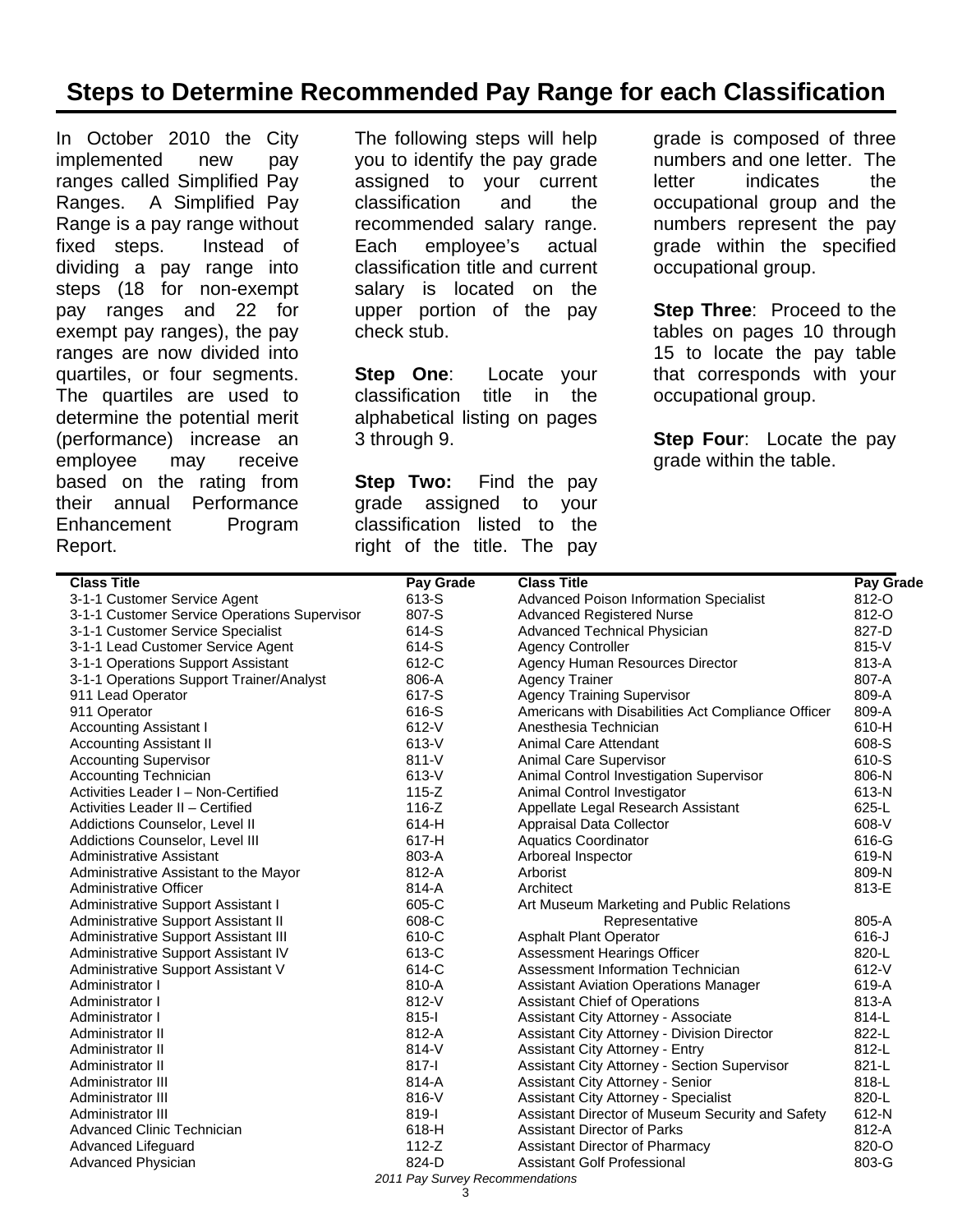| <b>Class Title</b>                                                  | Pay Grade      | <b>Class Title</b>                                                       | Pay Grade      |
|---------------------------------------------------------------------|----------------|--------------------------------------------------------------------------|----------------|
| Associate Administrator                                             | 810-A          | Case Management Supervisor II                                            | 810-H          |
| Associate Agency Budget Analyst                                     | 807-V          | Cast Technician                                                          | $611-H$        |
| Associate Buyer                                                     | 806-A          | Catalog Librarian                                                        | 805-A          |
| Associate City Inspector                                            | 617-N          | <b>Cataloging Assistant</b>                                              | 612-A          |
| Associate City Planner                                              | 809-E          | <b>Cement Finisher</b>                                                   | 616-T          |
| Associate Development Project Coordinator                           | 808-E          | Central Supply Lead Technician                                           | 608-S          |
| Associate Director of Physician Services                            | 828-D          | <b>Central Supply Supervisor</b>                                         | 802-S          |
| Associate Director of Technical Physician Services                  | 831-D          | Central Supply Technician                                                | 607-S          |
| Associate Enterprise Resource Planning Developer                    | $812-I$        | Certified Public Accountant I                                            | $616-V$        |
| Associate Enterprise Resource Planning Systems                      |                | <b>Certified Public Accountant II</b>                                    | 808-V          |
| Analyst                                                             | $812-I$        | Certified Public Accountant III                                          | $811 - V$      |
| Associate Financial Management Analyst                              | 808-V          | Certified Public Accountant IV                                           | 813-V          |
| Associate Heavy Equipment Mechanic                                  | $617 - T$      | Certified Sterile Processing Technician                                  | 607-S          |
| Associate Human Resources Professional                              | 807-A          | Chemist                                                                  | 810-E          |
| Associate Information Technology Developer                          | $811 -$        | Chief Inspector                                                          | 809-N          |
| Associate Information Technology Systems                            |                | <b>Chief Medical Examiner/Coroner</b>                                    | 828-D          |
| Administrator                                                       | $811 -$        | <b>Chief Paramedic</b>                                                   | 818-H          |
| Associate Information Technology Systems Analyst                    | $811 -$        | <b>Chief Trades Inspector</b>                                            | $811 - T$      |
| Associate Information Technology Technician                         | $617 - 1$      | <b>Child Support Assistant</b>                                           | 613-C          |
| Associate Parks Landscape Planner                                   | 810-E          | Child Support Enforcement Technician                                     | 616-L          |
| Associate Plans Review Technician                                   | 618-E          | Children's Librarian                                                     | 805-A          |
| <b>Associate Probation Officer</b>                                  | 620-N          | City Council Aide I                                                      | 803-A          |
| Associate Real Property Appraiser                                   | 806-V          | City Council Aide II                                                     | 805-A          |
| <b>Associate Statistical Researcher</b>                             | 807-A          | City Council Aide III                                                    | 810-A          |
| Associate Surveying Technician                                      | 617-E          | <b>City Council Clerk</b>                                                | 808-A          |
| Attorney Intern                                                     | 406-L          | <b>City Controller</b>                                                   | 818-V          |
| Automotive Body Repair Supervisor                                   | 810-T          | <b>City Forester</b>                                                     | 813-A          |
| Automotive Service Center Supervisor                                | 807-T          | City Inspector                                                           | 615-N          |
| Automotive Service Technician                                       | 612-T          | <b>City Surveyor</b>                                                     | 817-E          |
| <b>Aviation Customer Service Agent</b>                              | 613-S          | Claims Adjuster I                                                        | 614-A          |
| <b>Aviation Customer Service Manager</b>                            | 809-S          | Claims Adjuster II                                                       | 806-A          |
| <b>Aviation Customer Service Supervisor</b>                         | 808-S          | <b>Clinical Care Associate</b>                                           | 614-H          |
| <b>Aviation Electrical Superintendent</b>                           | 812-T          | <b>Clinical Care Technician</b>                                          | $611-H$        |
| Aviation Electrical/Electronic Support Engineer                     | 813-E          | Clinical Nurse Educator                                                  | 813-O          |
| Aviation Emergency Dispatcher<br><b>Aviation Land Administrator</b> | 616-S<br>810-A | <b>Clinical Nurse Specialist</b>                                         | 815-O<br>810-O |
| <b>Aviation Noise Abatement Officer</b>                             | 621-E          | Clinical Social Work Team Leader                                         | 810-A          |
| <b>Aviation Noise Abatement Supervisor</b>                          | 812-E          | <b>Collection Development Manager</b><br><b>Collections Investigator</b> | 614-N          |
| <b>Aviation Operations Manager</b>                                  | $811 - A$      | <b>Collections Specialist</b>                                            | 807-A          |
| <b>Aviation Operations Representative</b>                           | 616-S          | <b>Community Development Associate</b>                                   | 806-A          |
| Aviation Operations Representative Supervisor                       | 808-S          | <b>Community Development Representative I</b>                            | 808-A          |
| <b>Aviation Painting Supervisor</b>                                 | 809-T          | <b>Community Development Representative II</b>                           | 810-A          |
| Aviation Planning Administrator                                     | 816-E          | <b>Community Relations Consultant</b>                                    | 807-A          |
| <b>Aviation Tour Guide</b>                                          | 607-S          | <b>Community Relations Ombudsman</b>                                     | 807-A          |
| Behavioral Health Technician                                        | $611-H$        | <b>Computer Aided Drafting Technician</b>                                | 620-E          |
| <b>Bibliographic Technician</b>                                     | 610-C          | <b>Computer Operator</b>                                                 | $613 -$        |
| <b>Boating Ranger</b>                                               | $323-Y$        | Concession and Asset Supervisor                                          | 811-A          |
| <b>Body Repair Worker</b>                                           | 619-T          | <b>Construction and Maintenance Supervisor</b>                           | $811 - T$      |
| <b>Booking Coordinator</b>                                          | 807-G          | Construction Inspector                                                   | 621-T          |
| <b>Booking Specialist</b>                                           | 809-G          | <b>Content Developer</b>                                                 | 807-G          |
| <b>Branch Manager</b>                                               | 808-A          | <b>Contract Administration Supervisor</b>                                | 810-A          |
| <b>Business Development Associate I</b>                             | 614-A          | <b>Contract Administrator</b>                                            | 808-A          |
| <b>Business Development Associate II</b>                            | 806-A          | <b>Contract Compliance Coordinator</b>                                   | 806-A          |
| <b>Business Development Representative I</b>                        | 808-A          | <b>Contract Compliance Supervisor</b>                                    | 808-A          |
| <b>Business Development Representative II</b>                       | 810-A          | Contract Compliance Technician                                           | 614-A          |
| <b>Business Development Supervisor</b>                              | 808-A          | Cook                                                                     | 606-S          |
| <b>Business License Inspector</b>                                   | 615-N          | <b>Cooperative Education Trainee</b>                                     | 402-C          |
| <b>Buyer Supervisor</b>                                             | 811-A          | Copy Center Operator                                                     | 606-G          |
| Cardiac Sonographer                                                 | 625-H          | Coroner's Investigator                                                   | 623-N          |
| Cardiopulmonary Technologist                                        | 624-H          | Correctional Institution Food Manager                                    | 808-S          |
| Cardiovascular Technologist                                         | 623-H          | <b>Correctional Institution Head Nurse</b>                               | 814-O          |
| Carpenter                                                           | 616-T          | <b>Correctional Institution Nursing Manager</b>                          | 816-O          |
| Case Management Coordinator I                                       | $615-H$        | <b>Cost Estimator Analyst</b>                                            | 809-A          |
| Case Management Coordinator II                                      | 616-H          | <b>County Court Marshal</b>                                              | 619-N          |
| Case Management Coordinator III                                     | 617-H          | <b>County Court Marshal Supervisor</b>                                   | 809-N          |
| Case Management Supervisor I                                        | 808-H          | <b>County Court Parking Magistrate</b>                                   | 619-L          |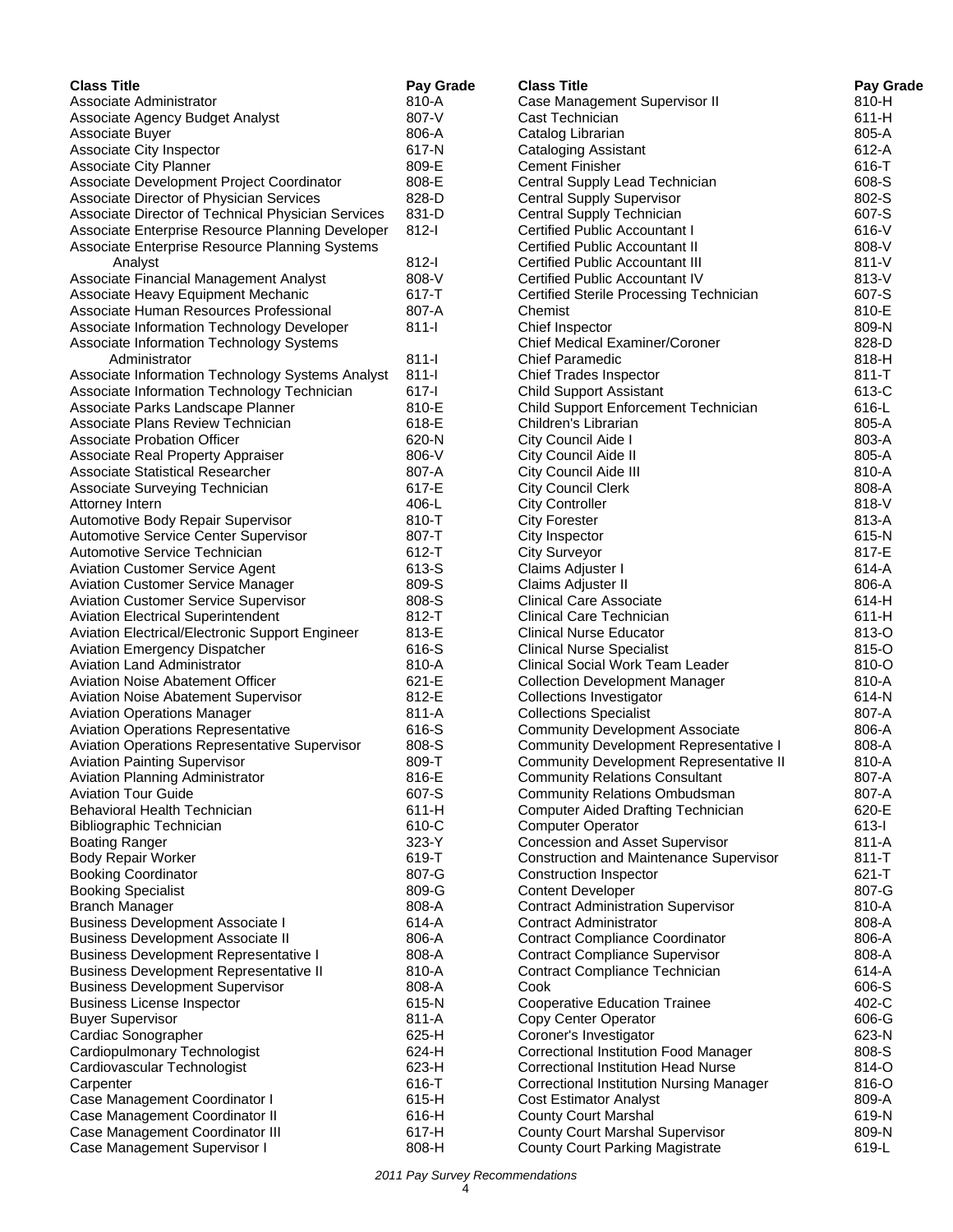| <b>Class Title</b>                                               | Pay Grade            | <b>Class Title</b>                                                        | Pay Grade        |
|------------------------------------------------------------------|----------------------|---------------------------------------------------------------------------|------------------|
| <b>Court Division Supervisor</b>                                 | 810-A                | Electronic Systems Technician                                             | 620-T            |
| Court Interpreter                                                | 622-S                | Electronics Technician Supervisor                                         | 810-T            |
| <b>Crew Supervisor</b>                                           | $620 - J$            | <b>Emergency Communications Operator</b>                                  | 617-S            |
| <b>Criminal Justice Transcriptionist</b>                         | 614-C                | <b>Emergency Management Coordinator</b>                                   | 808-A            |
| <b>Critical Care Respiratory Specialist</b>                      | 810-H                | <b>Emergency Service Patrol Team Leader</b>                               | 616-H            |
| <b>Custodial Services Supervisor</b>                             | 803-J                | <b>Emergency Service Supervisor</b>                                       | 808-H            |
| <b>Custodial Supervisor</b>                                      | $801 - J$            | <b>Emergency Service Technician</b>                                       | 615-H            |
| <b>Custodial Trainee</b>                                         | $403-J$              | Employee Assistance Counselor<br><b>EMT-Basic</b>                         | 808-O            |
| Custodian                                                        | $606 - J$<br>$811-H$ |                                                                           | $611-H$<br>813-E |
| Cytotechnologist<br>Data Team Administrator                      | 809-l                | Engineer<br><b>Engineer/Architect Specialist</b>                          | 817-E            |
| Database Administrator                                           | $813 -$              | Engineer/Architect Supervisor                                             | 817-E            |
| Dental Assistant                                                 | 609-H                | <b>Engineering Associate</b>                                              | 617-E            |
| Dental Assistant Supervisor                                      | 803-H                | <b>Entertainment Production Coordinator</b>                               | 808-G            |
| Dentist                                                          | 819-D                | Environmental Public Health Analyst I                                     | 621-E            |
| <b>Department Controller</b>                                     | 817-V                | Environmental Public Health Analyst II                                    | 812-E            |
| Deputy City Attorney                                             | 821-L                | Environmental Public Health Investigator I                                | 618-E            |
| Deputy Director of Emergency Preparedness                        | 809-A                | Environmental Public Health Investigator II                               | 809-E            |
| Deputy Manager of Aviation for Air Service                       |                      | Environmental Public Health Manager                                       | 815-E            |
| Development, Marketing and                                       |                      | Environmental Public Health Program                                       | 813-E            |
| <b>Public/Government Affairs</b>                                 | 817-A                | Administrator                                                             |                  |
| Deputy Manager of Aviation for Finance and                       |                      | Environmental Public Health Program Supervisor                            | 812-E            |
| Administration                                                   | 819-A                | Epidemiological Research Technician                                       | 615-H            |
| Deputy Manager of Aviation for Maintenance,                      |                      | <b>Equipment Operator</b>                                                 | $612-J$          |
| Planning & Engineering                                           | 819-A                | <b>Equipment Operator Specialist</b>                                      | $614 - J$        |
| Deputy Manager of Aviation for Operations                        | 819-A                | <b>ERP Applications Administrator I</b>                                   | $812-I$          |
| Deputy Manager of General Services for Theatres                  |                      | <b>ERP Applications Administrator II</b>                                  | $814 - 1$        |
| and Arenas                                                       | 815-A                | <b>Events Coordinator</b>                                                 | 807-G            |
| Deputy Manager of Parks and Recreation                           | 814-A                | Executive                                                                 | 819-A            |
| Deputy Monitor                                                   | 810-A                | Executive Assistant I                                                     | 613-A            |
| Deputy Public Trustee                                            | 808-A                | <b>Executive Assistant II</b>                                             | 614-A            |
| Development and Planning Supervisor                              | 813-E<br>812-H       | <b>Executive Assistant III</b>                                            | 615-A<br>807-A   |
| Diagnostic Imaging Supervisor<br>Diagnostic Imaging Technologist | 623-H                | Executive Assistant to the Mayor<br><b>Executive Director</b>             | 818-A            |
| Dietetic Technician, Registered                                  | 609-H                | Executive Director - City Council Staff                                   | 816-A            |
| Digital Imaging Technician                                       | 618-G                | Executive Director - Civil Service Commission                             | 814-A            |
| Director of Aviation Maintenance                                 | 817-A                | <b>Executive Manager</b>                                                  | 817-A            |
| Director of Clinical Social Work                                 | 814-O                | <b>Executive Manager</b>                                                  | 820-E            |
| Director of Community Relations                                  | 812-A                | <b>Executive Manager</b>                                                  | $822 - 1$        |
| Director of Employee Assistance                                  | 813-A                | <b>Executive Manager</b>                                                  | 818-V            |
| Director of Excise and Licenses                                  | 812-A                | <b>Executive Officer</b>                                                  | 816-A            |
| Director of IT Customer Relationships                            | 820-l                | Executive Secretary to the Mayor                                          | 805-A            |
| Director of Pharmacies                                           | 822-O                | <b>Exhibition Designer</b>                                                | 616-G            |
| Director of Technical Physician Services                         | 833-D                | <b>Facilities Superintendent</b>                                          | 812-T            |
| Director of the Mayor's Office of Economic                       |                      | Facility Maintenance Technician                                           | 616-T            |
| Development                                                      | 818-A                | <b>Field Superintendent</b>                                               | $814-J$          |
| Diversion/Criminal Justice Officer                               | 620-N                | <b>Financial Management Specialist</b>                                    | 812-V            |
| Diversion Officer Supervisor                                     | 810-N                | <b>Fingerprint Identification Clerk</b>                                   | 612-N            |
| <b>Economic Crime Specialist</b>                                 | 612-N                | <b>Fingerprint Technician</b>                                             | 615-N            |
| Economic Development Specialist-Business                         | 808-V                | <b>Fire Protection Engineer</b>                                           | 816-E<br>817-E   |
| Development<br><b>Economic Development Supervisor</b>            | 810-A                | <b>Fire Protection Supervisor</b><br>Fitness Instructor I - Non-Certified | $115-Z$          |
| <b>Education Program Assistant</b>                               | 615-A                | Fitness Instructor II - Certified                                         | $116-Z$          |
| <b>Education Program Coordinator</b>                             | 806-A                | Fleet Maintenance Support Engineer                                        | 813-E            |
| <b>Election Division Assistant</b>                               | 617-A                | <b>Food Production Supervisor</b>                                         | 803-S            |
| Election Equipment and Supply Technician                         | $616 - J$            | <b>Food Service Custodial Supervisor</b>                                  | 803-S            |
| <b>Election Support Assistant</b>                                | 613-C                | <b>Food Service Worker</b>                                                | 603-S            |
| <b>Electrical Inspector</b>                                      | 621-T                | Forensic Autopsy Technician                                               | 616-H            |
| Electrical Maintenance Worker                                    | 616-T                | Forensic Autopsy Technician Supervisor                                    | 807-H            |
| <b>Electrical Supervisor</b>                                     | 810-T                | <b>Forensic Quality Assurance Specialist</b>                              | 810-A            |
| Electrician                                                      | 620-T                | <b>Forensic Pathologist</b>                                               | 824-D            |
| Electrocardiograph Technician                                    | 613-H                | Forensic Pathology Fellow                                                 | $401 - D$        |
| Electrocardiograph Technician Supervisor                         | 805-H                | <b>Forensic Scientist I</b>                                               | 809-E            |
| Electroencephalograph Technician                                 | 614-H                | <b>Forensic Scientist II</b>                                              | 812-E            |
| <b>Electronic Monitoring Probation Officer</b>                   | 621-N                | <b>Forensic Scientist Supervisor</b>                                      | 815-E            |
| Electronic Monitoring Probation Officer - Lead                   | 622-N                | Gardening Technician                                                      | $610 - J$        |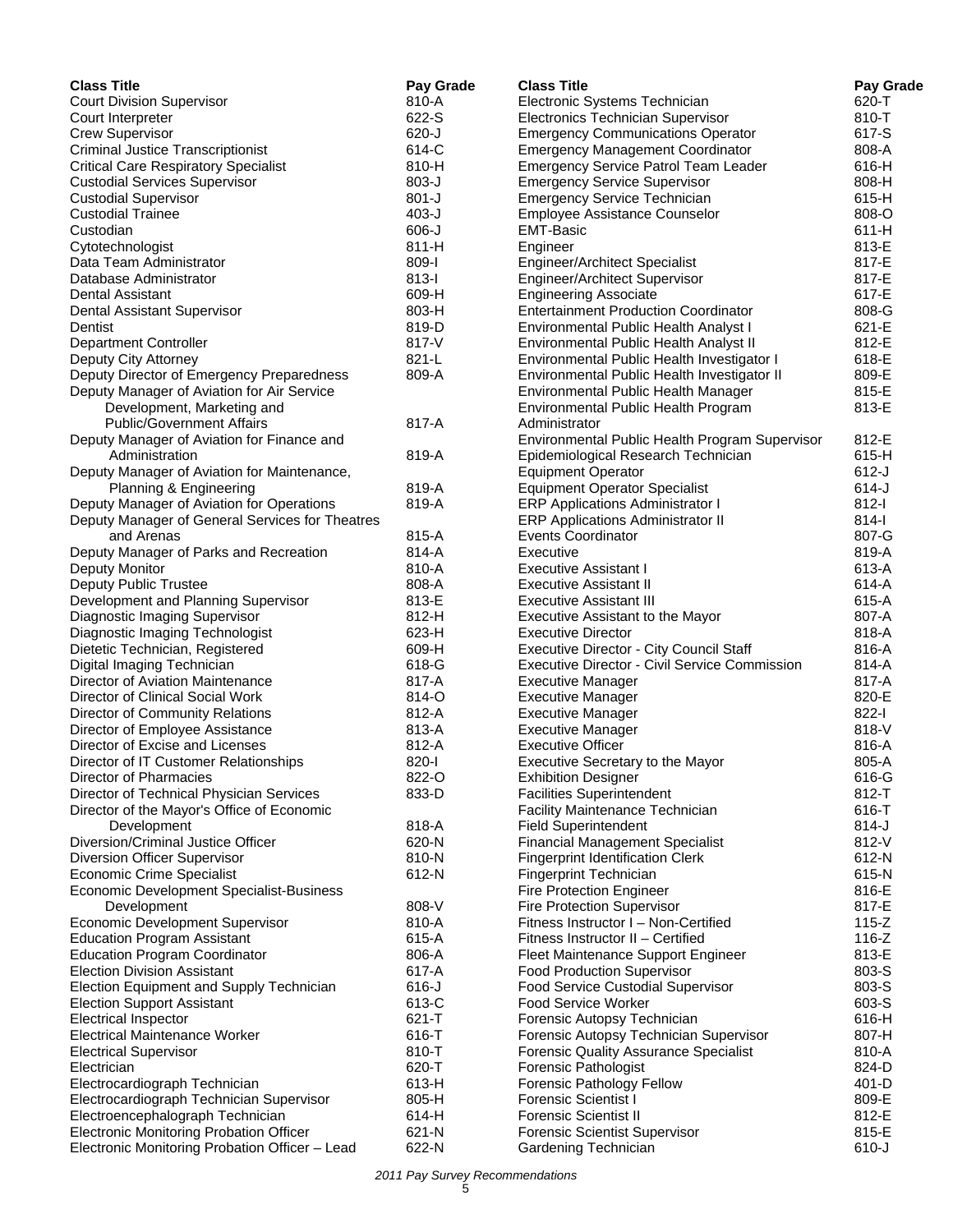| <b>Class Title</b>                                       | Pay Grade      | <b>Class Title</b>                                               | Pay Grade        |
|----------------------------------------------------------|----------------|------------------------------------------------------------------|------------------|
| Geographic Information System Analyst                    | 619-l          | <b>Land Surveyor</b>                                             | 812-E            |
| Geographic Information System Technician                 | $614 -$        | Land Surveyor Supervisor                                         | 814-E            |
| Geographic Information Systems Data                      | $813 -$        | Landscape Architect Supervisor                                   | 815-E            |
| Administrator                                            |                | Landside Service Agent I                                         | 612-N            |
| Geographic Information Systems Photogrammetry            |                | Landside Service Agent II                                        | 616-N            |
| Administrator                                            | $813 -$        | Landside Service Supervisor                                      | 807-N            |
| Glazier                                                  | 616-T          | Laundry Manager                                                  | 805-S            |
| Golf Course Operator                                     | 616-G          | Laundry Supervisor                                               | 609-S            |
| <b>Golf Professional</b>                                 | 807-G          | Laundry Worker                                                   | 604-S            |
| Golf/Pro Shop Assistant                                  | 600-G          | <b>Lead Addictions Counselor</b>                                 | 619-H            |
| Golf Starter and Ranger                                  | 310-Y          | Lead Case Management Coordinator                                 | 617-H            |
| <b>Graphic Designer</b>                                  | 805-G          | Lead Custodian                                                   | $607 - J$        |
| <b>Graphics Supervisor</b>                               | 807-G          | <b>Lead Elections Support Assistant</b>                          | 614-C            |
| Graphics Technician                                      | 614-G          | Lead Emergency Communications Operator                           | 618-S            |
| Health Care Technician                                   | 610-H          | Lead Heavy Equipment Mechanic                                    | 620-T            |
| <b>Health Information Supervisor</b>                     | 808-H          | Lead Internal Auditor                                            | $811-V$          |
| <b>Hearings Officer</b>                                  | 820-L          | Lead Park Ranger                                                 | 620-G            |
| Heating, Ventilating, and Air Conditioning (HVAC)        |                | Lead Payroll Associate                                           | 808-V            |
| Mechanic                                                 | 619-T          | <b>Lead Pharmacist</b>                                           | 819-O            |
| Heating, Ventilating, and Air Conditioning (HVAC)        | $811 - T$      | Lead Radiographic Support Technician                             | 609-H            |
| Supervisor                                               |                | <b>Lead Social Case Worker</b>                                   | 808-O            |
| Heavy Equipment Mechanic                                 | 619-T          | <b>Lead Tax Auditor</b>                                          | $811 - V$        |
| Heavy Equipment Mechanic Line Supervisor                 | 810-T          | Legal Administrator                                              | 813-A            |
| Heavy Equipment Operator                                 | 616-J          | <b>Legal Secretary</b>                                           | 617-C            |
| Heavy Equipment Service Technician                       | 614-T          | Legislative Assistant                                            | 807-A            |
| <b>Helicopter Mechanic</b>                               | 620-T          | Library Program Associate                                        | 615-A            |
| <b>Histology Technologist</b>                            | 806-H          | <b>Licensed Practical Nurse</b>                                  | 616-H            |
| Horticultural Worker                                     | $611 - J$      | Licensed Therapist-Master's Level                                | 808-O            |
| Hospital Housekeeping Manager                            | $805 - J$      | Licensing Technician                                             | 615-C            |
| <b>Hospital Switchboard Operator</b>                     | 606-C          | Lifeguard                                                        | $111 - Z$        |
| <b>Hotline Operator</b>                                  | 613-S<br>811-A | Loan and Grant Processor<br>Locksmith                            | $615-V$<br>616-T |
| Human Resources Specialist<br>Human Resources Supervisor | 812-A          | Maintenance Assistant                                            | 609-T            |
| Human Resources Support Technician                       | 614-A          |                                                                  | 810-S            |
| Human Resources Technician                               | 615-A          | Maintenance Control Supervisor<br>Maintenance Control Technician | 618-S            |
| Human Resources Technician Supervisor                    | 808-A          | Maintenance Liaison                                              | 618-S            |
| Human Service Advocate                                   | 613-H          | Maintenance Technician                                           | 613-T            |
| Human Service Supervisor                                 | 805-H          | Mammography Technologist                                         | 625-H            |
| Imaging Operations Supervisor                            | 813-H          | Mammography Technologist Supervisor                              | 628-H            |
| Information Display Technician                           | 620-T          | Management Analyst I                                             | 615-A            |
| <b>Information Security Manager</b>                      | $815 -$        | Management Analyst II                                            | 807-A            |
| Information Technology Communications                    | $621 -$        | Management Analyst III                                           | 809-A            |
| Technician                                               |                | Management Analyst IV                                            | 812-A            |
| Information Technology Division Director                 | 817-l          | <b>Management Analyst Supervisor</b>                             | 812-A            |
| Information Technology Project Manager                   | $814 -$        | Management Analyst-Office of Independent                         | 809-A            |
| Information Technology Supervisor                        | $816 - 1$      | Monitor                                                          |                  |
| Information Technology Systems Architect                 | $815 -$        | Manager 1                                                        | 813-A            |
| Information Technology Technical Writer                  | 807-l          | Manager 1                                                        | 818-E            |
| Information Technology Technician Supervisor             | 810-l          | Manager 1                                                        | 818-l            |
| <b>Institution Food Steward</b>                          | 614-S          | Manager 1                                                        | 815-V            |
| Institution Food Steward Supervisor                      | 617-S          | Manager 2                                                        | 815-A            |
| Internal Audit Supervisor                                | 813-V          | Manager 2                                                        | 819-E            |
| Interpreter Coordinator                                  | 809-S          | Manager 2                                                        | 820-l            |
| Investigations Technician                                | 620-L          | Manager 2                                                        | 817-V            |
| Investigative Legal Research Assistant                   | 624-L          | Manager of Publication                                           | 809-G            |
| <b>Investigator Supervisor</b>                           | 812-N          | Marketing/Public Relations Administrator                         | 813-A            |
| IT Program Manager                                       | 817-l          | Marketing/Public Relations Representative                        | 808-A            |
| IT Project Manager I                                     | $811-I$        | Marketing/Public Relations Specialist                            | 810-A            |
| IT Project Manager II                                    | $813 -$        | <b>Master Trades Worker</b>                                      | 622-T            |
| IT Project Manager III                                   | $815 -$        | Materials Laboratory Administrator                               | 813-E            |
| Judicial Assistant I                                     | 613-C          | <b>Materials Tester</b>                                          | 619-E            |
| <b>Judicial Assistant II</b>                             | 615-C          | Mayor's Youth Worker                                             | 402-A            |
| <b>Judicial Assistant III</b>                            | 617-C          | Mechanic Line Supervisor                                         | 810-T            |
| Judicial Assistant IV                                    | 619-L          | Mechanical Inspector                                             | 621-T            |
| Laboratory Aide                                          | $606 - J$      | <b>Medical Charge Auditor</b>                                    | 619-V            |
| Laboratory Technician                                    | 615-H          | Medical Imaging Manager                                          | 817-H            |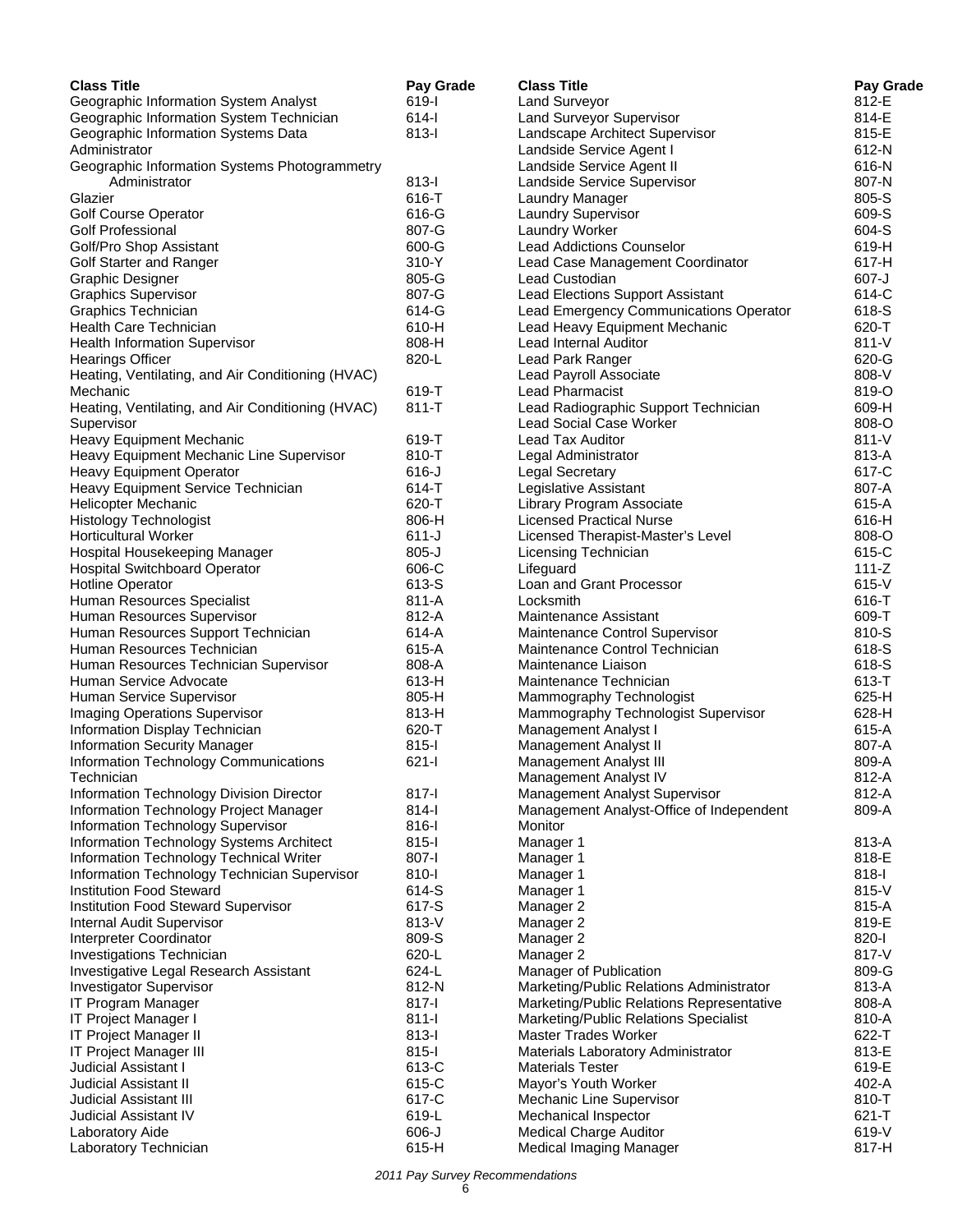| <b>Class Title</b>                                                              | Pay Grade      | <b>Class Title</b>                                                      | Pay Grade        |
|---------------------------------------------------------------------------------|----------------|-------------------------------------------------------------------------|------------------|
| Medical Interpreter                                                             | 611-S          | Personal Property Audit Technician                                      | 613-V            |
| Medical Interpreter Supervisor                                                  | 616-S          | Pharmacist                                                              | 818-O            |
| Medical Interpreter Volunteer Coordinator                                       | 613-S          | Pharmacy Technician                                                     | 611-H            |
| <b>Medical Office Assistant</b>                                                 | $612-H$        | Photo Enforcement Agent                                                 | 613-N            |
| Medical Only Claims Adjuster                                                    | 612-A          | <b>Physical Therapist</b>                                               | 810-O            |
| <b>Medical Records Coder</b>                                                    | 616-H          | <b>Physical Therapist Supervisor</b>                                    | 813-O            |
| <b>Medical Services Representative</b>                                          | 612-H          | Physician                                                               | 822-D            |
| <b>Medical Technologist</b>                                                     | 810-O<br>812-O | Physician Assistant                                                     | 815-O<br>816-E   |
| Medical Technologist Section Supervisor<br>Medical Technologist Unit Supervisor | 811-O          | <b>Plans Review Engineer</b><br>Plans Review Supervisor                 | 810-E            |
| <b>Medical Transcriptionist</b>                                                 | 612-C          | Plans Review Technician                                                 | 616-E            |
| <b>Modified Duty Coordinator</b>                                                | 614-A          | Plumber                                                                 | 620-T            |
| Monitor                                                                         | 817-A          | Plumbing Inspector                                                      | $621 - T$        |
| Motor Vehicle Supervisor                                                        | 806-C          | <b>Plumbing Supervisor</b>                                              | 810-T            |
| Motor Vehicle Technician I                                                      | 614-C          | Poison Information Specialist                                           | 811-O            |
| Motor Vehicle Technician II                                                     | 615-C          | Police Dispatcher                                                       | 621-S            |
| Multiple Trades Supervisor                                                      | $811 - T$      | Police Fleet Technician                                                 | 618-T            |
| <b>Museum Collection Assistant</b>                                              | 612-G          | Police Lead Dispatcher                                                  | 622-S            |
| <b>Museum Curatorial Assistant</b>                                              | 610-G          | Police Photographic Specialist                                          | 616-G            |
| Museum Dock Officer                                                             | 609-N          | Pool Maintenance Technician                                             | 616-T            |
| <b>Museum Security Officer</b>                                                  | 608-N          | Pool Supervisor                                                         | $114 - Z$        |
| National Crime Information Center                                               |                | Power Shovel Operator                                                   | $617 - J$        |
| Agent (NCIC Agent)                                                              | 616-S          | <b>Press Operator</b>                                                   | 610-G            |
| Nuclear Medicine Technologist                                                   | 628-H          | <b>Principal City Planner</b>                                           | 813-E            |
| Nuclear Medicine Technologist Supervisor                                        | 816-H          | Probation Officer Supervisor                                            | 812-N            |
| Nurse Midwife<br><b>Nurse Practitioner</b>                                      | 816-O<br>815-O | Professional Occupations Intern I<br>Professional Occupations Intern II | 404-A<br>406-A   |
|                                                                                 | 814-O          | Professional Occupations Intern III                                     | 408-A            |
| <b>Nursing Administrator</b><br>Nursing Aide                                    | 607-H          | Professional Services Supervisor                                        | 811-A            |
| <b>Nursing Clinical Coordinator</b>                                             | 813-O          | Program Administrator                                                   | 808-A            |
| <b>Nursing Operations Manager</b>                                               | 818-O          | Program Coordinator                                                     | 806-A            |
| Nursing Program Manager                                                         | 815-O          | Program Manager                                                         | 811-A            |
| Nutritionist                                                                    | 807-O          | Program Quality Assurance Technician                                    | 615-N            |
| <b>Obstetrics Technician</b>                                                    | 610-H          | Project Inspector                                                       | 811-E            |
| Occupational Therapist Supervisor                                               | 812-O          | Project Manager I                                                       | 811-A            |
| <b>Office Occupations Trainee</b>                                               | 402-C          | Project Manager I                                                       | 813-E            |
| <b>Operations Assistant</b>                                                     | 613-A          | Project Manager I                                                       | 812-V            |
| <b>Operations Coordinator</b>                                                   | 808-A          | Project Manager II                                                      | 813-A            |
| <b>Operations Supervisor</b>                                                    | $810 - J$      | Project Manager II                                                      | 815-E            |
| <b>Operational Supervisor I</b>                                                 | 808-A          | Project Manager II                                                      | 814-V            |
| <b>Operational Supervisor I</b>                                                 | 808-V          | Project Manager II (Hourly)                                             | 815-E            |
| <b>Operational Supervisor II</b>                                                | 810-A          | Property and Evidence Technician                                        | 614-N            |
| Outreach Case Coordinator<br>Outreach Case Coordinator Supervisor               | 617-H<br>808-H | Psychologist<br>Psychologist Candidate for Licensure                    | 813-O<br>809-O   |
| Outreach Librarian                                                              | 806-A          | Psychologist Supervisor                                                 | 815-O            |
| <b>Outreach Specialist</b>                                                      | 807-A          | Psychology Intern                                                       | 407-O            |
| Painter                                                                         | 616-T          | <b>Public Health Dentist</b>                                            | 821-D            |
| Paralegal I                                                                     | 618-L          | Public Health Veterinarian                                              | 815-D            |
| Paralegal II                                                                    | 620-L          | <b>Public Safety Cadet</b>                                              | 403-B            |
| Paralegal III                                                                   | 623-L          | <b>Public Safety Inspector</b>                                          | $621 - T$        |
| Paramedic                                                                       | 620-H          | Purchasing Technician                                                   | 614-A            |
| Paramedic Dispatch Supervisor                                                   | 624-S          | <b>Quality Improvement Nurse</b>                                        | 811-O            |
| Paramedic Dispatcher                                                            | 621-S          | Quality Review and Improvement Supervisor                               | 814-O            |
| Paramedic Field Supervisor                                                      | 810-H          | Radiographic Support Technician                                         | 607-H            |
| Paramedic Fleet Supervisor                                                      | 811-H          | Ramp Tower Supervisor                                                   | 622-A            |
| Paramedic Operations Supervisor                                                 | 811-H          | Real Estate Agent                                                       | 809-A            |
| <b>Park Horticulturist</b>                                                      | $613 - J$      | Real Property Appraiser Specialist                                      | 810-V            |
| Park Seasonal Laborer                                                           | 226-Y          | Real Property Appraiser Supervisor                                      | 811-V            |
| Parking Meter Collector                                                         | 609-J          | Real Property Appraiser Technician                                      | 613-V            |
| Parking/Speeding Enforcement Supervisor                                         | 806-N<br>613-G | <b>Recreation Aide</b><br><b>Recreation Coordinator</b>                 | $211-Y$<br>616-G |
| Parks and Recreation Ranger<br><b>Patient Representative</b>                    | 614-S          | <b>Recreation Instructor</b>                                            | 608-G            |
| Payroll Accountant                                                              | 809-V          | <b>Recreation Manager</b>                                               | 811-A            |
| Payroll Associate                                                               | 615-V          | <b>Recreation Facility Assistant</b>                                    | 220-Y            |
| Payroll Supervisor                                                              | $811-V$        | <b>Recreation Supervisor</b>                                            | 809-G            |
| Permit Supervisor                                                               | 808-E          | <b>Recreation Trainee</b>                                               | 401-G            |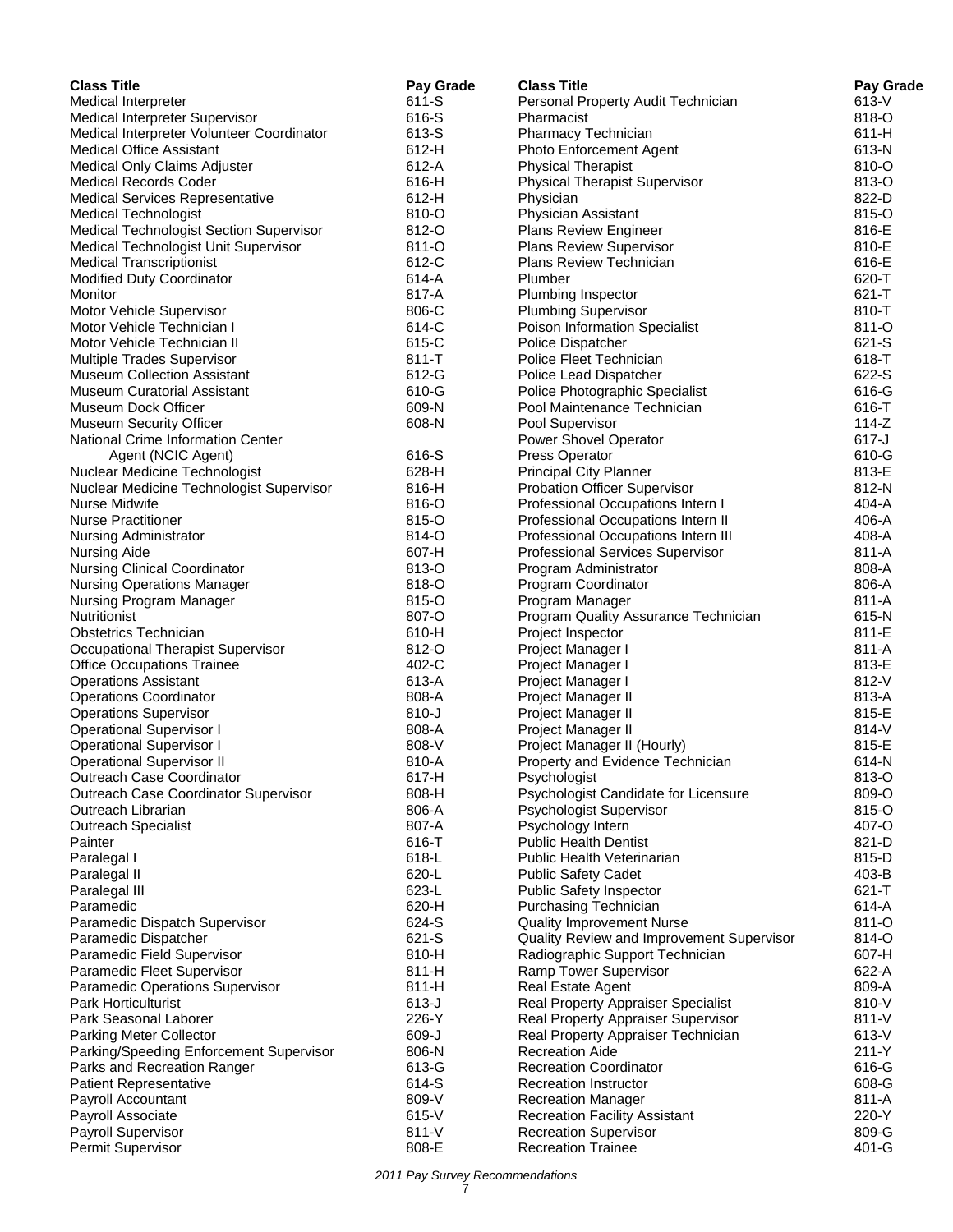| <b>Class Title</b>                            | Pay Grade      | <b>Class Title</b>                            | Pay Grade        |
|-----------------------------------------------|----------------|-----------------------------------------------|------------------|
| <b>Recreational Therapist</b>                 | 807-O          | Senior Plus Case Coordinator                  | 615-H            |
| Reference Librarian                           | 805-A          | Senior Police Fleet Technician                | 619-T            |
| <b>Registered Nurse</b>                       | 811-O          | <b>Senior Probation Officer</b>               | 623-N            |
| Research Supervisor                           | 812-A          | Senior Project Inspector                      | 812-E            |
| <b>Respiratory Therapist</b>                  | 618-H          | Senior Quality Improvement Nurse              | 812-O            |
| Respiratory Therapy Technician                | 613-H          | Senior Real Estate Agent                      | 811-A            |
| Right-of-Way Enforcement Agent I              | 613-N          | Senior Real Property Appraiser                | 808-V            |
| Right-of-Way Enforcement Agent II             | 615-N          | Senior Reference Librarian                    | 807-A            |
| <b>Risk Analyst</b>                           | 808-A          | Senior Registered Nurse                       | 813-O            |
| Safety and Industrial Hygiene Administrator   | 810-A          | Senior Respiratory Therapist                  | 622-H            |
| Safety and Industrial Hygiene Professional I  | 617-A          | <b>Senior Social Case Worker</b>              | 807-O            |
| Safety and Industrial Hygiene Professional II | 808-A          | Senior Special Collection Librarian           | 809-A            |
| Safety and Industrial Hygiene Supervisor      | 811-A          | Senior Special Procedures Technologist        | 625-H            |
| Security Captain                              | 808-N          | Senior Speech Therapist                       | 809-O            |
| <b>Security Guard</b>                         | 609-N          | Senior Statistical Researcher                 | 809-A            |
| <b>Security Officer</b>                       | 609-N          | Senior Surveying Technician                   | 619-E            |
| <b>Security Specialist</b>                    | 613-N          | Senior Tax Auditor                            | 810-V            |
| <b>Security Supervisor</b>                    | 803-N          | Senior Technical Physician                    | 829-D            |
| Selection Librarian                           | 805-A          | Senior Television & Video Producer            | 812-G            |
| Semi-Tractor Trailer Operator                 | $615 - J$      | Senior Television Operations Worker           | $611 - J$        |
| Senior Accountant                             | 808-V          | Senior Transcriptionist                       | 617-C            |
| Senior Agency Budget Analyst                  | 809-V          | Senior Transportation Worker                  | $608 - J$        |
| Senior Arboreal Inspector                     | 621-N          | <b>Senior Tree Trimmer</b>                    | 613-T            |
| <b>Senior Architect</b>                       | 816-E          | Senior Utility Worker                         | $611 - J$        |
| Senior Biomedical Equipment Technician        | 620-T          | Senior Workforce Development Advisor          | 808-A            |
| Senior Branch Librarian                       | 807-A          | Shelver                                       | 601-C            |
| Senior Buyer                                  | 808-A          | Sign Language Interpreter                     | 622-S            |
| Senior Cardiac Sonographer                    | 627-H          | Social Case Worker                            | 806-O            |
| Senior Catalog Librarian                      | 807-A          | Social Case Worker Manager                    | 812-O            |
| Senior City Inspector                         | 619-N          | Social Case Worker Supervisor                 | 810-O            |
| Senior City Planner                           | 811-E          | Social Worker Intern                          | 406-O            |
| Senior Clinical Care Associate                | 616-H          | Special Collection Librarian                  | 807-A            |
| Senior Clinical Social Worker                 | 808-O          | <b>Special Education Teacher</b>              | 810-O            |
| Senior Cost Estimator Analyst                 | 811-A          | Special Education Teacher Supervisor          | 812-O            |
| Senior Criminal/Civil Investigator            | 624-L          | Special Events Coordinator                    | 808-G            |
| Senior Curator                                | 808-G          | Special Procedures Technologist               | 624-H            |
| Senior Deputy Monitor                         | 814-A          | Speech Therapist                              | 809-O            |
| Senior Development Project Coordinator        | 810-E          | Sports Official I - Non-Certified             | $115-Z$          |
| Senior Director of Nursing                    | 822-O          | Sports Official II - Certified                | $116-Z$          |
| Senior Engineer                               | 816-E          | <b>Stable Master</b>                          | 613-T            |
| Senior Engineering Aide                       | 614-E          | <b>Staff Accountant</b>                       | $616 - V$        |
| Senior Engineering Associate                  | 811-E          | <b>Staff Agency Budget Analyst</b>            | $614 - V$        |
| Senior Enterprise Resource Planning Developer | $814-I$        | Staff Architectural Associate                 | 810-E            |
| Senior Enterprise Resource Planning Systems   |                | <b>Staff Assistant</b>                        | 805-A            |
| Analyst                                       | $814 -$        | <b>Staff Buyer</b>                            | 614-A            |
| Senior Environmental Public Health Program    |                | <b>Staff Community Development Associate</b>  | 614-A            |
| Administrator                                 | 814-E          | <b>Staff Engineer</b>                         | 810-E            |
| Senior Equipment Repair Technician            | 617-T          | Staff Enterprise Resource Planning Developer  | $622 - 1$        |
| Senior Exhibition Designer                    | 807-G          | Staff Enterprise Resource Planning Systems    |                  |
| Senior Financial Management Analyst           | 810-V          | Analyst                                       | 622-l            |
| Senior Geographic Information System Analyst  | 809-l          | <b>Staff Financial Management Analyst</b>     | 616-V            |
| Senior Human Resources Business Partner       | 812-A          | Staff Human Resources Professional            | 615-A            |
| Senior Human Resources Professional           | 809-A          | <b>Staff Information Technology Developer</b> | $621 -$          |
| Senior Information Technology Developer       | $813 -$        | <b>Staff Information Technology Systems</b>   | $621 - 1$        |
| Senior Information Technology Systems         |                | Administrator                                 |                  |
| Administrator                                 | $813 - 1$      | Staff Information Technology Systems Analyst  | $621 - 1$        |
| Senior Information Technology Systems Analyst | $813 -$        | Staff Information Technology Technician       | $614 -$          |
| Senior Information Technology Technician      | 619-l          | <b>Staff Internal Auditor</b>                 | 619-V            |
| Senior Internal Auditor                       | 810-V          |                                               | 810-E            |
|                                               | 616-H          | <b>Staff Land Surveyor</b>                    | 619-E            |
| Senior Laboratory Technician                  |                | Staff Parks Landscape Planner                 |                  |
| Senior Landscape Architect                    | 813-E<br>809-O | <b>Staff Probation Officer</b>                | 617-N<br>$614-V$ |
| Senior Occupational Therapist                 |                | <b>Staff Real Property Appraiser</b>          |                  |
| Senior Payroll Associate                      | 807-V          | <b>Staff Social Case Worker</b>               | 615-O            |
| Senior Physical Therapist                     | 811-O          | <b>Staff Special Education Teacher</b>        | 619-O            |
| Senior Physician                              | 826-D          | <b>Staff Tax Auditor</b>                      | 619-V            |
| Senior Plans Review Technician                | 621-E          | Stapleton Redevelopment Programs Manager      | 810-A            |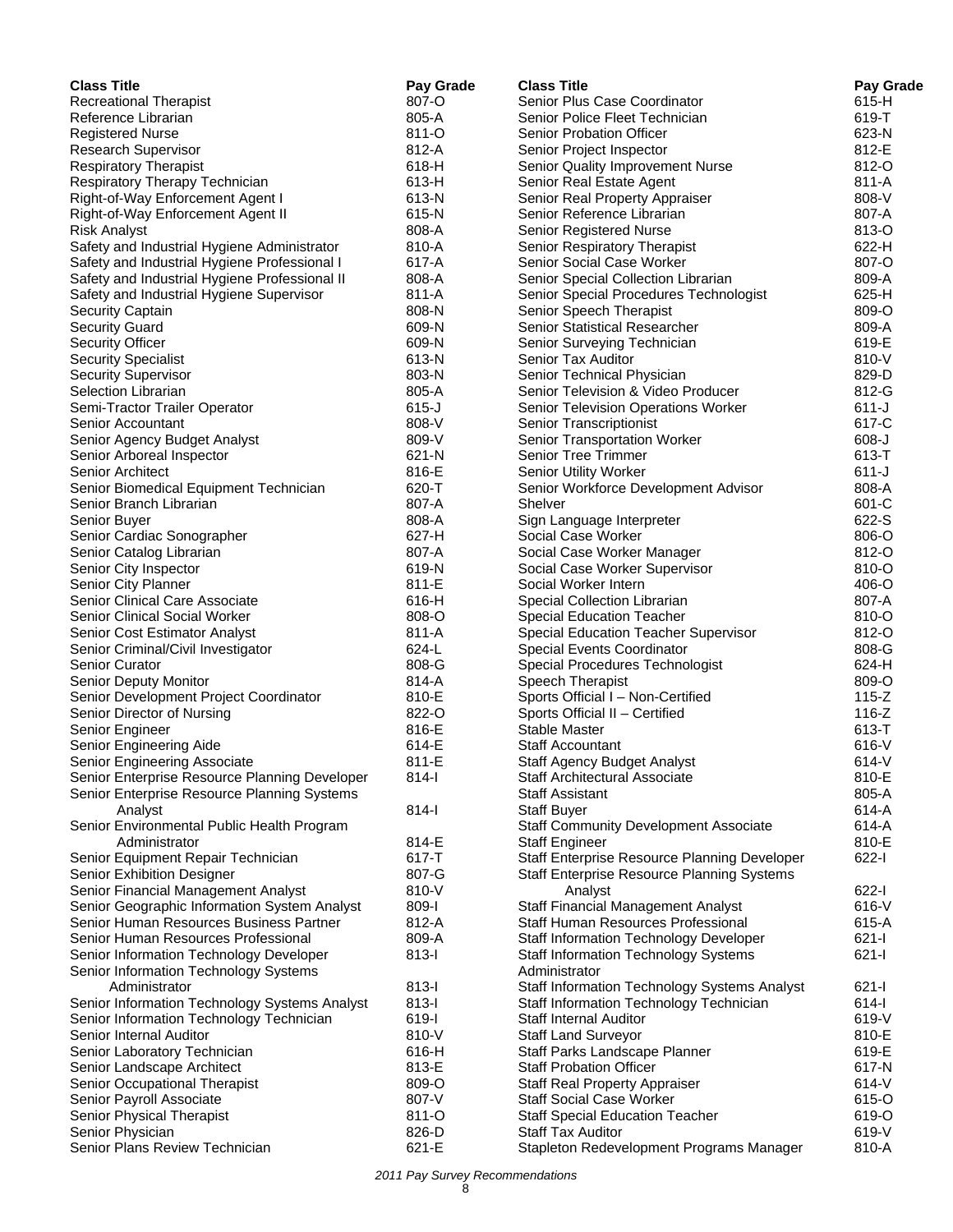| <b>Class Title</b>                               | Pay Grade | <b>Class Title</b>                             | Pay Grade |
|--------------------------------------------------|-----------|------------------------------------------------|-----------|
| <b>Stock Clerk</b>                               | 610-S     | <b>Turf Equipment Mechanic</b>                 | $615 - T$ |
| Stockkeeper                                      | 616-S     | Turf Equipment Mechanic Supervisor             | 808-T     |
| Stockroom Manager                                | 809-S     | <b>Ultrasound Technologist</b>                 | 624-H     |
| Stockroom Supervisor                             | 808-S     | <b>Ultrasound Technologist Supervisor</b>      | 627-H     |
| Strategic Advisor                                | 813-A     | Underground Utility Investigator               | 614-N     |
| Superintendent of Radio Communications           | $812 - T$ | Underground Utility Investigator Supervisor    | 806-N     |
| Supervisor of Administrative Support I           | 806-C     | Unit Charge Nurse                              | 813-O     |
| Supervisor of Administrative Support II          | 808-C     | Urban Design Architect                         | 813-E     |
| <b>Surveying Associate</b>                       | 620-E     | Usher                                          | $310-Z$   |
| Surveying Technician                             | 615-E     | <b>Utility Worker</b>                          | 609-J     |
| Systems Librarian                                | 806-A     | <b>Utility Worker Trainee</b>                  | $404-J$   |
| <b>Tax Analyst</b>                               | 616-V     | Vector Control Inspector                       | 615-N     |
| <b>Tax Audit Supervisor</b>                      | 813-V     | Vehicle Boot Investigator                      | 616-N     |
| Tax Revenue Agent I                              | $615-V$   | Vehicle Impound Clerk                          | 613-S     |
| Tax Revenue Agent II                             | $617 - V$ | Vehicle Support Technician                     | 606-S     |
| Tax Revenue Agent Supervisor                     | 808-V     | Veterinary Technician                          | $612-H$   |
| Tax Technician I                                 | 612-V     | Victim Advocate                                | 616-A     |
| <b>Tax Technician II</b>                         | 613-V     | Victim Specialist                              | 618-H     |
| Technical Director-Board of Adjustment Zoning    | 808-A     | <b>Vocational Mechanic Trainee</b>             | 406-T     |
| <b>Technical Physician</b>                       | 825-D     | Washing Machine Operator                       | 606-S     |
| <b>Telecommunications Administrator</b>          | $812 - 1$ | Wastewater Data Technician                     | $612-V$   |
| <b>Television Engineer</b>                       | 808-l     | <b>Wastewater Quality Control Manager</b>      | 813-E     |
| Television & Video Director/Editor               | 810-G     | <b>Wastewater Quality Control Supervisor</b>   | 807-E     |
| <b>Television &amp; Video Producer</b>           | 810-G     | Wastewater Systems Data Investigator           | 617-N     |
| Television & Video Production Support Technician | 615-G     | <b>Water Quality Investigator</b>              | 619-N     |
| <b>Television Operations Worker</b>              | 609-J     | Webmaster                                      | $811 -$   |
| <b>Television Programmer</b>                     | 809-G     | Women, Infants, and Children (WIC) Counselor   | 613-H     |
| <b>Television Unit Supervisor</b>                | $621 - J$ | Work Release Technician                        | 614-A     |
| <b>Tenant Facility Project Supervisor</b>        | 813-E     | <b>Workers' Compensation Claims Supervisor</b> | 810-A     |
| Therapist -Master's Level                        | 806-O     | <b>Workers' Compensation Registered Nurse</b>  | 813-O     |
| <b>Therapist Supervisor</b>                      | 810-O     | <b>Youth Counselor</b>                         | 617-O     |
| <b>Tow Truck Operator</b>                        | $612-J$   | Youth Counselor Supervisor                     | 808-O     |
| <b>Trades Apprentice</b>                         | $614 - T$ | Youth Worker                                   | 613-H     |
| Traffic Signal Technician 1                      | 617-T     | Zoo Area Supervisor                            | 806-A     |
| Traffic Signal Technician 2                      | 619-T     | Zoo Commissary Administrator                   | 806-S     |
| Traffic Signal Technician 3                      | 620-T     | Zoo Commissary Worker                          | 609-S     |
| <b>Traffic Signal Technician Supervisor</b>      | 810-T     | Zoo Curator                                    | 810-A     |
| <b>Transportation Worker</b>                     | $607 - J$ | Zoo Veterinarian                               | 815-D     |
| <b>Treasury Agent</b>                            | $619-V$   | Zoo Veterinary Technician                      | 618-H     |
| <b>Tree Trimmer</b>                              | 612-T     | Zookeeper                                      | 613-A     |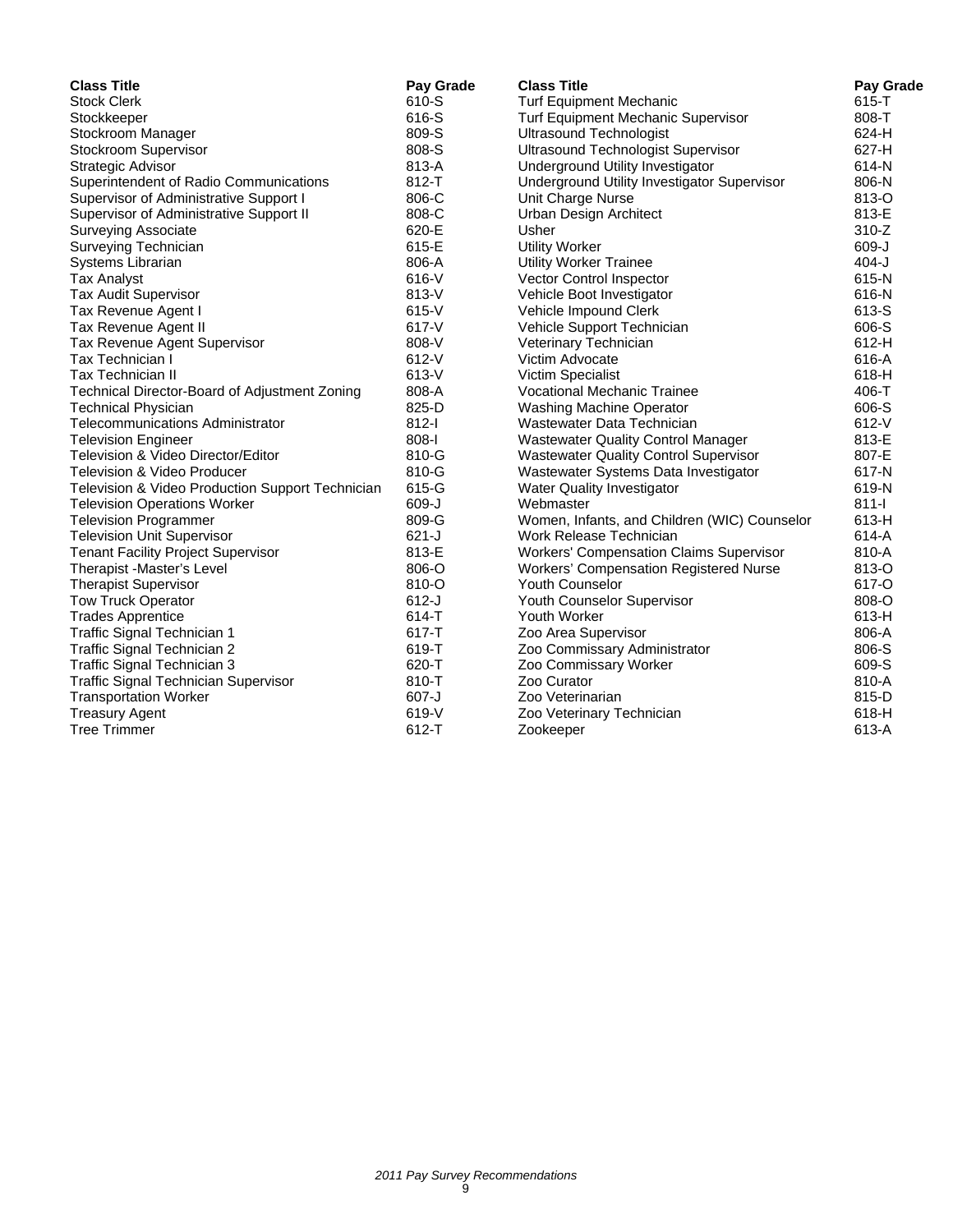# **Part-time and Seasonal Classifications**

# **Training Classes**

| <b>Classification</b>                | Pay<br>Grade | <b>Hourly</b><br>Rate |  |  |  |  |
|--------------------------------------|--------------|-----------------------|--|--|--|--|
| Attorney Intern                      | 406-L        | \$23.71               |  |  |  |  |
| <b>Cooperative Education Trainee</b> | 402-C        | \$8.89                |  |  |  |  |
| <b>Custodial Trainee</b>             | $403 - J$    | \$9.52                |  |  |  |  |
| <b>Forensic Pathology Fellow</b>     | $401-D$      | \$35.46               |  |  |  |  |
| <b>Office Occupations Trainee</b>    | 402-C        | \$8.89                |  |  |  |  |
| Professional Occupations Intern I    | $404-A$      | \$13.21               |  |  |  |  |
| Professional Occupations Intern II   | 406-A        | \$15.34               |  |  |  |  |
| Professional Occupations Intern III  | 408-A        | \$16.99               |  |  |  |  |
| Psychology Intern                    | 407-O        | \$17.31               |  |  |  |  |
| <b>Public Safety Cadet</b>           | 403-B        | \$10.96               |  |  |  |  |
| <b>Recreation Trainee</b>            | 401-G        | \$8.11                |  |  |  |  |
| Social Worker Intern                 | 406-O        | \$13.23               |  |  |  |  |
| <b>Utility Worker Trainee</b>        | 404-J        | \$10.88               |  |  |  |  |
| <b>Vocational Mechanic Trainee</b>   | 406-T        | \$15.83               |  |  |  |  |
| Effective 9/4/2011                   |              |                       |  |  |  |  |
| Mayor's Youth Worker                 | $402-A$      | \$7.75                |  |  |  |  |

# **Short Range Classes**

| <b>Classification</b>                | Pay<br>Grade | Range<br>Min | 2 <sup>nd</sup><br>Quartile<br>Min | 3 <sup>rd</sup><br>Quartile<br>Min | 4 <sup>th</sup><br>Quartile<br>Min | Range<br><b>Max</b> |
|--------------------------------------|--------------|--------------|------------------------------------|------------------------------------|------------------------------------|---------------------|
| <b>Schedule A</b>                    |              |              |                                    |                                    |                                    |                     |
| Park Seasonal Laborer                | 226-Y        | 10.71        | 11.03                              | 11.36                              | 11.68                              | 12.00               |
| <b>Recreation Aide</b>               | $211 - Y$    | 7.40         | 7.62                               | 7.84                               | 8.06                               | 8.28                |
| <b>Recreation Facility Assistant</b> | 220-Y        | 9.23         | 9.51                               | 9.79                               | 10.06                              | 10.34               |
| <b>Schedule B</b>                    |              |              |                                    |                                    |                                    |                     |
| <b>Boating Ranger</b>                | $323-Y$      | 14.51        | 15.51                              | 16.51                              | 17.51                              | 18.51               |
| <b>Golf Starter and Ranger</b>       | 310-Y        | 7.69         | 8.22                               | 8.75                               | 9.28                               | 9.81                |

# **Community Rate Classes**

| <b>Classification</b>                   | Pay<br>Grade | Range<br>Min     | 2 <sup>nd</sup><br>Quartile<br>Min | 3 <sup>rd</sup><br>Quartile<br>Min | $4^{\text{th}}$<br>Quartile<br>Min | Range<br>Max |
|-----------------------------------------|--------------|------------------|------------------------------------|------------------------------------|------------------------------------|--------------|
| <b>Schedule A</b>                       |              |                  |                                    |                                    |                                    |              |
| Activities Leader I - Non-Certified     | $115-Z$      | 13.67            | 14.92                              | 16.17                              | 17.41                              | 18.66        |
| <b>Activities Leader II - Certified</b> | 116-Z        | 20.49            | 22.36                              | 24.24                              | 26.11                              | 27.98        |
| Advanced Lifeguard                      | $112-Z$      | 9.95             | 10.86                              | 11.77                              | 12.67                              | 13.58        |
| Fitness Instructor I - Non-Certified    | $115 - Z$    | 13.67            | 14.92                              | 16.17                              | 17.41                              | 18.66        |
| Fitness Instructor II - Certified       | 116-Z        | 20.49            | 22.36                              | 24.24                              | 26.11                              | 27.98        |
| Lifeguard                               | $111 - Z$    | 8.65             | 9.44                               | 10.23                              | 11.02                              | 11.81        |
| Pool Supervisor                         | 114-Z        | 13.14            | 14.34                              | 15.55                              | 16.75                              | 17.95        |
| Sports Official I - Non Certified       | $115 - Z$    | 13.67            | 14.92                              | 16.17                              | 17.41                              | 18.66        |
| Sports Official II - Certified          | 116-Z        | 20.49            | 22.36                              | 24.24                              | 26.11                              | 27.98        |
| <b>Classification</b>                   | Pay<br>Grade | <b>Range Min</b> | 2 <sup>nd</sup> Sector<br>Min      |                                    | 3 <sup>rd</sup> Sector<br>Min      | Range<br>Max |
| <b>Schedule B</b>                       |              |                  |                                    |                                    |                                    |              |
| Usher                                   | $310-Z$      | 7.40             | 9.00                               |                                    | 12.07                              | 13.30        |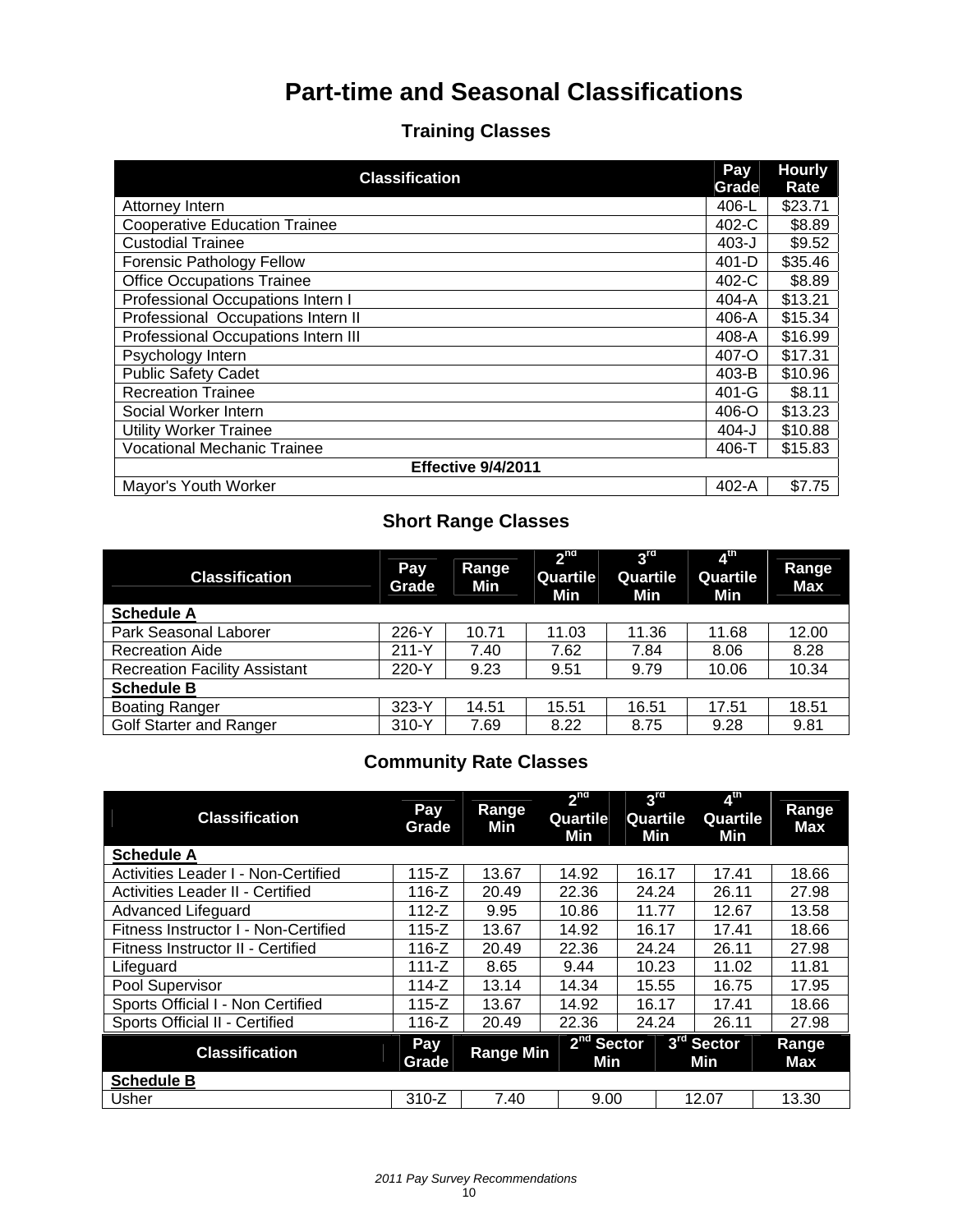### **A - Professional Occupational Group**

|                  |                         | Non-Exempt                     |                                                                     |                                       |                         |                  |                         |                                | <b>Exempt</b>             |
|------------------|-------------------------|--------------------------------|---------------------------------------------------------------------|---------------------------------------|-------------------------|------------------|-------------------------|--------------------------------|---------------------------|
| <b>PAY GRADE</b> | Range<br><b>Minimum</b> | 2nd Quartile<br><b>Minimum</b> | <b>3rd Quartile</b><br><b>Minimum</b><br>(Range<br><b>Midpoint)</b> | <b>4th Quartile</b><br><b>Minimum</b> | Range<br><b>Maximum</b> | <b>PAY GRADE</b> | Range<br><b>Minimum</b> | 2nd Quartile<br><b>Minimum</b> | 3r <sub>c</sub><br>M<br>м |
| 600-A            | 20119                   | 22437                          | 24755                                                               | 27073                                 | 29391                   | 800-A            | 28749                   | 33030                          |                           |
| 601-A            | 21028                   | 23455                          | 25882                                                               | 28309                                 | 30736                   | 801-A            | 30736                   | 35312                          |                           |
| 602-A            | 21986                   | 24522                          | 27058                                                               | 29594                                 | 32130                   | 802-A            | 32857                   | 37748                          |                           |
| 603-A            | 22992                   | 25643                          | 28295                                                               | 30946                                 | 33597                   | 803-A            | 35124                   | 40351                          |                           |
| 604-A            | 24046                   | 26816                          | 29585                                                               | 32355                                 | 35124                   | 804-A            | 37548                   | 43135                          |                           |
| 605-A            | 25149                   | 28043                          | 30937                                                               | 33830                                 | 36724                   | 805-A            | 40141                   | 46113                          |                           |
| 606-A            | 26300                   | 29324                          | 32348                                                               | 35372                                 | 38396                   | 806-A            | 42917                   | 49301                          |                           |
| 607-A            | 27500                   | 30660                          | 33821                                                               | 36981                                 | 40141                   | 807-A            | 45874                   | 52701                          |                           |
| 608-A            | 28749                   | 32055                          | 35361                                                               | 38666                                 | 41972                   | 808-A            | 49038                   | 56337                          |                           |
| 609-A            | 30058                   | 33515                          | 36973                                                               | 40430                                 | 43887                   | 809-A            | 52419                   | 60224                          |                           |
| 610-A            | 31427                   | 35039                          | 38651                                                               | 42262                                 | 45874                   | 810-A            | 56031                   | 64376                          |                           |
| 611-A            | 32857                   | 36633                          | 40408                                                               | 44184                                 | 47959                   | 811-A            | 59897                   | 68820                          |                           |
| 612-A            | 34348                   | 38296                          | 42244                                                               | 46192                                 | 50140                   | 812-A            | 64030                   | 73569                          |                           |
| 613-A            | 35912                   | 40039                          | 44166                                                               | 48292                                 | 52419                   | 813-A            | 68454                   | 78650                          |                           |
| 614-A            | 37548                   | 41860                          | 46172                                                               | 50483                                 | 54795                   | 814-A            | 73181                   | 84080                          |                           |
| 615-A            | 39257                   | 43766                          | 48274                                                               | 52783                                 | 57291                   | 815-A            | 78235                   | 89888                          |                           |
| 616-A            | 41050                   | 45762                          | 50474                                                               | 55185                                 | 59897                   | 816-A            | 83640                   | 96096                          |                           |
| 617-A            | 42917                   | 47844                          | 52771                                                               | 57697                                 | 62624                   | 817-A            | 89409                   | 102726                         |                           |
| 618-A            | 44868                   | 50019                          | 55170                                                               | 60321                                 | 65472                   | 818-A            | 95590                   | 109825                         |                           |
| 619-A            | 46904                   | 52292                          | 57679                                                               | 63067                                 | 68454                   | 819-A            | 102184                  | 117404                         |                           |
| 620-A            | 49038                   | 54671                          | 60304                                                               | 65936                                 | 71569                   | 820-A            | 109238                  | 125512                         |                           |
| 621-A            | 51268                   | 57158                          | 63049                                                               | 68939                                 | 74829                   | 821-A            | 116776                  | 134174                         |                           |
| 622-A            | 53595                   | 59755                          | 65915                                                               | 72075                                 | 78235                   | 822-A            | 124848                  | 143446                         |                           |
| 623-A            | 56031                   | 62473                          | 68915                                                               | 75356                                 | 81798                   | 823-A            | 133465                  | 153348                         |                           |
| 624-A            | 58576                   | 65312                          | 72048                                                               | 78783                                 | 85519                   | 824-A            | 142677                  | 163929                         |                           |
|                  |                         |                                |                                                                     |                                       |                         |                  |                         |                                |                           |

|         |                | <b>INDIL-LYCILIDI</b> |                                |                     |                |                  |                | <b>LYCIII</b> NI |                                |                     |                |
|---------|----------------|-----------------------|--------------------------------|---------------------|----------------|------------------|----------------|------------------|--------------------------------|---------------------|----------------|
| Y GRADE | Range          | 2nd Quartile          | 3rd Quartile<br><b>Minimum</b> | <b>4th Quartile</b> | Range          | <b>PAY GRADE</b> | Range          | 2nd Quartile     | 3rd Quartile<br><b>Minimum</b> | <b>4th Quartile</b> | Range          |
|         | <b>Minimum</b> | <b>Minimum</b>        | (Range<br><b>Midpoint)</b>     | <b>Minimum</b>      | <b>Maximum</b> |                  | <b>Minimum</b> | <b>Minimum</b>   | (Range<br><b>Midpoint</b> )    | <b>Minimum</b>      | <b>Maximum</b> |
| 600-A   | 20119          | 22437                 | 24755                          | 27073               | 29391          | 800-A            | 28749          | 33030            | 37312                          | 41593               | 45874          |
| 601-A   | 21028          | 23455                 | 25882                          | 28309               | 30736          | 801-A            | 30736          | 35312            | 39887                          | 44463               | 49038          |
| 602-A   | 21986          | 24522                 | 27058                          | 29594               | 32130          | 802-A            | 32857          | 37748            | 42638                          | 47529               | 52419          |
| 603-A   | 22992          | 25643                 | 28295                          | 30946               | 33597          | 803-A            | 35124          | 40351            | 45578                          | 50804               | 56031          |
| 604-A   | 24046          | 26816                 | 29585                          | 32355               | 35124          | 804-A            | 37548          | 43135            | 48723                          | 54310               | 59897          |
| $605-A$ | 25149          | 28043                 | 30937                          | 33830               | 36724          | 805-A            | 40141          | 46113            | 52086                          | 58058               | 64030          |
| $606-A$ | 26300          | 29324                 | 32348                          | 35372               | 38396          | 806-A            | 42917          | 49301            | 55686                          | 62070               | 68454          |
| 607-A   | 27500          | 30660                 | 33821                          | 36981               | 40141          | 807-A            | 45874          | 52701            | 59528                          | 66354               | 73181          |
| 608-A   | 28749          | 32055                 | 35361                          | 38666               | 41972          | 808-A            | 49038          | 56337            | 63637                          | 70936               | 78235          |
| 609-A   | 30058          | 33515                 | 36973                          | 40430               | 43887          | 809-A            | 52419          | 60224            | 68030                          | 75835               | 83640          |
| 610-A   | 31427          | 35039                 | 38651                          | 42262               | 45874          | 810-A            | 56031          | 64376            | 72720                          | 81065               | 89409          |
| 611-A   | 32857          | 36633                 | 40408                          | 44184               | 47959          | 811-A            | 59897          | 68820            | 77744                          | 86667               | 95590          |
| $612-A$ | 34348          | 38296                 | 42244                          | 46192               | 50140          | 812-A            | 64030          | 73569            | 83107                          | 92646               | 102184         |
| 613-A   | 35912          | 40039                 | 44166                          | 48292               | 52419          | 813-A            | 68454          | 78650            | 88846                          | 99042               | 109238         |
| $614-A$ | 37548          | 41860                 | 46172                          | 50483               | 54795          | 814-A            | 73181          | 84080            | 94979                          | 105877              | 116776         |
| 615-A   | 39257          | 43766                 | 48274                          | 52783               | 57291          | $815-A$          | 78235          | 89888            | 101542                         | 113195              | 124848         |
| 616-A   | 41050          | 45762                 | 50474                          | 55185               | 59897          | 816-A            | 83640          | 96096            | 108553                         | 121009              | 133465         |
| $617-A$ | 42917          | 47844                 | 52771                          | 57697               | 62624          | 817-A            | 89409          | 102726           | 116043                         | 129360              | 142677         |
| $618-A$ | 44868          | 50019                 | 55170                          | 60321               | 65472          | 818-A            | 95590          | 109825           | 124060                         | 138295              | 152530         |
| $619-A$ | 46904          | 52292                 | 57679                          | 63067               | 68454          | $819-A$          | 102184         | 117404           | 132623                         | 147843              | 163062         |
| $620-A$ | 49038          | 54671                 | 60304                          | 65936               | 71569          | 820-A            | 109238         | 125512           | 141786                         | 158060              | 174334         |
| 621-A   | 51268          | 57158                 | 63049                          | 68939               | 74829          | 821-A            | 116776         | 134174           | 151573                         | 168971              | 186369         |
| 622-A   | 53595          | 59755                 | 65915                          | 72075               | 78235          | 822-A            | 124848         | 143446           | 162045                         | 180643              | 199241         |
| $623-A$ | 56031          | 62473                 | 68915                          | 75356               | 81798          | 823-A            | 133465         | 153348           | 173231                         | 193114              | 212997         |
| 624-A   | 58576          | 65312                 | 72048                          | 78783               | 85519          | 824-A            | 142677         | 163929           | 185182                         | 206434              | 227686         |
|         |                |                       |                                |                     |                | 825-A            | 152530         | 175249           | 197968                         | 220687              | 243406         |
|         |                |                       |                                |                     |                | 826-A            | 163062         | 187348           | 211633                         | 235919              | 260204         |
|         |                |                       |                                |                     |                | 827-A            | 174334         | 200292           | 226250                         | 252208              | 278166         |
|         |                |                       |                                |                     |                | 828-A            | 186369         | 214118           | 241867                         | 269615              | 297364         |
|         |                |                       |                                |                     |                | 829-A            | 199241         | 228902           | 258562                         | 288223              | 317883         |
|         |                |                       |                                |                     |                | 830-A            | 212997         | 244703           | 276409                         | 308115              | 339821         |
|         |                |                       |                                |                     |                | 831-A            | 227686         | 261586           | 295486                         | 329385              | 363285         |
|         |                |                       |                                |                     |                | 832-A            | 243406         | 279645           | 315884                         | 352122              | 388361         |
|         |                |                       |                                |                     |                | 833-A            | 260204         | 298946           | 337688                         | 376429              | 415171         |
|         |                |                       |                                |                     |                | 834-A            | 278166         | 319583           | 361000                         | 402417              | 443834         |

**C - Clerical Occupational Group**

|                  |                         | Non-Exempt                     |                                                              |                                       |                         |                  |                         |                                | <b>Exempt</b>             |
|------------------|-------------------------|--------------------------------|--------------------------------------------------------------|---------------------------------------|-------------------------|------------------|-------------------------|--------------------------------|---------------------------|
| <b>PAY GRADE</b> | Range<br><b>Minimum</b> | 2nd Quartile<br><b>Minimum</b> | <b>3rd Quartile</b><br><b>Minimum</b><br>(Range<br>Midpoint) | <b>4th Quartile</b><br><b>Minimum</b> | Range<br><b>Maximum</b> | <b>PAY GRADE</b> | Range<br><b>Minimum</b> | 2nd Quartile<br><b>Minimum</b> | 3r <sub>c</sub><br>M<br>M |
| 600-C            | 18519                   | 20646                          | 22774                                                        | 24901                                 | 27028                   | 800-C            | 26434                   | 30373                          |                           |
| 601-C            | 19356                   | 21580                          | 23804                                                        | 26028                                 | 28252                   | 801-C            | 28252                   | 32464                          |                           |
| $602-C$          | 20240                   | 22564                          | 24888                                                        | 27212                                 | 29536                   | 802-C            | 30203                   | 34709                          |                           |
| 603-C            | 21162                   | 23592                          | 26022                                                        | 28452                                 | 30882                   | 803-C            | 32288                   | 37109                          |                           |
| 604-C            | 22119                   | 24661                          | 27204                                                        | 29746                                 | 32288                   | 804-C            | 34518                   | 39672                          |                           |
| 605-C            | 23125                   | 25782                          | 28440                                                        | 31097                                 | 33754                   | 805-C            | 36905                   | 42414                          |                           |
| 606-C            | 24179                   | 26958                          | 29736                                                        | 32515                                 | 35293                   | 806-C            | 39463                   | 45347                          |                           |
| $607-C$          | 25282                   | 28188                          | 31094                                                        | 33999                                 | 36905                   | 807-C            | 42190                   | 48480                          |                           |
| 608-C            | 26434                   | 29473                          | 32512                                                        | 35551                                 | 38590                   | 808-C            | 45099                   | 51826                          |                           |
| 609-C            | 27634                   | 30812                          | 33991                                                        | 37169                                 | 40347                   | 809-C            | 48225                   | 55415                          |                           |
| 610-C            | 28882                   | 32209                          | 35536                                                        | 38863                                 | 42190                   | 810-C            | 51571                   | 59252                          |                           |
| 611-C            | 30203                   | 33679                          | 37154                                                        | 40630                                 | 44105                   | 811-C            | 55134                   | 63345                          |                           |
| 612-C            | 31573                   | 35209                          | 38845                                                        | 42481                                 | 46117                   | 812-C            | 58940                   | 67718                          |                           |
| 613-C            | 33015                   | 36818                          | 40620                                                        | 44423                                 | 48225                   | 813-C            | 63000                   | 72390                          |                           |
| 614-C            | 34518                   | 38496                          | 42475                                                        | 46453                                 | 50431                   | 814-C            | 67351                   | 77389                          |                           |
| 615-C            | 36093                   | 40253                          | 44414                                                        | 48574                                 | 52734                   | 815-C            | 72005                   | 82737                          |                           |
| 616-C            | 37742                   | 42090                          | 46438                                                        | 50786                                 | 55134                   | 816-C            | 76986                   | 88455                          |                           |
| 617-C            | 39463                   | 44008                          | 48553                                                        | 53098                                 | 57643                   | 817-C            | 82295                   | 94554                          |                           |
| 618-C            | 41256                   | 46007                          | 50759                                                        | 55510                                 | 60261                   | 818-C            | 87979                   | 101084                         |                           |
| 619-C            | 43135                   | 48101                          | 53068                                                        | 58034                                 | 63000                   | 819-C            | 94051                   | 108065                         |                           |
| 620-C            | 45099                   | 50292                          | 55486                                                        | 60679                                 | 65872                   | 820-C            | 100560                  | 115537                         |                           |
| 621-C            | 47159                   | 52586                          | 58013                                                        | 63439                                 | 68866                   | 821-C            | 107504                  | 123515                         |                           |
| 622-C            | 49316                   | 54988                          | 60661                                                        | 66333                                 | 72005                   | 822-C            | 114934                  | 132048                         |                           |
| 623-C            | 51571                   | 57501                          | 63430                                                        | 69360                                 | 75289                   | 823-C            | 122860                  | 141155                         |                           |
| 624-C            | 53922                   | 60121                          | 66320                                                        | 72519                                 | 78718                   | 824-C            | 131332                  | 150891                         |                           |
|                  |                         |                                |                                                              |                                       |                         | $825-C$          | 140398                  | 161308                         |                           |

|           | Non-Exempt              |                                |                                                              |                                       |                         |                  |                         | Exempt                         |                                                                     |                                |                         |
|-----------|-------------------------|--------------------------------|--------------------------------------------------------------|---------------------------------------|-------------------------|------------------|-------------------------|--------------------------------|---------------------------------------------------------------------|--------------------------------|-------------------------|
| Y GRADE   | Range<br><b>Minimum</b> | 2nd Quartile<br><b>Minimum</b> | 3rd Quartile<br><b>Minimum</b><br>(Range<br><b>Midpoint)</b> | <b>4th Quartile</b><br><b>Minimum</b> | Range<br><b>Maximum</b> | <b>PAY GRADE</b> | Range<br><b>Minimum</b> | 2nd Quartile<br><b>Minimum</b> | <b>3rd Quartile</b><br><b>Minimum</b><br>(Range<br><b>Midpoint)</b> | 4th Quartile<br><b>Minimum</b> | Range<br><b>Maximum</b> |
| 600-C     | 18519                   | 20646                          | 22774                                                        | 24901                                 | 27028                   | 800-C            | 26434                   | 30373                          | 34312                                                               | 38251                          | 42190                   |
| 601-C     | 19356                   | 21580                          | 23804                                                        | 26028                                 | 28252                   | 801-C            | 28252                   | 32464                          | 36676                                                               | 40887                          | 45099                   |
| 602-C     | 20240                   | 22564                          | 24888                                                        | 27212                                 | 29536                   | 802-C            | 30203                   | 34709                          | 39214                                                               | 43720                          | 48225                   |
| $603-C$   | 21162                   | 23592                          | 26022                                                        | 28452                                 | 30882                   | 803-C            | 32288                   | 37109                          | 41930                                                               | 46750                          | 51571                   |
| 604-C     | 22119                   | 24661                          | 27204                                                        | 29746                                 | 32288                   | 804-C            | 34518                   | 39672                          | 44826                                                               | 49980                          | 55134                   |
| $605-C$   | 23125                   | 25782                          | 28440                                                        | 31097                                 | 33754                   | 805-C            | 36905                   | 42414                          | 47923                                                               | 53431                          | 58940                   |
| $606-C$   | 24179                   | 26958                          | 29736                                                        | 32515                                 | 35293                   | 806-C            | 39463                   | 45347                          | 51232                                                               | 57116                          | 63000                   |
| $607-C$   | 25282                   | 28188                          | 31094                                                        | 33999                                 | 36905                   | 807-C            | 42190                   | 48480                          | 54771                                                               | 61061                          | 67351                   |
| $608-C$   | 26434                   | 29473                          | 32512                                                        | 35551                                 | 38590                   | 808-C            | 45099                   | 51826                          | 58552                                                               | 65279                          | 72005                   |
| $609-C$   | 27634                   | 30812                          | 33991                                                        | 37169                                 | 40347                   | 809-C            | 48225                   | 55415                          | 62606                                                               | 69796                          | 76986                   |
| $610 - C$ | 28882                   | 32209                          | 35536                                                        | 38863                                 | 42190                   | 810-C            | 51571                   | 59252                          | 66933                                                               | 74614                          | 82295                   |
| $611-C$   | 30203                   | 33679                          | 37154                                                        | 40630                                 | 44105                   | $811-C$          | 55134                   | 63345                          | 71557                                                               | 79768                          | 87979                   |
| 612-C     | 31573                   | 35209                          | 38845                                                        | 42481                                 | 46117                   | 812-C            | 58940                   | 67718                          | 76496                                                               | 85273                          | 94051                   |
| $613-C$   | 33015                   | 36818                          | 40620                                                        | 44423                                 | 48225                   | 813-C            | 63000                   | 72390                          | 81780                                                               | 91170                          | 100560                  |
| $614-C$   | 34518                   | 38496                          | 42475                                                        | 46453                                 | 50431                   | 814-C            | 67351                   | 77389                          | 87428                                                               | 97466                          | 107504                  |
| $615-C$   | 36093                   | 40253                          | 44414                                                        | 48574                                 | 52734                   | $815-C$          | 72005                   | 82737                          | 93470                                                               | 104202                         | 114934                  |
| 616-C     | 37742                   | 42090                          | 46438                                                        | 50786                                 | 55134                   | 816-C            | 76986                   | 88455                          | 99923                                                               | 111392                         | 122860                  |
| 617-C     | 39463                   | 44008                          | 48553                                                        | 53098                                 | 57643                   | 817-C            | 82295                   | 94554                          | 106814                                                              | 119073                         | 131332                  |
| 618-C     | 41256                   | 46007                          | 50759                                                        | 55510                                 | 60261                   | 818-C            | 87979                   | 101084                         | 114189                                                              | 127293                         | 140398                  |
| $619-C$   | 43135                   | 48101                          | 53068                                                        | 58034                                 | 63000                   | 819-C            | 94051                   | 108065                         | 122079                                                              | 136092                         | 150106                  |
| $620 - C$ | 45099                   | 50292                          | 55486                                                        | 60679                                 | 65872                   | 820-C            | 100560                  | 115537                         | 130515                                                              | 145492                         | 160469                  |
| $621-C$   | 47159                   | 52586                          | 58013                                                        | 63439                                 | 68866                   | 821-C            | 107504                  | 123515                         | 139525                                                              | 155536                         | 171546                  |
| $622-C$   | 49316                   | 54988                          | 60661                                                        | 66333                                 | 72005                   | 822-C            | 114934                  | 132048                         | 149161                                                              | 166275                         | 183388                  |
| $623-C$   | 51571                   | 57501                          | 63430                                                        | 69360                                 | 75289                   | 823-C            | 122860                  | 141155                         | 159451                                                              | 177746                         | 196041                  |
| $624-C$   | 53922                   | 60121                          | 66320                                                        | 72519                                 | 78718                   | 824-C            | 131332                  | 150891                         | 170450                                                              | 190008                         | 209567                  |
|           |                         |                                |                                                              |                                       |                         | 825-C            | 140398                  | 161308                         | 182218                                                              | 203128                         | 224038                  |
|           |                         |                                |                                                              |                                       |                         | 826-C            | 150106                  | 172455                         | 194805                                                              | 217154                         | 239503                  |
|           |                         |                                |                                                              |                                       |                         | 827-C            | 160469                  | 184364                         | 208258                                                              | 232153                         | 256047                  |
|           |                         |                                |                                                              |                                       |                         | 828-C            | 171546                  | 197089                         | 222632                                                              | 248175                         | 273718                  |
|           |                         |                                |                                                              |                                       |                         | 829-C            | 183388                  | 210695                         | 238002                                                              | 265309                         | 292616                  |

 *2011 Pay Survey Recommendations*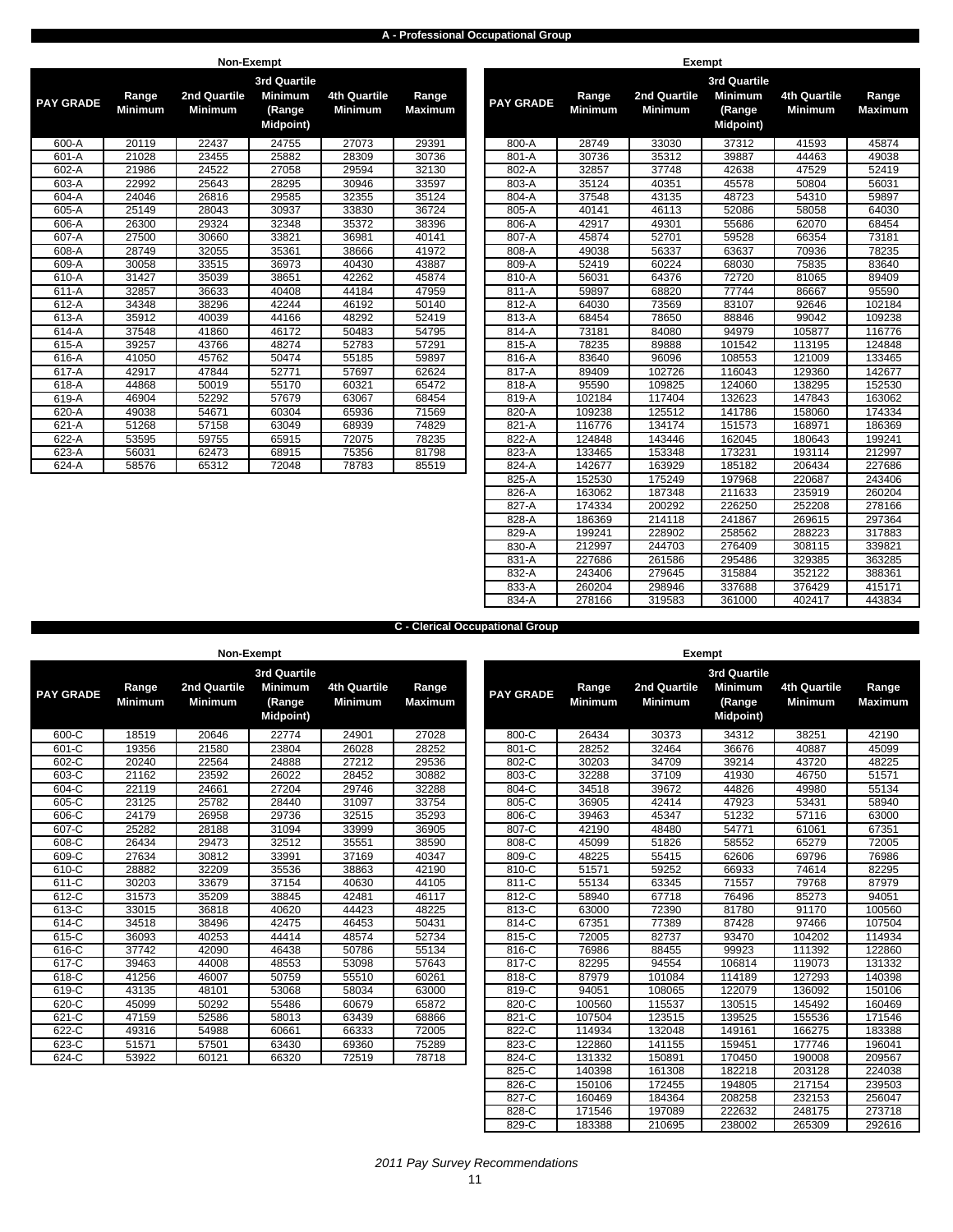|                  | <b>D</b> - Doctors Occupational Group |                     |           |              |                |  |  |  |  |  |  |  |  |  |
|------------------|---------------------------------------|---------------------|-----------|--------------|----------------|--|--|--|--|--|--|--|--|--|
|                  | <b>Exempt</b><br>3rd Quartile         |                     |           |              |                |  |  |  |  |  |  |  |  |  |
|                  |                                       |                     |           |              |                |  |  |  |  |  |  |  |  |  |
|                  | Range                                 | <b>2nd Quartile</b> | Minimum   | 4th Quartile | Range          |  |  |  |  |  |  |  |  |  |
| <b>PAY GRADE</b> | <b>Minimum</b>                        | <b>Minimum</b>      | (Range    | Minimum      | <b>Maximum</b> |  |  |  |  |  |  |  |  |  |
|                  |                                       |                     | Midpoint) |              |                |  |  |  |  |  |  |  |  |  |
| $800 - D$        | 24794                                 | 28480               | 32167     | 35853        | 39539          |  |  |  |  |  |  |  |  |  |
| 801-D            | 26500                                 | 30443               | 34386     | 38329        | 42272          |  |  |  |  |  |  |  |  |  |
| 802-D            | 28317                                 | 32535               | 36753     | 40971        | 45189          |  |  |  |  |  |  |  |  |  |
| 803-D            | 30282                                 | 34787               | 39293     | 43798        | 48303          |  |  |  |  |  |  |  |  |  |
| 804-D            | 32370                                 | 37187               | 42005     | 46822        | 51639          |  |  |  |  |  |  |  |  |  |
| 805-D            | 34608                                 | 39756               | 44904     | 50052        | 55200          |  |  |  |  |  |  |  |  |  |
| 806-D            | 36993                                 | 42496               | 48000     | 53503        | 59006          |  |  |  |  |  |  |  |  |  |
| 807-D            | 39540                                 | 45423               | 51307     | 57190        | 63073          |  |  |  |  |  |  |  |  |  |
| 808-D            | 42271                                 | 48560               | 54848     | 61137        | 67425          |  |  |  |  |  |  |  |  |  |
| 809-D            | 45188                                 | 51912               | 58636     | 65359        | 72083          |  |  |  |  |  |  |  |  |  |
| 810-D            | 48303                                 | 55490               | 62678     | 69865        | 77052          |  |  |  |  |  |  |  |  |  |
| 811-D            | 51640                                 | 59322               | 67004     | 74686        | 82368          |  |  |  |  |  |  |  |  |  |
| 812-D            | 55200                                 | 63413               | 71627     | 79840        | 88053          |  |  |  |  |  |  |  |  |  |
| 813-D            | 59007                                 | 67789               | 76571     | 85352        | 94134          |  |  |  |  |  |  |  |  |  |
| 814-D            | 63073                                 | 72461               | 81848     | 91236        | 100623         |  |  |  |  |  |  |  |  |  |
| 815-D            | 67424                                 | 77457               | 87490     | 97523        | 107556         |  |  |  |  |  |  |  |  |  |
| 816-D            | 72084                                 | 82809               | 93535     | 104260       | 114985         |  |  |  |  |  |  |  |  |  |
| 817-D            | 77052                                 | 88519               | 99986     | 111453       | 122920         |  |  |  |  |  |  |  |  |  |
| 818-D            | 82367                                 | 94628               | 106889    | 119150       | 131411         |  |  |  |  |  |  |  |  |  |
| 819-D            | 88053                                 | 101161              | 114269    | 127376       | 140484         |  |  |  |  |  |  |  |  |  |
| 820-D            | 94134                                 | 108144              | 122154    | 136164       | 150174         |  |  |  |  |  |  |  |  |  |
| 821-D            | 100623                                | 115604              | 130584    | 145565       | 160545         |  |  |  |  |  |  |  |  |  |
| 822-D            | 107556                                | 123575              | 139593    | 155612       | 171630         |  |  |  |  |  |  |  |  |  |
| 823-D            | 114984                                | 132106              | 149227    | 166349       | 183470         |  |  |  |  |  |  |  |  |  |
| 824-D            | 122920                                | 141225              | 159531    | 177836       | 196141         |  |  |  |  |  |  |  |  |  |
| 825-D            | 131411                                | 150977              | 170543    | 190108       | 209674         |  |  |  |  |  |  |  |  |  |
| 826-D            | 140484                                | 161400              | 182317    | 203233       | 224149         |  |  |  |  |  |  |  |  |  |
| 827-D            | 150174                                | 172536              | 194899    | 217261       | 239623         |  |  |  |  |  |  |  |  |  |
| 828-D            | 160544                                | 184448              | 208352    | 232256       | 256160         |  |  |  |  |  |  |  |  |  |
| 829-D            | 171630                                | 197184              | 222739    | 248293       | 273847         |  |  |  |  |  |  |  |  |  |
| 830-D            | 183471                                | 210793              | 238115    | 265436       | 292758         |  |  |  |  |  |  |  |  |  |
| 831-D            | 196140                                | 225347              | 254554    | 283760       | 312967         |  |  |  |  |  |  |  |  |  |
| 832-D            | 209675                                | 240902              | 272130    | 303357       | 334584         |  |  |  |  |  |  |  |  |  |
| 833-D            | 224148                                | 257533              | 290917    | 324302       | 357686         |  |  |  |  |  |  |  |  |  |
| 834-D            | 239622                                | 275311              | 311001    | 346690       | 382379         |  |  |  |  |  |  |  |  |  |

### **E - Engineering & Science Occupational Group**

**Range Maximum**

|                  |                         | Non-Exempt                     |                                                              |                                |                         |                  |                         | <b>Exempt</b>                  |                                                                     |                                       |                         |
|------------------|-------------------------|--------------------------------|--------------------------------------------------------------|--------------------------------|-------------------------|------------------|-------------------------|--------------------------------|---------------------------------------------------------------------|---------------------------------------|-------------------------|
| <b>PAY GRADE</b> | Range<br><b>Minimum</b> | 2nd Quartile<br><b>Minimum</b> | 3rd Quartile<br><b>Minimum</b><br>(Range<br><b>Midpoint)</b> | 4th Quartile<br><b>Minimum</b> | Range<br><b>Maximum</b> | <b>PAY GRADE</b> | Range<br><b>Minimum</b> | 2nd Quartile<br><b>Minimum</b> | <b>3rd Quartile</b><br><b>Minimum</b><br>(Range<br><b>Midpoint)</b> | <b>4th Quartile</b><br><b>Minimum</b> | Range<br><b>Maximun</b> |
| $600-E$          | 18701                   | 20849                          | 22998                                                        | 25146                          | 27294                   | 800-E            | 26688                   | 30667                          | 34645                                                               | 38624                                 | 42602                   |
| 601-E            | 19562                   | 21807                          | 24053                                                        | 26298                          | 28543                   | 801-E            | 28543                   | 32794                          | 37045                                                               | 41296                                 | 45547                   |
| 602-E            | 20446                   | 22794                          | 25143                                                        | 27491                          | 29839                   | 802-E            | 30506                   | 35051                          | 39596                                                               | 44141                                 | 48686                   |
| 603-E            | 21380                   | 23834                          | 26289                                                        | 28743                          | 31197                   | 803-E            | 32615                   | 37469                          | 42323                                                               | 47177                                 | 52031                   |
| $604-E$          | 22361                   | 24925                          | 27488                                                        | 30052                          | 32615                   | 804-E            | 34869                   | 40060                          | 45250                                                               | 50441                                 | 55631                   |
| 605-E            | 23379                   | 26061                          | 28743                                                        | 31424                          | 34106                   | 805-E            | 37281                   | 42829                          | 48377                                                               | 53925                                 | 59473                   |
| 606-E            | 24434                   | 27240                          | 30046                                                        | 32851                          | 35657                   | 806-E            | 39851                   | 45781                          | 51710                                                               | 57640                                 | 63569                   |
| 607-E            | 25537                   | 28473                          | 31409                                                        | 34345                          | 37281                   | 807-E            | 42602                   | 48941                          | 55280                                                               | 61618                                 | 67957                   |
| 608-E            | 26688                   | 29761                          | 32833                                                        | 35906                          | 38978                   | 808-E            | 45547                   | 52322                          | 59097                                                               | 65872                                 | 72647                   |
| 609-E            | 27912                   | 31121                          | 34330                                                        | 37538                          | 40747                   | 809-E            | 48686                   | 55931                          | 63176                                                               | 70420                                 | 77665                   |
| $610-E$          | 29185                   | 32539                          | 35894                                                        | 39248                          | 42602                   | 810-E            | 52031                   | 59779                          | 67527                                                               | 75274                                 | 83022                   |
| $611-E$          | 30506                   | 34015                          | 37524                                                        | 41032                          | 44541                   | $811-E$          | 55631                   | 63912                          | 72193                                                               | 80474                                 | 88755                   |
| $612-E$          | 31900                   | 35569                          | 39239                                                        | 42908                          | 46577                   | 812-E            | 59473                   | 68324                          | 77174                                                               | 86025                                 | 94875                   |
| 613-E            | 33354                   | 37187                          | 41020                                                        | 44853                          | 48686                   | 813-E            | 63569                   | 73032                          | 82495                                                               | 91957                                 | 101420                  |
| $614-E$          | 34869                   | 38875                          | 42881                                                        | 46886                          | 50892                   | $814-E$          | 67957                   | 78074                          | 88192                                                               | 98309                                 | 108426                  |
| 615-E            | 36457                   | 40645                          | 44832                                                        | 49020                          | 53207                   | 815-E            | 72647                   | 83461                          | 94276                                                               | 105090                                | 115904                  |
| 616-E            | 38117                   | 42496                          | 46874                                                        | 51253                          | 55631                   | 816-E            | 77665                   | 89225                          | 100784                                                              | 112344                                | 123903                  |
| 617-E            | 39851                   | 44429                          | 49008                                                        | 53586                          | 58164                   | 817-E            | 83022                   | 95378                          | 107735                                                              | 120091                                | 132447                  |
| 618-E            | 41669                   | 46453                          | 51238                                                        | 56022                          | 60806                   | 818-E            | 88755                   | 101963                         | 115171                                                              | 128378                                | 141586                  |
| 619-E            | 43559                   | 48562                          | 53564                                                        | 58567                          | 63569                   | 819-E            | 94875                   | 108998                         | 123121                                                              | 137244                                | 151367                  |
| $620-E$          | 45547                   | 50777                          | 56007                                                        | 61236                          | 66466                   | 820-E            | 101420                  | 116519                         | 131617                                                              | 146716                                | 161814                  |
| 621-E            | 47619                   | 53085                          | 58552                                                        | 64018                          | 69484                   | 821-E            | 108426                  | 124564                         | 140702                                                              | 156839                                | 172977                  |
| $622-E$          | 49777                   | 55495                          | 61212                                                        | 66930                          | 72647                   | 822-E            | 115904                  | 133157                         | 150410                                                              | 167662                                | 184915                  |
| 623-E            | 52031                   | 58012                          | 63994                                                        | 69975                          | 75956                   | 823-E            | 123903                  | 142347                         | 160790                                                              | 179234                                | 197677                  |
| 624-E            | 54407                   | 60658                          | 66910                                                        | 73161                          | 79412                   | 824-E            | 132447                  | 152166                         | 171886                                                              | 191605                                | 211324                  |
|                  |                         |                                |                                                              |                                |                         | 825-E            | 141586                  | 162666                         | 183746                                                              | 204825                                | 225905                  |
|                  |                         |                                |                                                              |                                |                         | 826-E            | 151367                  | 173898                         | 196429                                                              | 218960                                | 241491                  |
|                  |                         |                                |                                                              |                                |                         | 827-E            | 161814                  | 185900                         | 209985                                                              | 234071                                | 258156                  |

 *2011 Pay Survey Recommendations*

827-E 161814 185900 209985 234071 258156 828-E 172977 198726 224475 250223 275972 829-E | 184915 | 212442 | 239968 | 267495 | 295021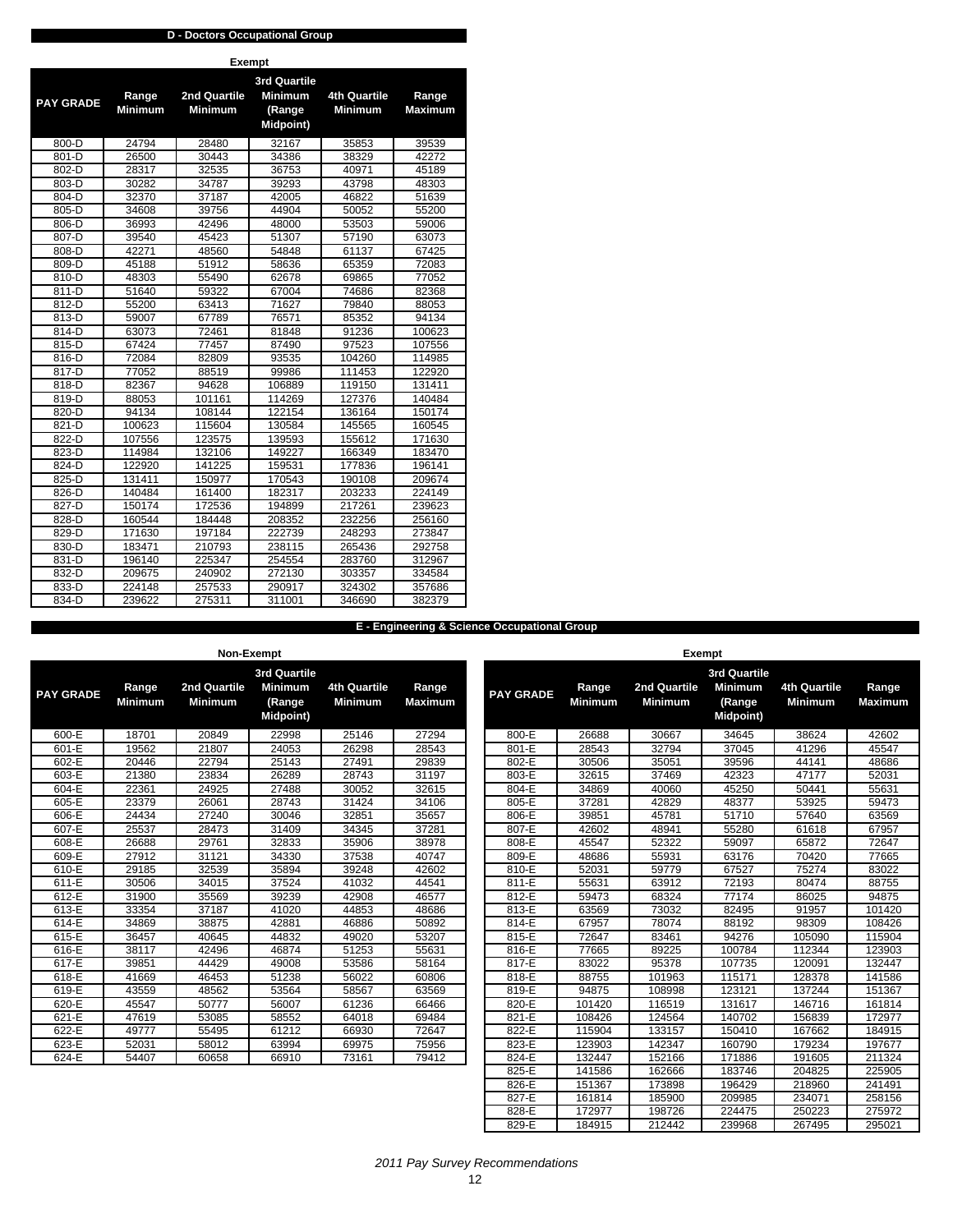### **G - Art, Design, Recreation, Media & Entertainment**

|                  |                         | Non-Exempt                     |                                                              |                                       |                         |                  |                         | <b>Exempt</b>                  |               |
|------------------|-------------------------|--------------------------------|--------------------------------------------------------------|---------------------------------------|-------------------------|------------------|-------------------------|--------------------------------|---------------|
| <b>PAY GRADE</b> | Range<br><b>Minimum</b> | 2nd Quartile<br><b>Minimum</b> | 3rd Quartile<br><b>Minimum</b><br>(Range<br><b>Midpoint)</b> | <b>4th Quartile</b><br><b>Minimum</b> | Range<br><b>Maximum</b> | <b>PAY GRADE</b> | Range<br><b>Minimum</b> | 2nd Quartile<br><b>Minimum</b> | 3rc<br>M<br>м |
| 600-G            | 19783                   | 22066                          | 24348                                                        | 26631                                 | 28913                   | 800-G            | 28278                   | 32489                          |               |
| 601-G            | 20685                   | 23071                          | 25457                                                        | 27843                                 | 30229                   | 801-G            | 30229                   | 34730                          |               |
| 602-G            | 21624                   | 24120                          | 26616                                                        | 29111                                 | 31607                   | 802-G            | 32313                   | 37125                          |               |
| 603-G            | 22611                   | 25219                          | 27828                                                        | 30436                                 | 33044                   | 803-G            | 34544                   | 39685                          |               |
| 604-G            | 23647                   | 26371                          | 29096                                                        | 31820                                 | 34544                   | 804-G            | 36933                   | 42427                          |               |
| 605-G            | 24731                   | 27577                          | 30424                                                        | 33270                                 | 36116                   | 805-G            | 39481                   | 45356                          |               |
| 606-G            | 25866                   | 28840                          | 31815                                                        | 34789                                 | 37763                   | 806-G            | 42211                   | 48491                          |               |
| 607-G            | 27047                   | 30155                          | 33264                                                        | 36372                                 | 39480                   | 807-G            | 45124                   | 51837                          |               |
| $608 - G$        | 28278                   | 31530                          | 34781                                                        | 38033                                 | 41284                   | 808-G            | 48232                   | 55412                          |               |
| 609-G            | 29559                   | 32960                          | 36361                                                        | 39761                                 | 43162                   | 809-G            | 51560                   | 59236                          |               |
| 610-G            | 30911                   | 34464                          | 38017                                                        | 41570                                 | 45123                   | 810-G            | 55107                   | 63316                          |               |
| 611-G            | 32313                   | 36028                          | 39742                                                        | 43457                                 | 47171                   | 811-G            | 58910                   | 67686                          |               |
| 612-G            | 33789                   | 37671                          | 41554                                                        | 45436                                 | 49318                   | 812-G            | 62981                   | 72361                          |               |
| 613-G            | 35324                   | 39383                          | 43442                                                        | 47501                                 | 51560                   | 813-G            | 67333                   | 77362                          |               |
| 614-G            | 36933                   | 41175                          | 45417                                                        | 49658                                 | 53900                   | 814-G            | 71977                   | 82697                          |               |
| 615-G            | 38615                   | 43049                          | 47483                                                        | 51917                                 | 56351                   | 815-G            | 76950                   | 88411                          |               |
| 616-G            | 40370                   | 45005                          | 49640                                                        | 54275                                 | 58910                   | 816-G            | 82264                   | 94517                          |               |
| $617 - G$        | 42211                   | 47056                          | 51901                                                        | 56746                                 | 61591                   | 817-G            | 87944                   | 101041                         |               |
| 618-G            | 44137                   | 49202                          | 54266                                                        | 59331                                 | 64395                   | 818-G            | 94015                   | 108017                         |               |
| 619-G            | 46135                   | 51434                          | 56734                                                        | 62033                                 | 67332                   | 819-G            | 100499                  | 115471                         |               |
| 620-G            | 48232                   | 53772                          | 59312                                                        | 64851                                 | 70391                   | 820-G            | 107447                  | 123451                         |               |
| 621-G            | 50426                   | 56219                          | 62012                                                        | 67805                                 | 73598                   | 821-G            | 114858                  | 131972                         |               |
| 622-G            | 52718                   | 58776                          | 64834                                                        | 70892                                 | 76950                   | 822-G            | 122793                  | 141086                         |               |
| 623-G            | 55107                   | 61442                          | 67777                                                        | 74112                                 | 80447                   | 823-G            | 131276                  | 150830                         |               |
| 624-G            | 57618                   | 64242                          | 70867                                                        | 77491                                 | 84115                   | 824-G            | 140333                  | 161237                         |               |

|                     | <b>IVALLEYSTIP</b><br><b>LYCHIP</b> |                |                     |                |                |                  |                |                |                  |                |                |
|---------------------|-------------------------------------|----------------|---------------------|----------------|----------------|------------------|----------------|----------------|------------------|----------------|----------------|
|                     |                                     |                | <b>3rd Quartile</b> |                |                |                  |                |                | 3rd Quartile     |                |                |
|                     | Range                               | 2nd Quartile   | <b>Minimum</b>      | 4th Quartile   | Range          |                  | Range          | 2nd Quartile   | <b>Minimum</b>   | 4th Quartile   | Range          |
| Y GRADE             | <b>Minimum</b>                      | <b>Minimum</b> | (Range              | <b>Minimum</b> | <b>Maximum</b> | <b>PAY GRADE</b> | <b>Minimum</b> | <b>Minimum</b> | (Range           | <b>Minimum</b> | <b>Maximum</b> |
|                     |                                     |                | <b>Midpoint</b> )   |                |                |                  |                |                | <b>Midpoint)</b> |                |                |
|                     |                                     |                |                     |                |                |                  |                |                |                  |                |                |
| 600-G               | 19783                               | 22066          | 24348               | 26631          | 28913          | 800-G            | 28278          | 32489          | 36701            | 40912          | 45123          |
| 601-G               | 20685                               | 23071          | 25457               | 27843          | 30229          | 801-G            | 30229          | 34730          | 39231            | 43731          | 48232          |
| 602-G               | 21624                               | 24120          | 26616               | 29111          | 31607          | 802-G            | 32313          | 37125          | 41937            | 46748          | 51560          |
| 603-G               | 22611                               | 25219          | 27828               | 30436          | 33044          | 803-G            | 34544          | 39685          | 44826            | 49967          | 55108          |
| 604-G               | 23647                               | 26371          | 29096               | 31820          | 34544          | 804-G            | 36933          | 42427          | 47921            | 53415          | 58909          |
| $605-G$             | 24731                               | 27577          | 30424               | 33270          | 36116          | 805-G            | 39481          | 45356          | 51231            | 57106          | 62981          |
| 606-G               | 25866                               | 28840          | 31815               | 34789          | 37763          | 806-G            | 42211          | 48491          | 54772            | 61052          | 67332          |
| $607-G$             | 27047                               | 30155          | 33264               | 36372          | 39480          | 807-G            | 45124          | 51837          | 58551            | 65264          | 71977          |
| 608-G               | 28278                               | 31530          | 34781               | 38033          | 41284          | 808-G            | 48232          | 55412          | 62591            | 69771          | 76950          |
| 609-G               | 29559                               | 32960          | 36361               | 39761          | 43162          | 809-G            | 51560          | 59236          | 66912            | 74588          | 82264          |
| 610-G               | 30911                               | 34464          | 38017               | 41570          | 45123          | 810-G            | 55107          | 63316          | 71526            | 79735          | 87944          |
| 611-G               | 32313                               | 36028          | 39742               | 43457          | 47171          | 811-G            | 58910          | 67686          | 76463            | 85239          | 94015          |
| $612-G$             | 33789                               | 37671          | 41554               | 45436          | 49318          | $812 - G$        | 62981          | 72361          | 81740            | 91120          | 100499         |
| 613-G               | 35324                               | 39383          | 43442               | 47501          | 51560          | 813-G            | 67333          | 77362          | 87391            | 97419          | 107448         |
| $614-G$             | 36933                               | 41175          | 45417               | 49658          | 53900          | 814-G            | 71977          | 82697          | 93418            | 104138         | 114858         |
| 615-G               | 38615                               | 43049          | 47483               | 51917          | 56351          | 815-G            | 76950          | 88411          | 99872            | 111332         | 122793         |
| 616-G               | 40370                               | 45005          | 49640               | 54275          | 58910          | 816-G            | 82264          | 94517          | 106770           | 119023         | 131276         |
| $\overline{617}$ -G | 42211                               | 47056          | 51901               | 56746          | 61591          | 817-G            | 87944          | 101041         | 114139           | 127236         | 140333         |
| $618-G$             | 44137                               | 49202          | 54266               | 59331          | 64395          | 818-G            | 94015          | 108017         | 122020           | 136022         | 150024         |
| 619-G               | 46135                               | 51434          | 56734               | 62033          | 67332          | 819-G            | 100499         | 115471         | 130442           | 145414         | 160385         |
| 620-G               | 48232                               | 53772          | 59312               | 64851          | 70391          | 820-G            | 107447         | 123451         | 139456           | 155460         | 171464         |
| 621-G               | 50426                               | 56219          | 62012               | 67805          | 73598          | 821-G            | 114858         | 131972         | 149085           | 166199         | 183312         |
| 622-G               | 52718                               | 58776          | 64834               | 70892          | 76950          | 822-G            | 122793         | 141086         | 159379           | 177671         | 195964         |
| $623-G$             | 55107                               | 61442          | 67777               | 74112          | 80447          | 823-G            | 131276         | 150830         | 170385           | 189939         | 209493         |
| 624-G               | 57618                               | 64242          | 70867               | 77491          | 84115          | 824-G            | 140333         | 161237         | 182142           | 203046         | 223950         |
|                     |                                     |                |                     |                |                | 825-G            | 150023         | 172369         | 194714           | 217060         | 239405         |
|                     |                                     |                |                     |                |                | 826-G            | 160384         | 184272         | 208160           | 232047         | 255935         |
|                     |                                     |                |                     |                |                | 827-G            | 171464         | 196997         | 222531           | 248064         | 273597         |
|                     |                                     |                |                     |                |                | 828-G            | 183312         | 210603         | 237895           | 265186         | 292477         |
|                     |                                     |                |                     |                |                | 829-G            | 195964         | 225139         | 254314           | 283488         | 312663         |
|                     |                                     |                |                     |                |                | 830-G            | 209493         | 240679         | 271865           | 303051         | 334237         |
|                     |                                     |                |                     |                |                | 831-G            | 223950         | 257290         | 290631           | 323971         | 357311         |
|                     |                                     |                |                     |                |                | 832-G            | 239406         | 275050         | 310694           | 346338         | 381982         |
|                     |                                     |                |                     |                |                | 833-G            | 255935         | 294038         | 332141           | 370244         | 408347         |
|                     |                                     |                |                     |                |                | 834-G            | 273597         | 314333         | 355070           | 395806         | 436542         |
|                     |                                     |                |                     |                |                |                  |                |                |                  |                |                |

#### **H - Health Technical & Related Occupational Group**

|                  |                                | Non-Exempt                            |                                                                     |                                       |                         |                  |                         | <b>Exempt</b>                  |                                                              |                                       |                                |
|------------------|--------------------------------|---------------------------------------|---------------------------------------------------------------------|---------------------------------------|-------------------------|------------------|-------------------------|--------------------------------|--------------------------------------------------------------|---------------------------------------|--------------------------------|
| <b>PAY GRADE</b> | <b>Range</b><br><b>Minimum</b> | <b>2nd Quartile</b><br><b>Minimum</b> | <b>3rd Quartile</b><br><b>Minimum</b><br>(Range<br><b>Midpoint)</b> | <b>4th Quartile</b><br><b>Minimum</b> | Range<br><b>Maximum</b> | <b>PAY GRADE</b> | Range<br><b>Minimum</b> | 2nd Quartile<br><b>Minimum</b> | 3rd Quartile<br><b>Minimum</b><br>(Range<br><b>Midpoint)</b> | <b>4th Quartile</b><br><b>Minimum</b> | <b>Range</b><br><b>Maximum</b> |
| 600-H            | 16968                          | 18916                                 | 20865                                                               | 22813                                 | 24761                   | 800-H            | 24216                   | 27822                          | 31428                                                        | 35033                                 | 38639                          |
| 601-H            | 17744                          | 19780                                 | 21816                                                               | 23852                                 | 25888                   | 801-H            | 25888                   | 29742                          | 33597                                                        | 37451                                 | 41305                          |
| $602-H$          | 18556                          | 20683                                 | 22810                                                               | 24937                                 | 27064                   | 802-H            | 27670                   | 31791                          | 35912                                                        | 40032                                 | 44153                          |
| 603-H            | 19392                          | 21616                                 | 23840                                                               | 26064                                 | 28288                   | 803-H            | 29585                   | 33991                          | 38396                                                        | 42802                                 | 47207                          |
| 604-H            | 20277                          | 22604                                 | 24931                                                               | 27258                                 | 29585                   | 804-H            | 31621                   | 36336                          | 41051                                                        | 45765                                 | 50480                          |
| $605-H$          | 21198                          | 23631                                 | 26064                                                               | 28497                                 | 30930                   | $805-H$          | 33803                   | 38845                          | 43887                                                        | 48928                                 | 53970                          |
| $606-H$          | 22155                          | 24700                                 | 27246                                                               | 29791                                 | 32336                   | 806-H            | 36142                   | 41529                          | 46917                                                        | 52304                                 | 57691                          |
| $607-H$          | 23161                          | 25822                                 | 28482                                                               | 31143                                 | 33803                   | 807-H            | 38639                   | 44399                          | 50159                                                        | 55919                                 | 61679                          |
| 608-H            | 24216                          | 26998                                 | 29779                                                               | 32561                                 | 35342                   | 808-H            | 41305                   | 47465                          | 53625                                                        | 59785                                 | 65945                          |
| 609-H            | 25319                          | 28228                                 | 31137                                                               | 34045                                 | 36954                   | 809-H            | 44153                   | 50737                          | 57322                                                        | 63906                                 | 70490                          |
| 610-H            | 26470                          | 29512                                 | 32555                                                               | 35597                                 | 38639                   | 810-H            | 47207                   | 54246                          | 61285                                                        | 68323                                 | 75362                          |
| $611-H$          | 27670                          | 30852                                 | 34033                                                               | 37215                                 | 40396                   | $811-H$          | 50480                   | 58001                          | 65521                                                        | 73042                                 | 80562                          |
| 612-H            | 28930                          | 32257                                 | 35584                                                               | 38911                                 | 42238                   | 812-H            | 53970                   | 62009                          | 70048                                                        | 78086                                 | 86125                          |
| 613-H            | 30252                          | 33727                                 | 37203                                                               | 40678                                 | 44153                   | 813-H            | 57691                   | 66284                          | 74878                                                        | 83471                                 | 92064                          |
| 614-H            | 31621                          | 35257                                 | 38893                                                               | 42529                                 | 46165                   | 814-H            | 61679                   | 70866                          | 80053                                                        | 89240                                 | 98427                          |
| 615-H            | 33063                          | 36866                                 | 40669                                                               | 44471                                 | 48274                   | 815-H            | 65945                   | 75765                          | 85586                                                        | 95406                                 | 105226                         |
| 616-H            | 34566                          | 38545                                 | 42523                                                               | 46502                                 | 50480                   | 816-H            | 70490                   | 80989                          | 91488                                                        | 101987                                | 112486                         |
| 617-H            | 36142                          | 40302                                 | 44463                                                               | 48623                                 | 52783                   | 817-H            | 75362                   | 86585                          | 97809                                                        | 109032                                | 120255                         |
| 618-H            | 37790                          | 42138                                 | 46486                                                               | 50834                                 | 55182                   | 818-H            | 80562                   | 92558                          | 104554                                                       | 116549                                | 128545                         |
| $619-H$          | 39511                          | 44056                                 | 48601                                                               | 53146                                 | 57691                   | 819-H            | 86125                   | 98951                          | 111777                                                       | 124603                                | 137429                         |
| $620-H$          | 41305                          | 46059                                 | 50813                                                               | 55567                                 | 60321                   | 820-H            | 92064                   | 105778                         | 119492                                                       | 133205                                | 146919                         |
| 621-H            | 43184                          | 48156                                 | 53128                                                               | 58100                                 | 63072                   | 821-H            | 98427                   | 113086                         | 127745                                                       | 142404                                | 157063                         |
| 622-H            | 45147                          | 50347                                 | 55546                                                               | 60746                                 | 65945                   | 822-H            | 105226                  | 120897                         | 136568                                                       | 152239                                | 167910                         |
| 623-H            | 47207                          | 52640                                 | 58073                                                               | 63506                                 | 68939                   | 823-H            | 112486                  | 129242                         | 145998                                                       | 162753                                | 179509                         |
| $624-H$          | 49365                          | 55043                                 | 60722                                                               | 66400                                 | 72078                   | $824-H$          | 120255                  | 138165                         | 156076                                                       | 173986                                | 191896                         |
| $625-H$          | 51619                          | 57555                                 | 63491                                                               | 69426                                 | 75362                   | $825-H$          | 128545                  | 147692                         | 166838                                                       | 185985                                | 205131                         |
| $626-H$          | 53970                          | 60176                                 | 66381                                                               | 72587                                 | 78792                   | 826-H            | 137429                  | 157894                         | 178358                                                       | 198823                                | 219287                         |
| $627-H$          | 56419                          | 62909                                 | 69400                                                               | 75890                                 | 82380                   | 827-H            | 146919                  | 168796                         | 190672                                                       | 212549                                | 234425                         |
| $628-H$          | 58988                          | 65772                                 | 72557                                                               | 79341                                 | 86125                   | 828-H            | 157063                  | 180449                         | 203834                                                       | 227220                                | 250605                         |
| 629-H            | 61679                          | 68769                                 | 75859                                                               | 82949                                 | 90039                   | 829-H            | 167910                  | 192908                         | 217905                                                       | 242903                                | 267900                         |

 *2011 Pay Survey Recommendations*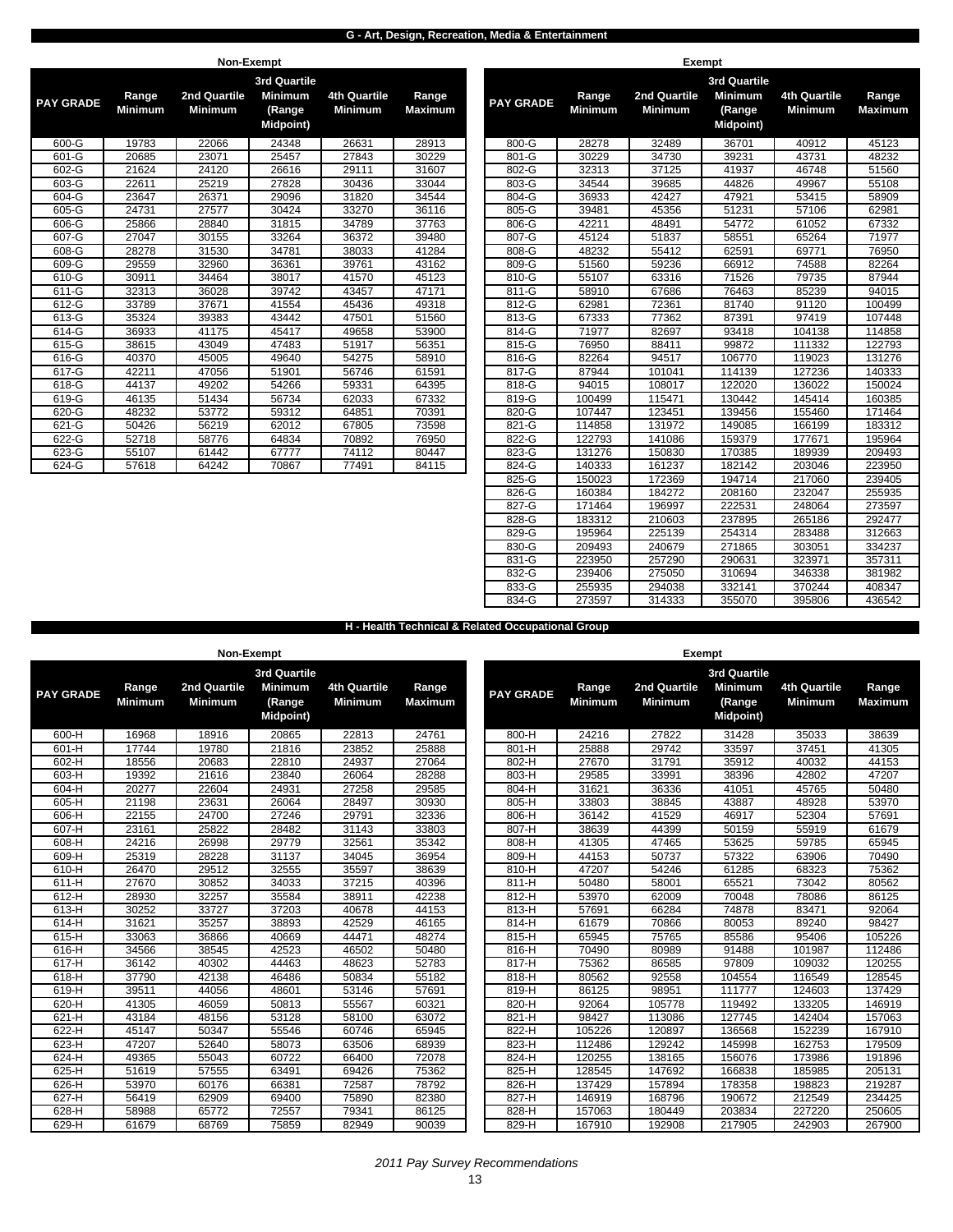### **I - Information Technology Occupational Group**

|                  |                         |                                | Non-Exempt                                                          |                                       |                         |                  |                         |                                | <b>Exempt</b>             |
|------------------|-------------------------|--------------------------------|---------------------------------------------------------------------|---------------------------------------|-------------------------|------------------|-------------------------|--------------------------------|---------------------------|
| <b>PAY GRADE</b> | Range<br><b>Minimum</b> | 2nd Quartile<br><b>Minimum</b> | <b>3rd Quartile</b><br><b>Minimum</b><br>(Range<br><b>Midpoint)</b> | <b>4th Quartile</b><br><b>Minimum</b> | Range<br><b>Maximum</b> | <b>PAY GRADE</b> | Range<br><b>Minimum</b> | 2nd Quartile<br><b>Minimum</b> | 3r <sub>c</sub><br>M<br>Μ |
| $600 - 1$        | 20034                   | 22337                          | 24640                                                               | 26943                                 | 29246                   | $800 - 1$        | 28603                   | 32857                          |                           |
| $601 - 1$        | 20943                   | 23352                          | 25761                                                               | 28170                                 | 30579                   | $801 - 1$        | 30579                   | 35130                          |                           |
| $602 - 1$        | 21901                   | 24419                          | 26937                                                               | 29455                                 | 31973                   | $802 - 1$        | 32688                   | 37557                          |                           |
| $603 - 1$        | 22907                   | 25537                          | 28167                                                               | 30797                                 | 33427                   | $803 - 1$        | 34942                   | 40148                          |                           |
| $604 - 1$        | 23949                   | 26697                          | 29446                                                               | 32194                                 | 34942                   | $804 - 1$        | 37354                   | 42920                          |                           |
| $605 - 1$        | 25028                   | 27904                          | 30779                                                               | 33655                                 | 36530                   | $805 - 1$        | 39923                   | 45877                          |                           |
| $606 - 1$        | 26155                   | 29164                          | 32173                                                               | 35181                                 | 38190                   | $806 - 1$        | 42675                   | 49041                          |                           |
| $607 - 1$        | 27355                   | 30497                          | 33639                                                               | 36781                                 | 39923                   | $807 - 1$        | 45620                   | 52422                          |                           |
| $608 - 1$        | 28603                   | 31888                          | 35172                                                               | 38457                                 | 41741                   | $808 - 1$        | 48783                   | 56049                          |                           |
| $609 - 1$        | 29900                   | 33333                          | 36766                                                               | 40199                                 | 43632                   | 809-l            | 52164                   | 59930                          |                           |
| $610 - 1$        | 31270                   | 34858                          | 38445                                                               | 42033                                 | 45620                   | $810-I$          | 55764                   | 64069                          |                           |
| $611-I$          | 32688                   | 36442                          | 40196                                                               | 43950                                 | 47704                   | $811 -$          | 59618                   | 68496                          |                           |
| $612 -$          | 34178                   | 38105                          | 42032                                                               | 45959                                 | 49886                   | $812 - 1$        | 63739                   | 73232                          |                           |
| $613 - 1$        | 35730                   | 39839                          | 43947                                                               | 48056                                 | 52164                   | $813 -$          | 68139                   | 78287                          |                           |
| $614 - 1$        | 37354                   | 41651                          | 45947                                                               | 50244                                 | 54540                   | $814 -$          | 72829                   | 83680                          |                           |
| $615 -$          | 39051                   | 43545                          | 48038                                                               | 52532                                 | 57025                   | $815 -$          | 77847                   | 89452                          |                           |
| $616 -$          | 40820                   | 45520                          | 50219                                                               | 54919                                 | 59618                   | $816 -$          | 83228                   | 95633                          |                           |
| $617 - 1$        | 42675                   | 47590                          | 52504                                                               | 57419                                 | 62333                   | $817 -$          | 88985                   | 102244                         |                           |
| $618 - 1$        | 44614                   | 49753                          | 54892                                                               | 60030                                 | 65169                   | $818 - 1$        | 95130                   | 109307                         |                           |
| $619 - 1$        | 46650                   | 52022                          | 57395                                                               | 62767                                 | 68139                   | $819 - 1$        | 101711                  | 116864                         |                           |
| $620 - 1$        | 48783                   | 54395                          | 60006                                                               | 65618                                 | 71229                   | $820 - 1$        | 108729                  | 124927                         |                           |
| $621 - 1$        | 51013                   | 56876                          | 62739                                                               | 68602                                 | 74465                   | $821 -$          | 116231                  | 133548                         |                           |
| $622 - 1$        | 53340                   | 59467                          | 65594                                                               | 71720                                 | 77847                   | $822 - 1$        | 124266                  | 142773                         |                           |
| $623 - 1$        | 55764                   | 62173                          | 68581                                                               | 74990                                 | 81398                   | $823 - 1$        | 132847                  | 152630                         |                           |
| $624 -$          | 58309                   | 65007                          | 71705                                                               | 78403                                 | 85101                   | 824-l            | 142022                  | 163169                         |                           |
|                  |                         |                                |                                                                     |                                       |                         |                  |                         |                                |                           |

|              |                         | NON-Exempt                     |                                              |                                       |                         |                  |                         | Exempt                         |                                               |                                |                         |
|--------------|-------------------------|--------------------------------|----------------------------------------------|---------------------------------------|-------------------------|------------------|-------------------------|--------------------------------|-----------------------------------------------|--------------------------------|-------------------------|
|              |                         |                                | <b>3rd Quartile</b>                          |                                       |                         |                  |                         |                                | <b>3rd Quartile</b>                           |                                |                         |
| <b>GRADE</b> | Range<br><b>Minimum</b> | 2nd Quartile<br><b>Minimum</b> | <b>Minimum</b><br>(Range<br><b>Midpoint)</b> | <b>4th Quartile</b><br><b>Minimum</b> | Range<br><b>Maximum</b> | <b>PAY GRADE</b> | Range<br><b>Minimum</b> | 2nd Quartile<br><b>Minimum</b> | <b>Minimum</b><br>(Range<br><b>Midpoint</b> ) | 4th Quartile<br><b>Minimum</b> | Range<br><b>Maximum</b> |
| 600-l        | 20034                   | 22337                          | 24640                                        | 26943                                 | 29246                   | $800 - 1$        | 28603                   | 32857                          | 37112                                         | 41366                          | 45620                   |
| 601-l        | 20943                   | 23352                          | 25761                                        | 28170                                 | 30579                   | $801 -$          | 30579                   | 35130                          | 39681                                         | 44232                          | 48783                   |
| 602-l        | 21901                   | 24419                          | 26937                                        | 29455                                 | 31973                   | 802-l            | 32688                   | 37557                          | 42426                                         | 47295                          | 52164                   |
| 603-l        | 22907                   | 25537                          | 28167                                        | 30797                                 | 33427                   | 803-l            | 34942                   | 40148                          | 45353                                         | 50559                          | 55764                   |
| 604-l        | 23949                   | 26697                          | 29446                                        | 32194                                 | 34942                   | $804-I$          | 37354                   | 42920                          | 48486                                         | 54052                          | 59618                   |
| 605-l        | 25028                   | 27904                          | 30779                                        | 33655                                 | 36530                   | 805-l            | 39923                   | 45877                          | 51831                                         | 57785                          | 63739                   |
| $606 -$      | 26155                   | 29164                          | 32173                                        | 35181                                 | 38190                   | $806 - 1$        | 42675                   | 49041                          | 55407                                         | 61773                          | 68139                   |
| $607 - 1$    | 27355                   | 30497                          | 33639                                        | 36781                                 | 39923                   | $807 - 1$        | 45620                   | 52422                          | 59225                                         | 66027                          | 72829                   |
| $608 - 1$    | 28603                   | 31888                          | 35172                                        | 38457                                 | 41741                   | $808 - 1$        | 48783                   | 56049                          | 63315                                         | 70581                          | 77847                   |
| 609-l        | 29900                   | 33333                          | 36766                                        | 40199                                 | 43632                   | 809-l            | 52164                   | 59930                          | 67696                                         | 75462                          | 83228                   |
| 610-l        | 31270                   | 34858                          | 38445                                        | 42033                                 | 45620                   | $810 -$          | 55764                   | 64069                          | 72375                                         | 80680                          | 88985                   |
| 611-l        | 32688                   | 36442                          | 40196                                        | 43950                                 | 47704                   | $811 -$          | 59618                   | 68496                          | 77374                                         | 86252                          | 95130                   |
| 612-l        | 34178                   | 38105                          | 42032                                        | 45959                                 | 49886                   | $812 - 1$        | 63739                   | 73232                          | 82725                                         | 92218                          | 101711                  |
| $613 -$      | 35730                   | 39839                          | 43947                                        | 48056                                 | 52164                   | $813-I$          | 68139                   | 78287                          | 88434                                         | 98582                          | 108729                  |
| 614-l        | 37354                   | 41651                          | 45947                                        | 50244                                 | 54540                   | $814 -$          | 72829                   | 83680                          | 94530                                         | 105381                         | 116231                  |
| 615-l        | 39051                   | 43545                          | 48038                                        | 52532                                 | 57025                   | $815 -$          | 77847                   | 89452                          | 101057                                        | 112661                         | 124266                  |
| 616-l        | 40820                   | 45520                          | 50219                                        | 54919                                 | 59618                   | $816-I$          | 83228                   | 95633                          | 108038                                        | 120442                         | 132847                  |
| $617 -$      | 42675                   | 47590                          | 52504                                        | 57419                                 | 62333                   | $817 -$          | 88985                   | 102244                         | 115504                                        | 128763                         | 142022                  |
| 618-l        | 44614                   | 49753                          | 54892                                        | 60030                                 | 65169                   | $818 - 1$        | 95130                   | 109307                         | 123485                                        | 137662                         | 151839                  |
| 619-l        | 46650                   | 52022                          | 57395                                        | 62767                                 | 68139                   | $819 - 1$        | 101711                  | 116864                         | 132017                                        | 147170                         | 162323                  |
| 620-l        | 48783                   | 54395                          | 60006                                        | 65618                                 | 71229                   | $820 - 1$        | 108729                  | 124927                         | 141126                                        | 157324                         | 173522                  |
| $621 -$      | 51013                   | 56876                          | 62739                                        | 68602                                 | 74465                   | $821 -$          | 116231                  | 133548                         | 150864                                        | 168181                         | 185497                  |
| $622 - 1$    | 53340                   | 59467                          | 65594                                        | 71720                                 | 77847                   | $822 - 1$        | 124266                  | 142773                         | 161281                                        | 179788                         | 198295                  |
| $623 - 1$    | 55764                   | 62173                          | 68581                                        | 74990                                 | 81398                   | $823 -$          | 132847                  | 152630                         | 172413                                        | 192196                         | 211979                  |
| 624-l        | 58309                   | 65007                          | 71705                                        | 78403                                 | 85101                   | $824 - 1$        | 142022                  | 163169                         | 184315                                        | 205462                         | 226608                  |
|              |                         |                                |                                              |                                       |                         | $825 -$          | 151839                  | 174443                         | 197047                                        | 219651                         | 242255                  |
|              |                         |                                |                                              |                                       |                         | $826 -$          | 162323                  | 186487                         | 210652                                        | 234816                         | 258980                  |
|              |                         |                                |                                              |                                       |                         | $827 - 1$        | 173522                  | 199359                         | 225196                                        | 251032                         | 276869                  |
|              |                         |                                |                                              |                                       |                         | $828 - 1$        | 185497                  | 213119                         | 240740                                        | 268362                         | 295983                  |
|              |                         |                                |                                              |                                       |                         | 829-l            | 198295                  | 227824                         | 257353                                        | 286882                         | 316411                  |
|              |                         |                                |                                              |                                       |                         |                  |                         |                                |                                               |                                |                         |

**J - Labor Occupational Group**

|                  |                         | Non-Exempt                     |                                                                     |                                       |                         |                  |                         | <b>Exempt</b>                  |                           |
|------------------|-------------------------|--------------------------------|---------------------------------------------------------------------|---------------------------------------|-------------------------|------------------|-------------------------|--------------------------------|---------------------------|
| <b>PAY GRADE</b> | Range<br><b>Minimum</b> | 2nd Quartile<br><b>Minimum</b> | <b>3rd Quartile</b><br><b>Minimum</b><br>(Range<br><b>Midpoint)</b> | <b>4th Quartile</b><br><b>Minimum</b> | Range<br><b>Maximum</b> | <b>PAY GRADE</b> | Range<br><b>Minimum</b> | 2nd Quartile<br><b>Minimum</b> | 3r <sub>c</sub><br>M<br>M |
| $600 - J$        | 18951                   | 21130                          | 23310                                                               | 25489                                 | 27668                   | $800 - J$        | 27059                   | 31088                          |                           |
| $601 - J$        | 19809                   | 22088                          | 24367                                                               | 26645                                 | 28924                   | $801 - J$        | 28924                   | 33233                          |                           |
| $602 - J$        | 20717                   | 23098                          | 25480                                                               | 27861                                 | 30242                   | $802 - J$        | 30926                   | 35530                          |                           |
| $603 - J$        | 21650                   | 24143                          | 26637                                                               | 29130                                 | 31623                   | $803 - J$        | 33065                   | 37983                          |                           |
| $604 - J$        | 22632                   | 25241                          | 27849                                                               | 30458                                 | 33066                   | $804 - J$        | 35353                   | 40610                          |                           |
| $605 - J$        | 23664                   | 26391                          | 29118                                                               | 31844                                 | 34571                   | $805 - J$        | 37791                   | 43412                          |                           |
| $606 - J$        | 24746                   | 27597                          | 30448                                                               | 33298                                 | 36149                   | $806 - J$        | 40390                   | 46403                          |                           |
| $607 - J$        | 25878                   | 28856                          | 31835                                                               | 34813                                 | 37791                   | $807 - J$        | 43175                   | 49604                          |                           |
| $608-J$          | 27059                   | 30171                          | 33283                                                               | 36395                                 | 39507                   | $808 - J$        | 46159                   | 53030                          |                           |
| 609-J            | 28290                   | 31542                          | 34794                                                               | 38046                                 | 41298                   | 809-J            | 49342                   | 56685                          |                           |
| $610 - J$        | 29570                   | 32971                          | 36373                                                               | 39774                                 | 43175                   | $810 - J$        | 52737                   | 60590                          |                           |
| $611 - J$        | 30926                   | 34480                          | 38033                                                               | 41587                                 | 45140                   | $811 - J$        | 56381                   | 64775                          |                           |
| $612-J$          | 32331                   | 36049                          | 39768                                                               | 43486                                 | 47204                   | $812-J$          | 60273                   | 69245                          |                           |
| $613-J$          | 33811                   | 37694                          | 41577                                                               | 45460                                 | 49343                   | $813-J$          | 64439                   | 74030                          |                           |
| $614 - J$        | 35353                   | 39410                          | 43467                                                               | 47524                                 | 51581                   | $814 - J$        | 68891                   | 79141                          |                           |
| $615 - J$        | 36958                   | 41198                          | 45439                                                               | 49679                                 | 53919                   | $815 - J$        | 73641                   | 84600                          |                           |
| $616-J$          | 38636                   | 43072                          | 47509                                                               | 51945                                 | 56381                   | $816 - J$        | 78715                   | 90432                          |                           |
| $617 - J$        | 40390                   | 45028                          | 49667                                                               | 54305                                 | 58943                   | $817 - J$        | 84148                   | 96673                          |                           |
| $618-J$          | 42230                   | 47080                          | 51930                                                               | 56779                                 | 61629                   | $818-J$          | 89956                   | 103346                         |                           |
| $619-J$          | 44145                   | 49219                          | 54292                                                               | 59366                                 | 64439                   | $819-J$          | 96161                   | 110480                         |                           |
| $620 - J$        | 46159                   | 51463                          | 56767                                                               | 62070                                 | 67374                   | $820 - J$        | 102801                  | 118109                         |                           |
| $621 - J$        | 48261                   | 53807                          | 59353                                                               | 64899                                 | 70445                   | $821 - J$        | 109889                  | 126254                         |                           |
| $622 - J$        | 50449                   | 56247                          | 62045                                                               | 67842                                 | 73640                   | 822-J            | 117475                  | 134968                         |                           |
| $623 - J$        | 52737                   | 58799                          | 64861                                                               | 70923                                 | 76985                   | $823 - J$        | 125582                  | 144285                         |                           |
| $624-J$          | 55137                   | 61474                          | 67811                                                               | 74148                                 | 80485                   | $824 - J$        | 134250                  | 154246                         |                           |

| <b>3rd Quartile</b><br>3rd Quartile<br><b>Minimum</b><br>2nd Quartile<br><b>Minimum</b><br>4th Quartile<br>Range<br>2nd Quartile<br>4th Quartile<br>Range<br>Range<br>Range<br><b>PAY GRADE</b><br><b>GRADE</b><br><b>Minimum</b><br><b>Minimum</b><br>(Range<br><b>Maximum</b><br><b>Minimum</b><br><b>Minimum</b><br><b>Minimum</b><br>(Range<br><b>Minimum</b><br><b>Midpoint</b> )<br><b>Midpoint</b> )<br>600-J<br>18951<br>21130<br>23310<br>27668<br>$800 - J$<br>27059<br>31088<br>35118<br>39147<br>43176<br>25489<br>$601 - J$<br>24367<br>$801 - J$<br>46159<br>19809<br>22088<br>26645<br>28924<br>28924<br>33233<br>37542<br>41850<br>$602 - J$<br>20717<br>$802 - J$<br>23098<br>25480<br>27861<br>30242<br>30926<br>40135<br>44739<br>49343<br>35530<br>21650<br>24143<br>26637<br>29130<br>31623<br>$803 - J$<br>33065<br>37983<br>42902<br>47820<br>52738<br>25241<br>$804 - J$<br>22632<br>27849<br>30458<br>33066<br>35353<br>40610<br>45867<br>51124<br>56381<br>23664<br>26391<br>29118<br>31844<br>34571<br>$805 - J$<br>37791<br>43412<br>49033<br>54653<br>60274<br>24746<br>27597<br>30448<br>33298<br>36149<br>$806 - J$<br>40390<br>46403<br>52415<br>58428<br>64440<br>25878<br>28856<br>31835<br>34813<br>37791<br>$807 - J$<br>43175<br>49604<br>62462<br>68891<br>56033<br>27059<br>30171<br>33283<br>$808 - J$<br>66771<br>73642<br>36395<br>39507<br>46159<br>53030<br>59901<br>71371<br>28290<br>31542<br>34794<br>38046<br>41298<br>$809 - J$<br>49342<br>64028<br>78714<br>56685<br>29570<br>32971<br>36373<br>76295<br>39774<br>43175<br>$810 - J$<br>52737<br>60590<br>68443<br>84148<br>30926<br>41587<br>73169<br>34480<br>38033<br>45140<br>$811 - J$<br>56381<br>81562<br>89956<br>64775<br>32331<br>36049<br>39768<br>43486<br>47204<br>$812-J$<br>60273<br>78217<br>87188<br>96160<br>69245<br>37694<br>33811<br>41577<br>45460<br>49343<br>$813-J$<br>64439<br>74030<br>83620<br>93211<br>102801<br>35353<br>39410<br>43467<br>47524<br>51581<br>$814 - J$<br>68891<br>79141<br>89390<br>99640<br>109889<br>36958<br>41198<br>45439<br>49679<br>53919<br>$815 - J$<br>73641<br>95558<br>106517<br>117475<br>84600<br>43072<br>47509<br>78715<br>102149<br>125583<br>38636<br>51945<br>56381<br>$816 - J$<br>90432<br>113866<br>45028<br>134249<br>40390<br>49667<br>54305<br>58943<br>$817 - J$<br>84148<br>96673<br>109199<br>121724<br>42230<br>47080<br>51930<br>56779<br>61629<br>$818-J$<br>89956<br>103346<br>116735<br>143514<br>130125<br>49219<br>54292<br>$819 - J$<br>153438<br>44145<br>59366<br>64439<br>96161<br>110480<br>124800<br>139119<br>51463<br>$820 - J$<br>46159<br>56767<br>62070<br>67374<br>102801<br>118109<br>133417<br>148724<br>164032<br>48261<br>53807<br>59353<br>64899<br>70445<br>$821 - J$<br>126254<br>142619<br>158983<br>175348<br>109889<br>50449<br>56247<br>62045<br>67842<br>73640<br>822-J<br>117475<br>134968<br>152461<br>169954<br>187447<br>58799<br>52737<br>64861<br>70923<br>76985<br>823-J<br>125582<br>144285<br>162987<br>181690<br>200392<br>174241<br>214232<br>55137<br>61474<br>67811<br>74148<br>$824 - J$<br>134250<br>154246<br>194237<br>80485<br>207642<br>229018<br>$825 - J$<br>143514<br>164890<br>186266<br>$826 - J$<br>153437<br>176284<br>199130<br>221977<br>244823<br>$827 - J$<br>188455<br>212878<br>237300<br>261723<br>164032<br>227570<br>253680<br>279791<br>828-J<br>175348<br>201459<br>829-J<br>187447<br>215362<br>243276<br>271191<br>299105 | Non-Exempt |  |  |  |  |  | <b>Exempt</b> |  |                |
|-------------------------------------------------------------------------------------------------------------------------------------------------------------------------------------------------------------------------------------------------------------------------------------------------------------------------------------------------------------------------------------------------------------------------------------------------------------------------------------------------------------------------------------------------------------------------------------------------------------------------------------------------------------------------------------------------------------------------------------------------------------------------------------------------------------------------------------------------------------------------------------------------------------------------------------------------------------------------------------------------------------------------------------------------------------------------------------------------------------------------------------------------------------------------------------------------------------------------------------------------------------------------------------------------------------------------------------------------------------------------------------------------------------------------------------------------------------------------------------------------------------------------------------------------------------------------------------------------------------------------------------------------------------------------------------------------------------------------------------------------------------------------------------------------------------------------------------------------------------------------------------------------------------------------------------------------------------------------------------------------------------------------------------------------------------------------------------------------------------------------------------------------------------------------------------------------------------------------------------------------------------------------------------------------------------------------------------------------------------------------------------------------------------------------------------------------------------------------------------------------------------------------------------------------------------------------------------------------------------------------------------------------------------------------------------------------------------------------------------------------------------------------------------------------------------------------------------------------------------------------------------------------------------------------------------------------------------------------------------------------------------------------------------------------------------------------------------------------------------------------------------------------------------------------------------------------------------------------------------------------------------------------------------------------------------------------------------------------------------------------------------------------------------------------------------------------------------------------------|------------|--|--|--|--|--|---------------|--|----------------|
|                                                                                                                                                                                                                                                                                                                                                                                                                                                                                                                                                                                                                                                                                                                                                                                                                                                                                                                                                                                                                                                                                                                                                                                                                                                                                                                                                                                                                                                                                                                                                                                                                                                                                                                                                                                                                                                                                                                                                                                                                                                                                                                                                                                                                                                                                                                                                                                                                                                                                                                                                                                                                                                                                                                                                                                                                                                                                                                                                                                                                                                                                                                                                                                                                                                                                                                                                                                                                                                                               |            |  |  |  |  |  |               |  | <b>Maximum</b> |
|                                                                                                                                                                                                                                                                                                                                                                                                                                                                                                                                                                                                                                                                                                                                                                                                                                                                                                                                                                                                                                                                                                                                                                                                                                                                                                                                                                                                                                                                                                                                                                                                                                                                                                                                                                                                                                                                                                                                                                                                                                                                                                                                                                                                                                                                                                                                                                                                                                                                                                                                                                                                                                                                                                                                                                                                                                                                                                                                                                                                                                                                                                                                                                                                                                                                                                                                                                                                                                                                               |            |  |  |  |  |  |               |  |                |
| 603-J<br>604-J<br>$605 - J$<br>606-J<br>$607 - J$<br>$608 - J$<br>609-J<br>$610 - J$<br>$611 - J$<br>612-J<br>613-J<br>$614-J$<br>$615 - J$<br>$616 - J$<br>617-J<br>$618 - J$<br>$619 - J$<br>620-J<br>621-J<br>622-J<br>623-J<br>$624 - J$                                                                                                                                                                                                                                                                                                                                                                                                                                                                                                                                                                                                                                                                                                                                                                                                                                                                                                                                                                                                                                                                                                                                                                                                                                                                                                                                                                                                                                                                                                                                                                                                                                                                                                                                                                                                                                                                                                                                                                                                                                                                                                                                                                                                                                                                                                                                                                                                                                                                                                                                                                                                                                                                                                                                                                                                                                                                                                                                                                                                                                                                                                                                                                                                                                  |            |  |  |  |  |  |               |  |                |
|                                                                                                                                                                                                                                                                                                                                                                                                                                                                                                                                                                                                                                                                                                                                                                                                                                                                                                                                                                                                                                                                                                                                                                                                                                                                                                                                                                                                                                                                                                                                                                                                                                                                                                                                                                                                                                                                                                                                                                                                                                                                                                                                                                                                                                                                                                                                                                                                                                                                                                                                                                                                                                                                                                                                                                                                                                                                                                                                                                                                                                                                                                                                                                                                                                                                                                                                                                                                                                                                               |            |  |  |  |  |  |               |  |                |
|                                                                                                                                                                                                                                                                                                                                                                                                                                                                                                                                                                                                                                                                                                                                                                                                                                                                                                                                                                                                                                                                                                                                                                                                                                                                                                                                                                                                                                                                                                                                                                                                                                                                                                                                                                                                                                                                                                                                                                                                                                                                                                                                                                                                                                                                                                                                                                                                                                                                                                                                                                                                                                                                                                                                                                                                                                                                                                                                                                                                                                                                                                                                                                                                                                                                                                                                                                                                                                                                               |            |  |  |  |  |  |               |  |                |
|                                                                                                                                                                                                                                                                                                                                                                                                                                                                                                                                                                                                                                                                                                                                                                                                                                                                                                                                                                                                                                                                                                                                                                                                                                                                                                                                                                                                                                                                                                                                                                                                                                                                                                                                                                                                                                                                                                                                                                                                                                                                                                                                                                                                                                                                                                                                                                                                                                                                                                                                                                                                                                                                                                                                                                                                                                                                                                                                                                                                                                                                                                                                                                                                                                                                                                                                                                                                                                                                               |            |  |  |  |  |  |               |  |                |
|                                                                                                                                                                                                                                                                                                                                                                                                                                                                                                                                                                                                                                                                                                                                                                                                                                                                                                                                                                                                                                                                                                                                                                                                                                                                                                                                                                                                                                                                                                                                                                                                                                                                                                                                                                                                                                                                                                                                                                                                                                                                                                                                                                                                                                                                                                                                                                                                                                                                                                                                                                                                                                                                                                                                                                                                                                                                                                                                                                                                                                                                                                                                                                                                                                                                                                                                                                                                                                                                               |            |  |  |  |  |  |               |  |                |
|                                                                                                                                                                                                                                                                                                                                                                                                                                                                                                                                                                                                                                                                                                                                                                                                                                                                                                                                                                                                                                                                                                                                                                                                                                                                                                                                                                                                                                                                                                                                                                                                                                                                                                                                                                                                                                                                                                                                                                                                                                                                                                                                                                                                                                                                                                                                                                                                                                                                                                                                                                                                                                                                                                                                                                                                                                                                                                                                                                                                                                                                                                                                                                                                                                                                                                                                                                                                                                                                               |            |  |  |  |  |  |               |  |                |
|                                                                                                                                                                                                                                                                                                                                                                                                                                                                                                                                                                                                                                                                                                                                                                                                                                                                                                                                                                                                                                                                                                                                                                                                                                                                                                                                                                                                                                                                                                                                                                                                                                                                                                                                                                                                                                                                                                                                                                                                                                                                                                                                                                                                                                                                                                                                                                                                                                                                                                                                                                                                                                                                                                                                                                                                                                                                                                                                                                                                                                                                                                                                                                                                                                                                                                                                                                                                                                                                               |            |  |  |  |  |  |               |  |                |
|                                                                                                                                                                                                                                                                                                                                                                                                                                                                                                                                                                                                                                                                                                                                                                                                                                                                                                                                                                                                                                                                                                                                                                                                                                                                                                                                                                                                                                                                                                                                                                                                                                                                                                                                                                                                                                                                                                                                                                                                                                                                                                                                                                                                                                                                                                                                                                                                                                                                                                                                                                                                                                                                                                                                                                                                                                                                                                                                                                                                                                                                                                                                                                                                                                                                                                                                                                                                                                                                               |            |  |  |  |  |  |               |  |                |
|                                                                                                                                                                                                                                                                                                                                                                                                                                                                                                                                                                                                                                                                                                                                                                                                                                                                                                                                                                                                                                                                                                                                                                                                                                                                                                                                                                                                                                                                                                                                                                                                                                                                                                                                                                                                                                                                                                                                                                                                                                                                                                                                                                                                                                                                                                                                                                                                                                                                                                                                                                                                                                                                                                                                                                                                                                                                                                                                                                                                                                                                                                                                                                                                                                                                                                                                                                                                                                                                               |            |  |  |  |  |  |               |  |                |
|                                                                                                                                                                                                                                                                                                                                                                                                                                                                                                                                                                                                                                                                                                                                                                                                                                                                                                                                                                                                                                                                                                                                                                                                                                                                                                                                                                                                                                                                                                                                                                                                                                                                                                                                                                                                                                                                                                                                                                                                                                                                                                                                                                                                                                                                                                                                                                                                                                                                                                                                                                                                                                                                                                                                                                                                                                                                                                                                                                                                                                                                                                                                                                                                                                                                                                                                                                                                                                                                               |            |  |  |  |  |  |               |  |                |
|                                                                                                                                                                                                                                                                                                                                                                                                                                                                                                                                                                                                                                                                                                                                                                                                                                                                                                                                                                                                                                                                                                                                                                                                                                                                                                                                                                                                                                                                                                                                                                                                                                                                                                                                                                                                                                                                                                                                                                                                                                                                                                                                                                                                                                                                                                                                                                                                                                                                                                                                                                                                                                                                                                                                                                                                                                                                                                                                                                                                                                                                                                                                                                                                                                                                                                                                                                                                                                                                               |            |  |  |  |  |  |               |  |                |
|                                                                                                                                                                                                                                                                                                                                                                                                                                                                                                                                                                                                                                                                                                                                                                                                                                                                                                                                                                                                                                                                                                                                                                                                                                                                                                                                                                                                                                                                                                                                                                                                                                                                                                                                                                                                                                                                                                                                                                                                                                                                                                                                                                                                                                                                                                                                                                                                                                                                                                                                                                                                                                                                                                                                                                                                                                                                                                                                                                                                                                                                                                                                                                                                                                                                                                                                                                                                                                                                               |            |  |  |  |  |  |               |  |                |
|                                                                                                                                                                                                                                                                                                                                                                                                                                                                                                                                                                                                                                                                                                                                                                                                                                                                                                                                                                                                                                                                                                                                                                                                                                                                                                                                                                                                                                                                                                                                                                                                                                                                                                                                                                                                                                                                                                                                                                                                                                                                                                                                                                                                                                                                                                                                                                                                                                                                                                                                                                                                                                                                                                                                                                                                                                                                                                                                                                                                                                                                                                                                                                                                                                                                                                                                                                                                                                                                               |            |  |  |  |  |  |               |  |                |
|                                                                                                                                                                                                                                                                                                                                                                                                                                                                                                                                                                                                                                                                                                                                                                                                                                                                                                                                                                                                                                                                                                                                                                                                                                                                                                                                                                                                                                                                                                                                                                                                                                                                                                                                                                                                                                                                                                                                                                                                                                                                                                                                                                                                                                                                                                                                                                                                                                                                                                                                                                                                                                                                                                                                                                                                                                                                                                                                                                                                                                                                                                                                                                                                                                                                                                                                                                                                                                                                               |            |  |  |  |  |  |               |  |                |
|                                                                                                                                                                                                                                                                                                                                                                                                                                                                                                                                                                                                                                                                                                                                                                                                                                                                                                                                                                                                                                                                                                                                                                                                                                                                                                                                                                                                                                                                                                                                                                                                                                                                                                                                                                                                                                                                                                                                                                                                                                                                                                                                                                                                                                                                                                                                                                                                                                                                                                                                                                                                                                                                                                                                                                                                                                                                                                                                                                                                                                                                                                                                                                                                                                                                                                                                                                                                                                                                               |            |  |  |  |  |  |               |  |                |
|                                                                                                                                                                                                                                                                                                                                                                                                                                                                                                                                                                                                                                                                                                                                                                                                                                                                                                                                                                                                                                                                                                                                                                                                                                                                                                                                                                                                                                                                                                                                                                                                                                                                                                                                                                                                                                                                                                                                                                                                                                                                                                                                                                                                                                                                                                                                                                                                                                                                                                                                                                                                                                                                                                                                                                                                                                                                                                                                                                                                                                                                                                                                                                                                                                                                                                                                                                                                                                                                               |            |  |  |  |  |  |               |  |                |
|                                                                                                                                                                                                                                                                                                                                                                                                                                                                                                                                                                                                                                                                                                                                                                                                                                                                                                                                                                                                                                                                                                                                                                                                                                                                                                                                                                                                                                                                                                                                                                                                                                                                                                                                                                                                                                                                                                                                                                                                                                                                                                                                                                                                                                                                                                                                                                                                                                                                                                                                                                                                                                                                                                                                                                                                                                                                                                                                                                                                                                                                                                                                                                                                                                                                                                                                                                                                                                                                               |            |  |  |  |  |  |               |  |                |
|                                                                                                                                                                                                                                                                                                                                                                                                                                                                                                                                                                                                                                                                                                                                                                                                                                                                                                                                                                                                                                                                                                                                                                                                                                                                                                                                                                                                                                                                                                                                                                                                                                                                                                                                                                                                                                                                                                                                                                                                                                                                                                                                                                                                                                                                                                                                                                                                                                                                                                                                                                                                                                                                                                                                                                                                                                                                                                                                                                                                                                                                                                                                                                                                                                                                                                                                                                                                                                                                               |            |  |  |  |  |  |               |  |                |
|                                                                                                                                                                                                                                                                                                                                                                                                                                                                                                                                                                                                                                                                                                                                                                                                                                                                                                                                                                                                                                                                                                                                                                                                                                                                                                                                                                                                                                                                                                                                                                                                                                                                                                                                                                                                                                                                                                                                                                                                                                                                                                                                                                                                                                                                                                                                                                                                                                                                                                                                                                                                                                                                                                                                                                                                                                                                                                                                                                                                                                                                                                                                                                                                                                                                                                                                                                                                                                                                               |            |  |  |  |  |  |               |  |                |
|                                                                                                                                                                                                                                                                                                                                                                                                                                                                                                                                                                                                                                                                                                                                                                                                                                                                                                                                                                                                                                                                                                                                                                                                                                                                                                                                                                                                                                                                                                                                                                                                                                                                                                                                                                                                                                                                                                                                                                                                                                                                                                                                                                                                                                                                                                                                                                                                                                                                                                                                                                                                                                                                                                                                                                                                                                                                                                                                                                                                                                                                                                                                                                                                                                                                                                                                                                                                                                                                               |            |  |  |  |  |  |               |  |                |
|                                                                                                                                                                                                                                                                                                                                                                                                                                                                                                                                                                                                                                                                                                                                                                                                                                                                                                                                                                                                                                                                                                                                                                                                                                                                                                                                                                                                                                                                                                                                                                                                                                                                                                                                                                                                                                                                                                                                                                                                                                                                                                                                                                                                                                                                                                                                                                                                                                                                                                                                                                                                                                                                                                                                                                                                                                                                                                                                                                                                                                                                                                                                                                                                                                                                                                                                                                                                                                                                               |            |  |  |  |  |  |               |  |                |
|                                                                                                                                                                                                                                                                                                                                                                                                                                                                                                                                                                                                                                                                                                                                                                                                                                                                                                                                                                                                                                                                                                                                                                                                                                                                                                                                                                                                                                                                                                                                                                                                                                                                                                                                                                                                                                                                                                                                                                                                                                                                                                                                                                                                                                                                                                                                                                                                                                                                                                                                                                                                                                                                                                                                                                                                                                                                                                                                                                                                                                                                                                                                                                                                                                                                                                                                                                                                                                                                               |            |  |  |  |  |  |               |  |                |
|                                                                                                                                                                                                                                                                                                                                                                                                                                                                                                                                                                                                                                                                                                                                                                                                                                                                                                                                                                                                                                                                                                                                                                                                                                                                                                                                                                                                                                                                                                                                                                                                                                                                                                                                                                                                                                                                                                                                                                                                                                                                                                                                                                                                                                                                                                                                                                                                                                                                                                                                                                                                                                                                                                                                                                                                                                                                                                                                                                                                                                                                                                                                                                                                                                                                                                                                                                                                                                                                               |            |  |  |  |  |  |               |  |                |
|                                                                                                                                                                                                                                                                                                                                                                                                                                                                                                                                                                                                                                                                                                                                                                                                                                                                                                                                                                                                                                                                                                                                                                                                                                                                                                                                                                                                                                                                                                                                                                                                                                                                                                                                                                                                                                                                                                                                                                                                                                                                                                                                                                                                                                                                                                                                                                                                                                                                                                                                                                                                                                                                                                                                                                                                                                                                                                                                                                                                                                                                                                                                                                                                                                                                                                                                                                                                                                                                               |            |  |  |  |  |  |               |  |                |
|                                                                                                                                                                                                                                                                                                                                                                                                                                                                                                                                                                                                                                                                                                                                                                                                                                                                                                                                                                                                                                                                                                                                                                                                                                                                                                                                                                                                                                                                                                                                                                                                                                                                                                                                                                                                                                                                                                                                                                                                                                                                                                                                                                                                                                                                                                                                                                                                                                                                                                                                                                                                                                                                                                                                                                                                                                                                                                                                                                                                                                                                                                                                                                                                                                                                                                                                                                                                                                                                               |            |  |  |  |  |  |               |  |                |
|                                                                                                                                                                                                                                                                                                                                                                                                                                                                                                                                                                                                                                                                                                                                                                                                                                                                                                                                                                                                                                                                                                                                                                                                                                                                                                                                                                                                                                                                                                                                                                                                                                                                                                                                                                                                                                                                                                                                                                                                                                                                                                                                                                                                                                                                                                                                                                                                                                                                                                                                                                                                                                                                                                                                                                                                                                                                                                                                                                                                                                                                                                                                                                                                                                                                                                                                                                                                                                                                               |            |  |  |  |  |  |               |  |                |
|                                                                                                                                                                                                                                                                                                                                                                                                                                                                                                                                                                                                                                                                                                                                                                                                                                                                                                                                                                                                                                                                                                                                                                                                                                                                                                                                                                                                                                                                                                                                                                                                                                                                                                                                                                                                                                                                                                                                                                                                                                                                                                                                                                                                                                                                                                                                                                                                                                                                                                                                                                                                                                                                                                                                                                                                                                                                                                                                                                                                                                                                                                                                                                                                                                                                                                                                                                                                                                                                               |            |  |  |  |  |  |               |  |                |
|                                                                                                                                                                                                                                                                                                                                                                                                                                                                                                                                                                                                                                                                                                                                                                                                                                                                                                                                                                                                                                                                                                                                                                                                                                                                                                                                                                                                                                                                                                                                                                                                                                                                                                                                                                                                                                                                                                                                                                                                                                                                                                                                                                                                                                                                                                                                                                                                                                                                                                                                                                                                                                                                                                                                                                                                                                                                                                                                                                                                                                                                                                                                                                                                                                                                                                                                                                                                                                                                               |            |  |  |  |  |  |               |  |                |
|                                                                                                                                                                                                                                                                                                                                                                                                                                                                                                                                                                                                                                                                                                                                                                                                                                                                                                                                                                                                                                                                                                                                                                                                                                                                                                                                                                                                                                                                                                                                                                                                                                                                                                                                                                                                                                                                                                                                                                                                                                                                                                                                                                                                                                                                                                                                                                                                                                                                                                                                                                                                                                                                                                                                                                                                                                                                                                                                                                                                                                                                                                                                                                                                                                                                                                                                                                                                                                                                               |            |  |  |  |  |  |               |  |                |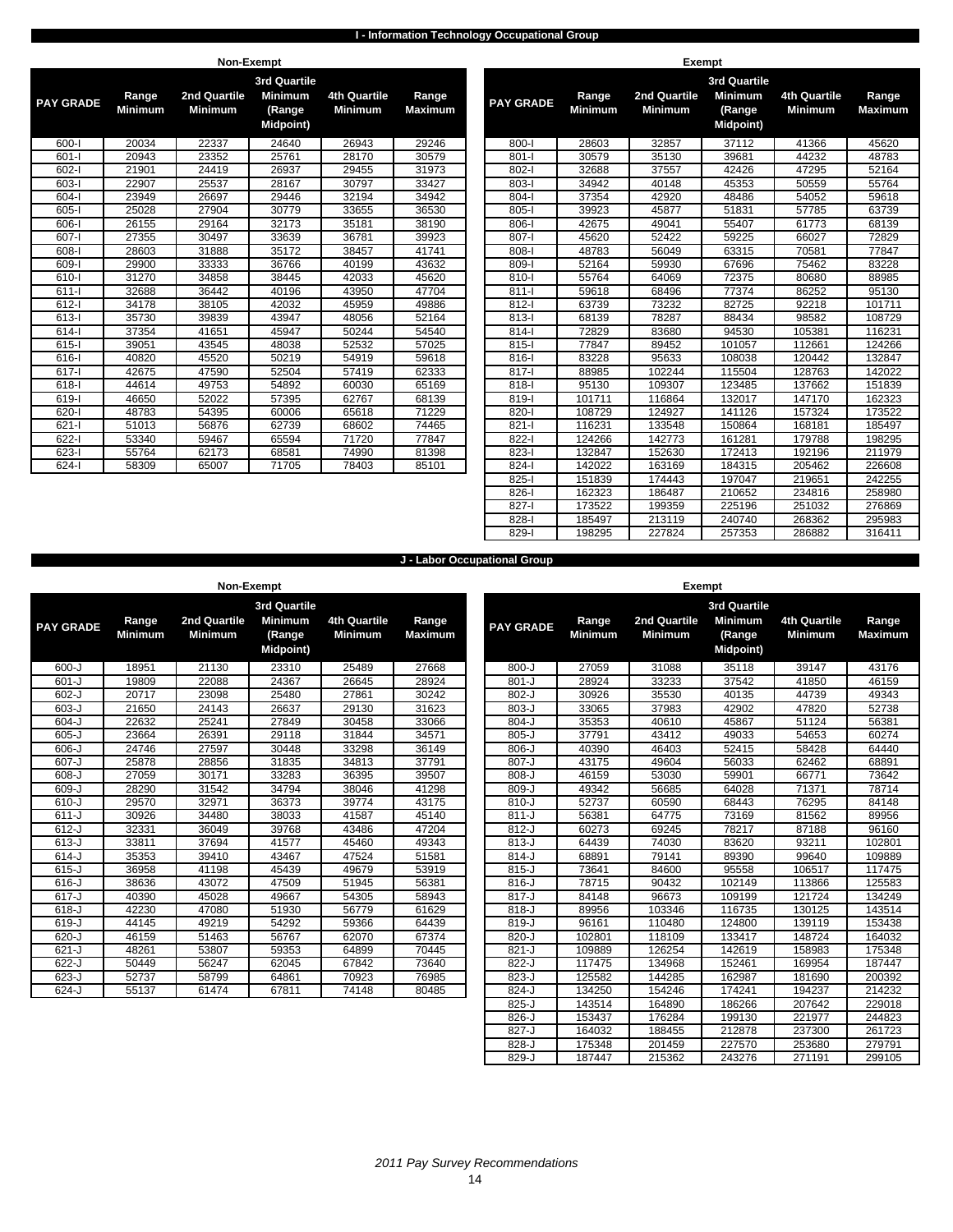### **L - Legal Occupational Group**

|                  |                         |                                | Non-Exempt                                   |                                |                         |                  |                         | Exempt                         |                                              |                                       |                        |
|------------------|-------------------------|--------------------------------|----------------------------------------------|--------------------------------|-------------------------|------------------|-------------------------|--------------------------------|----------------------------------------------|---------------------------------------|------------------------|
|                  |                         |                                | 3rd Quartile                                 |                                |                         |                  |                         |                                | 3rd Quartile                                 |                                       |                        |
| <b>PAY GRADE</b> | Range<br><b>Minimum</b> | 2nd Quartile<br><b>Minimum</b> | <b>Minimum</b><br>(Range<br><b>Midpoint)</b> | <b>4th Quartile</b><br>Minimum | Range<br><b>Maximum</b> | <b>PAY GRADE</b> | Range<br><b>Minimum</b> | 2nd Quartile<br><b>Minimum</b> | <b>Minimum</b><br>(Range<br><b>Midpoint)</b> | <b>4th Quartile</b><br><b>Minimum</b> | Range<br><b>Maximu</b> |
| 600-L            | 19302                   | 21530                          | 23758                                        | 25985                          | 28213                   | 800-L            | 27590                   | 31700                          | 35810                                        | 39920                                 | 44030                  |
| 601-L            | 20186                   | 22513                          | 24840                                        | 27167                          | 29494                   | 801-L            | 29494                   | 33887                          | 38281                                        | 42674                                 | 47067                  |
| 602-L            | 21094                   | 23530                          | 25967                                        | 28403                          | 30839                   | 802-L            | 31535                   | 36230                          | 40925                                        | 45619                                 | 50314                  |
| $603-L$          | 22053                   | 24601                          | 27149                                        | 29697                          | 32245                   | $803-L$          | 33713                   | 38732                          | 43750                                        | 48769                                 | 53787                  |
| 604-L            | 23060                   | 25723                          | 28387                                        | 31050                          | 33713                   | 804-L            | 36041                   | 41405                          | 46768                                        | 52132                                 | 57495                  |
| 605-L            | 24119                   | 26901                          | 29682                                        | 32464                          | 35245                   | 805-L            | 38530                   | 44264                          | 49998                                        | 55732                                 | 61466                  |
| 606-L            | 25225                   | 28131                          | 31037                                        | 33942                          | 36848                   | 806-L            | 41192                   | 47321                          | 53451                                        | 59580                                 | 65709                  |
| 607-L            | 26383                   | 29420                          | 32457                                        | 35493                          | 38530                   | 807-L            | 44030                   | 50582                          | 57134                                        | 63686                                 | 70238                  |
| 608-L            | 27590                   | 30763                          | 33937                                        | 37110                          | 40283                   | 808-L            | 47066                   | 54072                          | 61079                                        | 68085                                 | 75091                  |
| 609-L            | 28847                   | 32164                          | 35480                                        | 38797                          | 42113                   | 809-L            | 50314                   | 57806                          | 65298                                        | 72789                                 | 80281                  |
| 610-L            | 30154                   | 33623                          | 37092                                        | 40561                          | 44030                   | 810-L            | 53787                   | 61795                          | 69804                                        | 77812                                 | 85820                  |
| $611-L$          | 31535                   | 35160                          | 38784                                        | 42409                          | 46033                   | $811-L$          | 57495                   | 66057                          | 74620                                        | 83182                                 | 91744                  |
| 612-L            | 32966                   | 36755                          | 40545                                        | 44334                          | 48123                   | 812-L            | 61465                   | 70618                          | 79771                                        | 88924                                 | 98077                  |
| $613-L$          | 34472                   | 38433                          | 42394                                        | 46354                          | 50315                   | 813-L            | 65709                   | 75491                          | 85272                                        | 95054                                 | 10483                  |
| 614-L            | 36041                   | 40182                          | 44323                                        | 48463                          | 52604                   | 814-L            | 70238                   | 80698                          | 91158                                        | 101618                                | 112078                 |
| 615-L            | 37683                   | 42011                          | 46339                                        | 50666                          | 54994                   | 815-L            | 75092                   | 86274                          | 97455                                        | 108637                                | 119818                 |
| 616-L            | 39400                   | 43924                          | 48447                                        | 52971                          | 57494                   | 816-L            | 80281                   | 92237                          | 104194                                       | 116150                                | 12810                  |
| 617-L            | 41192                   | 45921                          | 50651                                        | 55380                          | 60109                   | 817-L            | 85820                   | 98604                          | 111388                                       | 124172                                | 13695                  |
| 618-L            | 43059                   | 48006                          | 52953                                        | 57900                          | 62847                   | 818-L            | 91744                   | 105412                         | 119079                                       | 132747                                | 146414                 |
| 619-L            | 45025                   | 50196                          | 55367                                        | 60538                          | 65709                   | 819-L            | 98078                   | 112691                         | 127305                                       | 141918                                | 15653                  |
| 620-L            | 47066                   | 52473                          | 57880                                        | 63287                          | 68694                   | 820-L            | 104835                  | 120460                         | 136084                                       | 151709                                | 16733                  |
| 621-L            | 49206                   | 54859                          | 60513                                        | 66166                          | 71819                   | 821-L            | 112078                  | 128779                         | 145480                                       | 162180                                | 17888                  |
| 622-L            | 51447                   | 57358                          | 63270                                        | 69181                          | 75092                   | 822-L            | 119818                  | 137670                         | 155523                                       | 173375                                | 19122                  |
| $623-L$          | 53787                   | 59968                          | 66149                                        | 72330                          | 78511                   | 823-L            | 128107                  | 147188                         | 166269                                       | 185350                                | 20443                  |
| 624-L            | 56226                   | 62691                          | 69155                                        | 75620                          | 82084                   | 824-L            | 136956                  | 157353                         | 177750                                       | 198147                                | 21854                  |
| 625-L            | 58789                   | 65546                          | 72304                                        | 79061                          | 85818                   | 825-L            | 146413                  | 168216                         | 190020                                       | 211823                                | 23362                  |
| 626-L            | 61465                   | 68530                          | 75595                                        | 82659                          | 89724                   | 826-L            | 156531                  | 179837                         | 203143                                       | 226449                                | 24975                  |
| $627-L$          | 64265                   | 71651                          | 79036                                        | 86422                          | 93807                   | 827-L            | 167333                  | 192251                         | 217168                                       | 242086                                | 26700                  |

| <b>GRADE</b> | Range<br><b>Minimum</b> | <b>2nd Quartile</b><br><b>Minimum</b> | <b>3rd Quartile</b><br><b>Minimum</b><br>(Range<br><b>Midpoint)</b> | <b>4th Quartile</b><br><b>Minimum</b> | Range<br><b>Maximum</b> | <b>PAY GRADE</b> | Range<br><b>Minimum</b> | 2nd Quartile<br><b>Minimum</b> | <b>3rd Quartile</b><br><b>Minimum</b><br>(Range<br><b>Midpoint)</b> | <b>4th Quartile</b><br><b>Minimum</b> | Range<br><b>Maximum</b> |
|--------------|-------------------------|---------------------------------------|---------------------------------------------------------------------|---------------------------------------|-------------------------|------------------|-------------------------|--------------------------------|---------------------------------------------------------------------|---------------------------------------|-------------------------|
| 600-L        | 19302                   | 21530                                 | 23758                                                               | 25985                                 | 28213                   | 800-L            | 27590                   | 31700                          | 35810                                                               | 39920                                 | 44030                   |
| 601-L        | 20186                   | 22513                                 | 24840                                                               | 27167                                 | 29494                   | $801-L$          | 29494                   | 33887                          | 38281                                                               | 42674                                 | 47067                   |
| 602-L        | 21094                   | 23530                                 | 25967                                                               | 28403                                 | 30839                   | 802-L            | 31535                   | 36230                          | 40925                                                               | 45619                                 | 50314                   |
| $603-L$      | 22053                   | 24601                                 | 27149                                                               | 29697                                 | 32245                   | 803-L            | 33713                   | 38732                          | 43750                                                               | 48769                                 | 53787                   |
| 604-L        | 23060                   | 25723                                 | 28387                                                               | 31050                                 | 33713                   | 804-L            | 36041                   | 41405                          | 46768                                                               | 52132                                 | 57495                   |
| 605-L        | 24119                   | 26901                                 | 29682                                                               | 32464                                 | 35245                   | 805-L            | 38530                   | 44264                          | 49998                                                               | 55732                                 | 61466                   |
| 606-L        | 25225                   | 28131                                 | 31037                                                               | 33942                                 | 36848                   | 806-L            | 41192                   | 47321                          | 53451                                                               | 59580                                 | 65709                   |
| $607 - L$    | 26383                   | 29420                                 | 32457                                                               | 35493                                 | 38530                   | 807-L            | 44030                   | 50582                          | 57134                                                               | 63686                                 | 70238                   |
| 608-L        | 27590                   | 30763                                 | 33937                                                               | 37110                                 | 40283                   | 808-L            | 47066                   | 54072                          | 61079                                                               | 68085                                 | 75091                   |
| 609-L        | 28847                   | 32164                                 | 35480                                                               | 38797                                 | 42113                   | 809-L            | 50314                   | 57806                          | 65298                                                               | 72789                                 | 80281                   |
| 610-L        | 30154                   | 33623                                 | 37092                                                               | 40561                                 | 44030                   | 810-L            | 53787                   | 61795                          | 69804                                                               | 77812                                 | 85820                   |
| 611-L        | 31535                   | 35160                                 | 38784                                                               | 42409                                 | 46033                   | $811-L$          | 57495                   | 66057                          | 74620                                                               | 83182                                 | 91744                   |
| $612-L$      | 32966                   | 36755                                 | 40545                                                               | 44334                                 | 48123                   | 812-L            | 61465                   | 70618                          | 79771                                                               | 88924                                 | 98077                   |
| $613-L$      | 34472                   | 38433                                 | 42394                                                               | 46354                                 | 50315                   | 813-L            | 65709                   | 75491                          | 85272                                                               | 95054                                 | 104835                  |
| $614 - L$    | 36041                   | 40182                                 | 44323                                                               | 48463                                 | 52604                   | 814-L            | 70238                   | 80698                          | 91158                                                               | 101618                                | 112078                  |
| 615-L        | 37683                   | 42011                                 | 46339                                                               | 50666                                 | 54994                   | 815-L            | 75092                   | 86274                          | 97455                                                               | 108637                                | 119818                  |
| 616-L        | 39400                   | 43924                                 | 48447                                                               | 52971                                 | 57494                   | 816-L            | 80281                   | 92237                          | 104194                                                              | 116150                                | 128106                  |
| 617-L        | 41192                   | 45921                                 | 50651                                                               | 55380                                 | 60109                   | 817-L            | 85820                   | 98604                          | 111388                                                              | 124172                                | 136956                  |
| $618-L$      | 43059                   | 48006                                 | 52953                                                               | 57900                                 | 62847                   | 818-L            | 91744                   | 105412                         | 119079                                                              | 132747                                | 146414                  |
| 619-L        | 45025                   | 50196                                 | 55367                                                               | 60538                                 | 65709                   | 819-L            | 98078                   | 112691                         | 127305                                                              | 141918                                | 156531                  |
| 620-L        | 47066                   | 52473                                 | 57880                                                               | 63287                                 | 68694                   | 820-L            | 104835                  | 120460                         | 136084                                                              | 151709                                | 167333                  |
| 621-L        | 49206                   | 54859                                 | 60513                                                               | 66166                                 | 71819                   | 821-L            | 112078                  | 128779                         | 145480                                                              | 162180                                | 178881                  |
| $622 - L$    | 51447                   | 57358                                 | 63270                                                               | 69181                                 | 75092                   | 822-L            | 119818                  | 137670                         | 155523                                                              | 173375                                | 191227                  |
| $623-L$      | 53787                   | 59968                                 | 66149                                                               | 72330                                 | 78511                   | 823-L            | 128107                  | 147188                         | 166269                                                              | 185350                                | 204431                  |
| 624-L        | 56226                   | 62691                                 | 69155                                                               | 75620                                 | 82084                   | 824-L            | 136956                  | 157353                         | 177750                                                              | 198147                                | 218544                  |
| 625-L        | 58789                   | 65546                                 | 72304                                                               | 79061                                 | 85818                   | 825-L            | 146413                  | 168216                         | 190020                                                              | 211823                                | 233626                  |
| 626-L        | 61465                   | 68530                                 | 75595                                                               | 82659                                 | 89724                   | 826-L            | 156531                  | 179837                         | 203143                                                              | 226449                                | 249755                  |
| $627 - L$    | 64265                   | 71651                                 | 79036                                                               | 86422                                 | 93807                   | 827-L            | 167333                  | 192251                         | 217168                                                              | 242086                                | 267003                  |
|              |                         |                                       |                                                                     |                                       |                         | 828-L            | 178882                  | 205523                         | 232164                                                              | 258805                                | 285446                  |
|              |                         |                                       |                                                                     |                                       |                         | 829-L            | 191227                  | 219708                         | 248189                                                              | 276670                                | 305151                  |

**N - Enforcement, Compliance, and Protective Services Occupational Group**

|                  |                         | Non-Exempt                     |                                                                     |                                       |                         |                  |                         | <b>Exempt</b>                  |                           |
|------------------|-------------------------|--------------------------------|---------------------------------------------------------------------|---------------------------------------|-------------------------|------------------|-------------------------|--------------------------------|---------------------------|
| <b>PAY GRADE</b> | Range<br><b>Minimum</b> | 2nd Quartile<br><b>Minimum</b> | <b>3rd Quartile</b><br><b>Minimum</b><br>(Range<br><b>Midpoint)</b> | <b>4th Quartile</b><br><b>Minimum</b> | Range<br><b>Maximum</b> | <b>PAY GRADE</b> | Range<br><b>Minimum</b> | 2nd Quartile<br><b>Minimum</b> | 3r <sub>c</sub><br>M<br>м |
| 600-N            | 18810                   | 20983                          | 23155                                                               | 25328                                 | 27500                   | 800-N            | 26894                   | 30900                          |                           |
| 601-N            | 19671                   | 21941                          | 24210                                                               | 26480                                 | 28749                   | 801-N            | 28749                   | 33030                          |                           |
| 602-N            | 20568                   | 22941                          | 25313                                                               | 27686                                 | 30058                   | 802-N            | 30736                   | 35312                          |                           |
| 603-N            | 21501                   | 23983                          | 26464                                                               | 28946                                 | 31427                   | 803-N            | 32857                   | 37748                          |                           |
| 604-N            | 22483                   | 25077                          | 27670                                                               | 30264                                 | 32857                   | 804-N            | 35124                   | 40351                          |                           |
| 605-N            | 23513                   | 26222                          | 28931                                                               | 31639                                 | 34348                   | 805-N            | 37548                   | 43135                          |                           |
| 606-N            | 24591                   | 27421                          | 30252                                                               | 33082                                 | 35912                   | 806-N            | 40141                   | 46113                          |                           |
| 607-N            | 25719                   | 28676                          | 31634                                                               | 34591                                 | 37548                   | 807-N            | 42917                   | 49301                          |                           |
| 608-N            | 26894                   | 29985                          | 33076                                                               | 36166                                 | 39257                   | 808-N            | 45874                   | 52701                          |                           |
| 609-N            | 28118                   | 31351                          | 34584                                                               | 37817                                 | 41050                   | 809-N            | 49038                   | 56337                          |                           |
| 610-N            | 29391                   | 32773                          | 36154                                                               | 39536                                 | 42917                   | 810-N            | 52419                   | 60224                          |                           |
| 611-N            | 30736                   | 34269                          | 37802                                                               | 41335                                 | 44868                   | 811-N            | 56031                   | 64376                          |                           |
| $612-N$          | 32130                   | 35824                          | 39517                                                               | 43211                                 | 46904                   | $812-N$          | 59897                   | 68820                          |                           |
| 613-N            | 33597                   | 37457                          | 41318                                                               | 45178                                 | 49038                   | 813-N            | 64030                   | 73569                          |                           |
| 614-N            | 35124                   | 39160                          | 43196                                                               | 47232                                 | 51268                   | 814-N            | 68454                   | 78650                          |                           |
| 615-N            | 36724                   | 40942                          | 45160                                                               | 49377                                 | 53595                   | 815-N            | 73181                   | 84080                          |                           |
| 616-N            | 38396                   | 42805                          | 47214                                                               | 51622                                 | 56031                   | 816-N            | 78235                   | 89888                          |                           |
| 617-N            | 40141                   | 44750                          | 49359                                                               | 53967                                 | 58576                   | 817-N            | 83640                   | 96096                          |                           |
| 618-N            | 41972                   | 46790                          | 51607                                                               | 56425                                 | 61242                   | 818-N            | 89409                   | 102726                         |                           |
| 619-N            | 43887                   | 48923                          | 53959                                                               | 58994                                 | 64030                   | 819-N            | 95590                   | 109825                         |                           |
| 620-N            | 45874                   | 51143                          | 56413                                                               | 61682                                 | 66951                   | 820-N            | 102184                  | 117404                         |                           |
| 621-N            | 47959                   | 53468                          | 58976                                                               | 64485                                 | 69993                   | 821-N            | 109238                  | 125512                         |                           |
| 622-N            | 50140                   | 55900                          | 61661                                                               | 67421                                 | 73181                   | 822-N            | 116776                  | 134174                         |                           |
| 623-N            | 52419                   | 58443                          | 64467                                                               | 70490                                 | 76514                   | 823-N            | 124848                  | 143446                         |                           |
| 624-N            | 54795                   | 61094                          | 67394                                                               | 73693                                 | 79992                   | 824-N            | 133465                  | 153348                         |                           |

| $11011$ $-00111$ pt |                         |                                       |                                                                     |                                       |                         |                  |                         | $-$                            |                                                                     |                                       |                         |
|---------------------|-------------------------|---------------------------------------|---------------------------------------------------------------------|---------------------------------------|-------------------------|------------------|-------------------------|--------------------------------|---------------------------------------------------------------------|---------------------------------------|-------------------------|
| Y GRADE             | Range<br><b>Minimum</b> | <b>2nd Quartile</b><br><b>Minimum</b> | <b>3rd Quartile</b><br><b>Minimum</b><br>(Range<br><b>Midpoint)</b> | <b>4th Quartile</b><br><b>Minimum</b> | Range<br><b>Maximum</b> | <b>PAY GRADE</b> | Range<br><b>Minimum</b> | 2nd Quartile<br><b>Minimum</b> | <b>3rd Quartile</b><br><b>Minimum</b><br>(Range<br><b>Midpoint)</b> | <b>4th Quartile</b><br><b>Minimum</b> | Range<br><b>Maximum</b> |
| 600-N               | 18810                   | 20983                                 | 23155                                                               | 25328                                 | 27500                   | 800-N            | 26894                   | 30900                          | 34906                                                               | 38911                                 | 42917                   |
| 601-N               | 19671                   | 21941                                 | 24210                                                               | 26480                                 | 28749                   | $801-N$          | 28749                   | 33030                          | 37312                                                               | 41593                                 | 45874                   |
| 602-N               | 20568                   | 22941                                 | 25313                                                               | 27686                                 | 30058                   | 802-N            | 30736                   | 35312                          | 39887                                                               | 44463                                 | 49038                   |
| 603-N               | 21501                   | 23983                                 | 26464                                                               | 28946                                 | 31427                   | 803-N            | 32857                   | 37748                          | 42638                                                               | 47529                                 | 52419                   |
| 604-N               | 22483                   | 25077                                 | 27670                                                               | 30264                                 | 32857                   | 804-N            | 35124                   | 40351                          | 45578                                                               | 50804                                 | 56031                   |
| 605-N               | 23513                   | 26222                                 | 28931                                                               | 31639                                 | 34348                   | 805-N            | 37548                   | 43135                          | 48723                                                               | 54310                                 | 59897                   |
| 606-N               | 24591                   | 27421                                 | 30252                                                               | 33082                                 | 35912                   | 806-N            | 40141                   | 46113                          | 52086                                                               | 58058                                 | 64030                   |
| 607-N               | 25719                   | 28676                                 | 31634                                                               | 34591                                 | 37548                   | 807-N            | 42917                   | 49301                          | 55686                                                               | 62070                                 | 68454                   |
| 608-N               | 26894                   | 29985                                 | 33076                                                               | 36166                                 | 39257                   | 808-N            | 45874                   | 52701                          | 59528                                                               | 66354                                 | 73181                   |
| 609-N               | 28118                   | 31351                                 | 34584                                                               | 37817                                 | 41050                   | 809-N            | 49038                   | 56337                          | 63637                                                               | 70936                                 | 78235                   |
| 610-N               | 29391                   | 32773                                 | 36154                                                               | 39536                                 | 42917                   | 810-N            | 52419                   | 60224                          | 68030                                                               | 75835                                 | 83640                   |
| $611 - N$           | 30736                   | 34269                                 | 37802                                                               | 41335                                 | 44868                   | 811-N            | 56031                   | 64376                          | 72720                                                               | 81065                                 | 89409                   |
| $612-N$             | 32130                   | 35824                                 | 39517                                                               | 43211                                 | 46904                   | 812-N            | 59897                   | 68820                          | 77744                                                               | 86667                                 | 95590                   |
| $613-N$             | 33597                   | 37457                                 | 41318                                                               | 45178                                 | 49038                   | $813-N$          | 64030                   | 73569                          | 83107                                                               | 92646                                 | 102184                  |
| 614-N               | 35124                   | 39160                                 | 43196                                                               | 47232                                 | 51268                   | 814-N            | 68454                   | 78650                          | 88846                                                               | 99042                                 | 109238                  |
| 615-N               | 36724                   | 40942                                 | 45160                                                               | 49377                                 | 53595                   | 815-N            | 73181                   | 84080                          | 94979                                                               | 105877                                | 116776                  |
| 616-N               | 38396                   | 42805                                 | 47214                                                               | 51622                                 | 56031                   | 816-N            | 78235                   | 89888                          | 101542                                                              | 113195                                | 124848                  |
| 617-N               | 40141                   | 44750                                 | 49359                                                               | 53967                                 | 58576                   | 817-N            | 83640                   | 96096                          | 108553                                                              | 121009                                | 133465                  |
| $618 - N$           | 41972                   | 46790                                 | 51607                                                               | 56425                                 | 61242                   | 818-N            | 89409                   | 102726                         | 116043                                                              | 129360                                | 142677                  |
| 619-N               | 43887                   | 48923                                 | 53959                                                               | 58994                                 | 64030                   | 819-N            | 95590                   | 109825                         | 124060                                                              | 138295                                | 152530                  |
| 620-N               | 45874                   | 51143                                 | 56413                                                               | 61682                                 | 66951                   | 820-N            | 102184                  | 117404                         | 132623                                                              | 147843                                | 163062                  |
| 621-N               | 47959                   | 53468                                 | 58976                                                               | 64485                                 | 69993                   | 821-N            | 109238                  | 125512                         | 141786                                                              | 158060                                | 174334                  |
| 622-N               | 50140                   | 55900                                 | 61661                                                               | 67421                                 | 73181                   | 822-N            | 116776                  | 134174                         | 151573                                                              | 168971                                | 186369                  |
| 623-N               | 52419                   | 58443                                 | 64467                                                               | 70490                                 | 76514                   | 823-N            | 124848                  | 143446                         | 162045                                                              | 180643                                | 199241                  |
| $624-N$             | 54795                   | 61094                                 | 67394                                                               | 73693                                 | 79992                   | 824-N            | 133465                  | 153348                         | 173231                                                              | 193114                                | 212997                  |
|                     |                         |                                       |                                                                     |                                       |                         | $825-N$          | 142677                  | 163929                         | 185182                                                              | 206434                                | 227686                  |
|                     |                         |                                       |                                                                     |                                       |                         | $826-N$          | 152530                  | 175249                         | 197968                                                              | 220687                                | 243406                  |
|                     |                         |                                       |                                                                     |                                       |                         | 827-N            | 163062                  | 187348                         | 211633                                                              | 235919                                | 260204                  |
|                     |                         |                                       |                                                                     |                                       |                         | 828-N            | 174334                  | 200292                         | 226250                                                              | 252208                                | 278166                  |
|                     |                         |                                       |                                                                     |                                       |                         | 829-N            | 186369                  | 214118                         | 241867                                                              | 269615                                | 297364                  |
|                     |                         |                                       |                                                                     |                                       |                         | 830-N            | 199241                  | 228902                         | 258562                                                              | 288223                                | 317883                  |
|                     |                         |                                       |                                                                     |                                       |                         | 831-N            | 212997                  | 244703                         | 276409                                                              | 308115                                | 339821                  |
|                     |                         |                                       |                                                                     |                                       |                         | 832-N            | 227686                  | 261586                         | 295486                                                              | 329385                                | 363285                  |
|                     |                         |                                       |                                                                     |                                       |                         | 833-N            | 243406                  | 279645                         | 315884                                                              | 352122                                | 388361                  |
|                     |                         |                                       |                                                                     |                                       |                         | 834-N            | 260204                  | 298946                         | 337688                                                              | 376429                                | 415171                  |
|                     |                         |                                       |                                                                     |                                       |                         |                  |                         |                                |                                                                     |                                       |                         |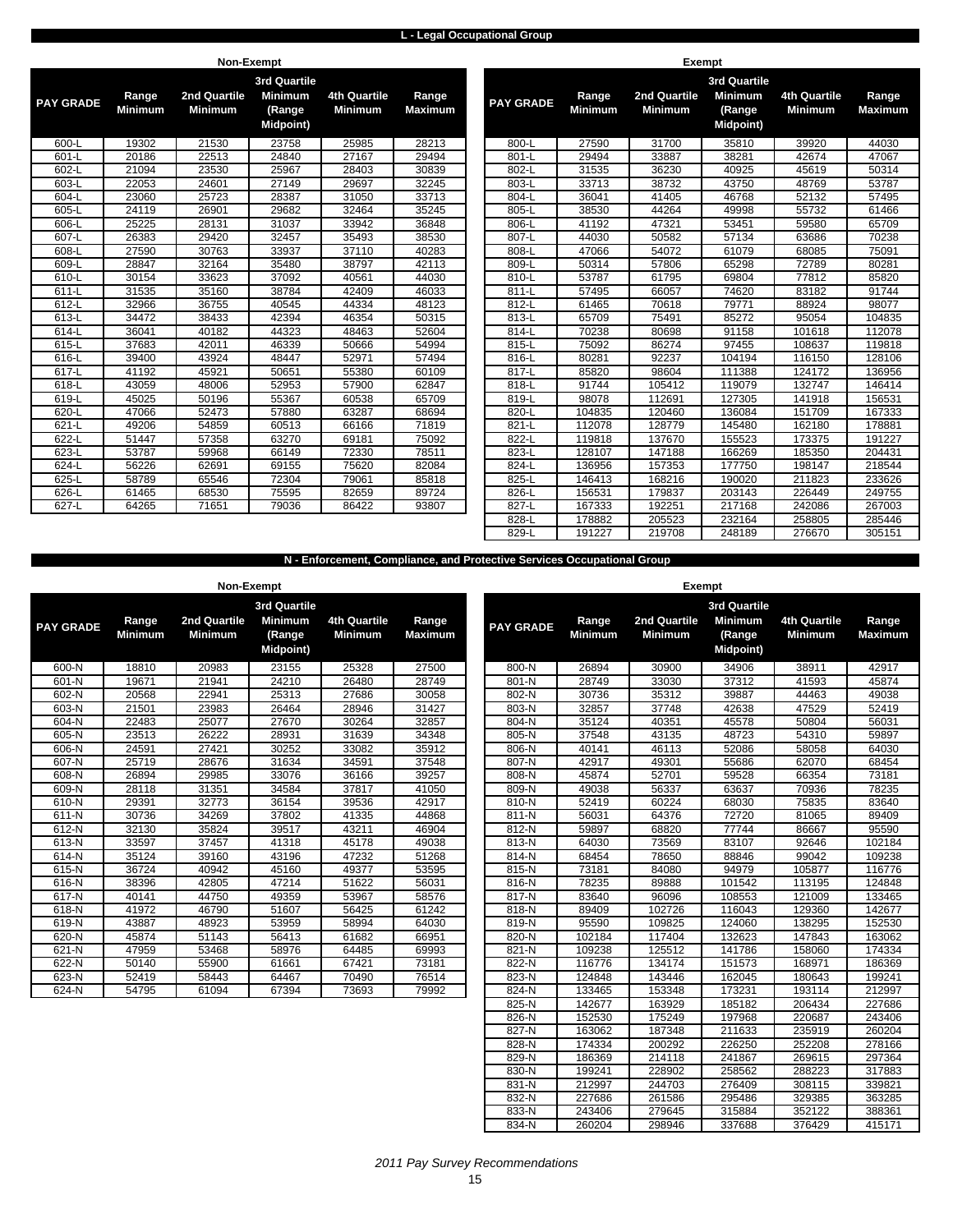### **O - Health Professional Occupational Group**

|                  |                         | Non-Exempt                     |                                                                     |                                       |                         |                  |                         |                                | <b>Exempt</b>             |
|------------------|-------------------------|--------------------------------|---------------------------------------------------------------------|---------------------------------------|-------------------------|------------------|-------------------------|--------------------------------|---------------------------|
| <b>PAY GRADE</b> | Range<br><b>Minimum</b> | 2nd Quartile<br><b>Minimum</b> | <b>3rd Quartile</b><br><b>Minimum</b><br>(Range<br><b>Midpoint)</b> | <b>4th Quartile</b><br><b>Minimum</b> | Range<br><b>Maximum</b> | <b>PAY GRADE</b> | Range<br><b>Minimum</b> | 2nd Quartile<br><b>Minimum</b> | 3r <sub>c</sub><br>M<br>M |
| 600-O            | 17650                   | 19680                          | 21711                                                               | 23741                                 | 25771                   | 800-O            | 25202                   | 28953                          |                           |
| 601-O            | 18453                   | 20576                          | 22699                                                               | 24822                                 | 26945                   | 801-O            | 26945                   | 30956                          |                           |
| 602-O            | 19294                   | 21513                          | 23731                                                               | 25950                                 | 28168                   | 802-O            | 28799                   | 33088                          |                           |
| 603-O            | 20172                   | 22490                          | 24807                                                               | 27125                                 | 29442                   | 803-O            | 30789                   | 35375                          |                           |
| 604-O            | 21099                   | 23522                          | 25944                                                               | 28367                                 | 30789                   | 804-O            | 32915                   | 37813                          |                           |
| $605 - 0$        | 22050                   | 24584                          | 27118                                                               | 29651                                 | 32185                   | 805-O            | 35189                   | 40427                          |                           |
| 606-O            | 23052                   | 25703                          | 28355                                                               | 31006                                 | 33657                   | 806-O            | 37611                   | 43210                          |                           |
| 607-O            | 24102                   | 26874                          | 29646                                                               | 32417                                 | 35189                   | 807-O            | 40207                   | 46193                          |                           |
| 608-O            | 25202                   | 28097                          | 30993                                                               | 33888                                 | 36783                   | 808-O            | 42988                   | 49385                          |                           |
| 609-O            | 26352                   | 29377                          | 32402                                                               | 35427                                 | 38452                   | 809-O            | 45954                   | 52795                          |                           |
| 610-O            | 27550                   | 30714                          | 33879                                                               | 37043                                 | 40207                   | 810-O            | 49131                   | 56442                          |                           |
| 611-O            | 28799                   | 32108                          | 35418                                                               | 38727                                 | 42036                   | 811-O            | 52505                   | 60326                          |                           |
| $612 - 0$        | 30109                   | 33570                          | 37031                                                               | 40492                                 | 43953                   | $812 - 0$        | 56139                   | 64498                          |                           |
| 613-O            | 31481                   | 35099                          | 38718                                                               | 42336                                 | 45954                   | 813-O            | 60008                   | 68944                          |                           |
| 614-O            | 32915                   | 36700                          | 40486                                                               | 44271                                 | 48056                   | 814-O            | 64148                   | 73699                          |                           |
| 615-O            | 34410                   | 38365                          | 42321                                                               | 46276                                 | 50231                   | 815-O            | 68573                   | 78785                          |                           |
| 616-O            | 35980                   | 40112                          | 44243                                                               | 48375                                 | 52506                   | 816-O            | 73320                   | 84234                          |                           |
| 617-O            | 37611                   | 41934                          | 46257                                                               | 50580                                 | 54903                   | 817-O            | 78375                   | 90046                          |                           |
| 618-O            | 39317                   | 43838                          | 48358                                                               | 52879                                 | 57399                   | 818-O            | 83788                   | 96266                          |                           |
| 619-O            | 41109                   | 45834                          | 50559                                                               | 55283                                 | 60008                   | 819-O            | 89573                   | 102910                         |                           |
| 620-O            | 42988                   | 47926                          | 52864                                                               | 57802                                 | 62740                   | 820-O            | 95753                   | 110010                         |                           |
| 621-O            | 44941                   | 50105                          | 55268                                                               | 60432                                 | 65595                   | 821-O            | 102353                  | 117596                         |                           |
| 622-O            | 46992                   | 52387                          | 57783                                                               | 63178                                 | 68573                   | 822-O            | 109423                  | 125717                         |                           |
| 623-O            | 49131                   | 54773                          | 60416                                                               | 66058                                 | 71700                   | 823-O            | 116975                  | 134393                         |                           |
| 624-O            | 51356                   | 57258                          | 63160                                                               | 69061                                 | 74963                   | 824-O            | 125058                  | 143675                         |                           |

|           |                         | NON-Exempt                     |                                       |                                       |                         |                  |                         | Exempt                         |                                              |                                |                         |
|-----------|-------------------------|--------------------------------|---------------------------------------|---------------------------------------|-------------------------|------------------|-------------------------|--------------------------------|----------------------------------------------|--------------------------------|-------------------------|
|           |                         |                                | 3rd Quartile                          |                                       |                         |                  |                         |                                | 3rd Quartile                                 |                                |                         |
| Y GRADE   | Range<br><b>Minimum</b> | 2nd Quartile<br><b>Minimum</b> | <b>Minimum</b><br>(Range<br>Midpoint) | <b>4th Quartile</b><br><b>Minimum</b> | Range<br><b>Maximum</b> | <b>PAY GRADE</b> | Range<br><b>Minimum</b> | 2nd Quartile<br><b>Minimum</b> | <b>Minimum</b><br>(Range<br><b>Midpoint)</b> | 4th Quartile<br><b>Minimum</b> | Range<br><b>Maximum</b> |
| 600-O     | 17650                   | 19680                          | 21711                                 | 23741                                 | 25771                   | 800-O            | 25202                   | 28953                          | 32704                                        | 36455                          | 40206                   |
| 601-O     | 18453                   | 20576                          | 22699                                 | 24822                                 | 26945                   | 801-O            | 26945                   | 30956                          | 34966                                        | 38977                          | 42987                   |
| $602 - 0$ | 19294                   | 21513                          | 23731                                 | 25950                                 | 28168                   | 802-O            | 28799                   | 33088                          | 37377                                        | 41665                          | 45954                   |
| $603 - 0$ | 20172                   | 22490                          | 24807                                 | 27125                                 | 29442                   | 803-O            | 30789                   | 35375                          | 39960                                        | 44546                          | 49131                   |
| 604-O     | 21099                   | 23522                          | 25944                                 | 28367                                 | 30789                   | 804-O            | 32915                   | 37813                          | 42710                                        | 47608                          | 52505                   |
| 605-O     | 22050                   | 24584                          | 27118                                 | 29651                                 | 32185                   | 805-O            | 35189                   | 40427                          | 45664                                        | 50902                          | 56139                   |
| 606-O     | 23052                   | 25703                          | 28355                                 | 31006                                 | 33657                   | 806-O            | 37611                   | 43210                          | 48810                                        | 54409                          | 60008                   |
| 607-O     | 24102                   | 26874                          | 29646                                 | 32417                                 | 35189                   | 807-O            | 40207                   | 46193                          | 52178                                        | 58164                          | 64149                   |
| $608 - O$ | 25202                   | 28097                          | 30993                                 | 33888                                 | 36783                   | 808-O            | 42988                   | 49385                          | 55781                                        | 62178                          | 68574                   |
| 609-O     | 26352                   | 29377                          | 32402                                 | 35427                                 | 38452                   | 809-O            | 45954                   | 52795                          | 59637                                        | 66478                          | 73319                   |
| 610-O     | 27550                   | 30714                          | 33879                                 | 37043                                 | 40207                   | 810-O            | 49131                   | 56442                          | 63753                                        | 71064                          | 78375                   |
| 611-O     | 28799                   | 32108                          | 35418                                 | 38727                                 | 42036                   | 811-O            | 52505                   | 60326                          | 68146                                        | 75967                          | 83787                   |
| 612-O     | 30109                   | 33570                          | 37031                                 | 40492                                 | 43953                   | 812-O            | 56139                   | 64498                          | 72856                                        | 81215                          | 89573                   |
| 613-O     | 31481                   | 35099                          | 38718                                 | 42336                                 | 45954                   | 813-O            | 60008                   | 68944                          | 77881                                        | 86817                          | 95753                   |
| $614 - 0$ | 32915                   | 36700                          | 40486                                 | 44271                                 | 48056                   | 814-O            | 64148                   | 73699                          | 83250                                        | 92801                          | 102352                  |
| $615 - 0$ | 34410                   | 38365                          | 42321                                 | 46276                                 | 50231                   | 815-O            | 68573                   | 78785                          | 88998                                        | 99210                          | 109422                  |
| 616-O     | 35980                   | 40112                          | 44243                                 | 48375                                 | 52506                   | 816-O            | 73320                   | 84234                          | 95148                                        | 106062                         | 116976                  |
| $617 - 0$ | 37611                   | 41934                          | 46257                                 | 50580                                 | 54903                   | 817-O            | 78375                   | 90046                          | 101717                                       | 113388                         | 125059                  |
| 618-O     | 39317                   | 43838                          | 48358                                 | 52879                                 | 57399                   | 818-O            | 83788                   | 96266                          | 108743                                       | 121221                         | 133698                  |
| 619-O     | 41109                   | 45834                          | 50559                                 | 55283                                 | 60008                   | 819-O            | 89573                   | 102910                         | 116246                                       | 129583                         | 142919                  |
| $620 - O$ | 42988                   | 47926                          | 52864                                 | 57802                                 | 62740                   | 820-O            | 95753                   | 110010                         | 124267                                       | 138524                         | 152781                  |
| $621 - 0$ | 44941                   | 50105                          | 55268                                 | 60432                                 | 65595                   | 821-O            | 102353                  | 117596                         | 132839                                       | 148082                         | 163325                  |
| 622-O     | 46992                   | 52387                          | 57783                                 | 63178                                 | 68573                   | 822-O            | 109423                  | 125717                         | 142011                                       | 158304                         | 174598                  |
| $623 - 0$ | 49131                   | 54773                          | 60416                                 | 66058                                 | 71700                   | 823-O            | 116975                  | 134393                         | 151812                                       | 169230                         | 186648                  |
| 624-O     | 51356                   | 57258                          | 63160                                 | 69061                                 | 74963                   | 824-O            | 125058                  | 143675                         | 162293                                       | 180910                         | 199527                  |
|           |                         |                                |                                       |                                       |                         | 825-O            | 133698                  | 153598                         | 173498                                       | 193397                         | 213297                  |
|           |                         |                                |                                       |                                       |                         | 826-O            | 142919                  | 164194                         | 185468                                       | 206743                         | 228017                  |
|           |                         |                                |                                       |                                       |                         | 827-O            | 152781                  | 175524                         | 198266                                       | 221009                         | 243751                  |
|           |                         |                                |                                       |                                       |                         | 828-O            | 163325                  | 187640                         | 211955                                       | 236270                         | 260585                  |
|           |                         |                                |                                       |                                       |                         | 829-O            | 174597                  | 200590                         | 226584                                       | 252577                         | 278570                  |
|           |                         |                                |                                       |                                       |                         | 830-O            | 186648                  | 214436                         | 242225                                       | 270013                         | 297801                  |
|           |                         |                                |                                       |                                       |                         | 831-O            | 199527                  | 229234                         | 258942                                       | 288649                         | 318356                  |
|           |                         |                                |                                       |                                       |                         | 832-O            | 213296                  | 245058                         | 276820                                       | 308582                         | 340344                  |
|           |                         |                                |                                       |                                       |                         | 833-O            | 228017                  | 261976                         | 295935                                       | 329894                         | 363853                  |
|           |                         |                                |                                       |                                       |                         |                  |                         |                                |                                              |                                |                         |

**S - General Support Services Occupational Group**

|                  |                         |                                | Non-Exempt                                                          |                                       |                         |                  |                         | <b>Exempt</b>                  |                           |
|------------------|-------------------------|--------------------------------|---------------------------------------------------------------------|---------------------------------------|-------------------------|------------------|-------------------------|--------------------------------|---------------------------|
| <b>PAY GRADE</b> | Range<br><b>Minimum</b> | 2nd Quartile<br><b>Minimum</b> | <b>3rd Quartile</b><br><b>Minimum</b><br>(Range<br><b>Midpoint)</b> | <b>4th Quartile</b><br><b>Minimum</b> | Range<br><b>Maximum</b> | <b>PAY GRADE</b> | Range<br><b>Minimum</b> | 2nd Quartile<br><b>Minimum</b> | 3r <sub>c</sub><br>M<br>Μ |
| 600-S            | 17998                   | 20074                          | 22149                                                               | 24225                                 | 26300                   | 800-S            | 25719                   | 29552                          |                           |
| $601-S$          | 18810                   | 20983                          | 23155                                                               | 25328                                 | 27500                   | $801-S$          | 27500                   | 31597                          |                           |
| 602-S            | 19671                   | 21941                          | 24210                                                               | 26480                                 | 28749                   | 802-S            | 29391                   | 33769                          |                           |
| 603-S            | 20568                   | 22941                          | 25313                                                               | 27686                                 | 30058                   | 803-S            | 31427                   | 36105                          |                           |
| $604-S$          | 21501                   | 23983                          | 26464                                                               | 28946                                 | 31427                   | $804-S$          | 33597                   | 38597                          |                           |
| 605-S            | 22483                   | 25077                          | 27670                                                               | 30264                                 | 32857                   | 805-S            | 35912                   | 41257                          |                           |
| $606-S$          | 23513                   | 26222                          | 28931                                                               | 31639                                 | 34348                   | 806-S            | 38396                   | 44108                          |                           |
| 607-S            | 24591                   | 27421                          | 30252                                                               | 33082                                 | 35912                   | 807-S            | 41050                   | 47156                          |                           |
| 608-S            | 25719                   | 28676                          | 31634                                                               | 34591                                 | 37548                   | 808-S            | 43887                   | 50414                          |                           |
| $609-S$          | 26894                   | 29985                          | 33076                                                               | 36166                                 | 39257                   | 809-S            | 46904                   | 53885                          |                           |
| 610-S            | 28118                   | 31351                          | 34584                                                               | 37817                                 | 41050                   | 810-S            | 50140                   | 57603                          |                           |
| $611-S$          | 29391                   | 32773                          | 36154                                                               | 39536                                 | 42917                   | $811-S$          | 53595                   | 61576                          |                           |
| 612-S            | 30736                   | 34269                          | 37802                                                               | 41335                                 | 44868                   | 812-S            | 57291                   | 65824                          |                           |
| 613-S            | 32130                   | 35824                          | 39517                                                               | 43211                                 | 46904                   | 813-S            | 61242                   | 70366                          |                           |
| 614-S            | 33597                   | 37457                          | 41318                                                               | 45178                                 | 49038                   | 814-S            | 65472                   | 75226                          |                           |
| 615-S            | 35124                   | 39160                          | 43196                                                               | 47232                                 | 51268                   | 815-S            | 69993                   | 80419                          |                           |
| 616-S            | 36724                   | 40942                          | 45160                                                               | 49377                                 | 53595                   | 816-S            | 74829                   | 85973                          |                           |
| 617-S            | 38396                   | 42805                          | 47214                                                               | 51622                                 | 56031                   | 817-S            | 79992                   | 91909                          |                           |
| 618-S            | 40141                   | 44750                          | 49359                                                               | 53967                                 | 58576                   | 818-S            | 85519                   | 98257                          |                           |
| 619-S            | 41972                   | 46790                          | 51607                                                               | 56425                                 | 61242                   | 819-S            | 91421                   | 105038                         |                           |
| 620-S            | 43887                   | 48923                          | 53959                                                               | 58994                                 | 64030                   | 820-S            | 97736                   | 112292                         |                           |
| $621-S$          | 45874                   | 51143                          | 56413                                                               | 61682                                 | 66951                   | 821-S            | 104487                  | 120049                         |                           |
| 622-S            | 47959                   | 53468                          | 58976                                                               | 64485                                 | 69993                   | 822-S            | 111698                  | 128339                         |                           |
| 623-S            | 50140                   | 55900                          | 61660                                                               | 67419                                 | 73179                   | 823-S            | 119406                  | 137195                         |                           |
| 624-S            | 52419                   | 58442                          | 64465                                                               | 70487                                 | 76510                   | 824-S            | 127660                  | 146676                         |                           |
|                  |                         |                                |                                                                     |                                       |                         |                  |                         |                                |                           |

| Y GRADE   | Range<br><b>Minimum</b> | 2nd Quartile<br><b>Minimum</b> | <b>3rd Quartile</b><br><b>Minimum</b><br>(Range<br><b>Midpoint)</b> | <b>4th Quartile</b><br><b>Minimum</b> | Range<br><b>Maximum</b> | <b>PAY GRADE</b> | Range<br><b>Minimum</b> | 2nd Quartile<br><b>Minimum</b> | <b>3rd Quartile</b><br><b>Minimum</b><br>(Range<br><b>Midpoint)</b> | <b>4th Quartile</b><br><b>Minimum</b> | Range<br><b>Maximum</b> |
|-----------|-------------------------|--------------------------------|---------------------------------------------------------------------|---------------------------------------|-------------------------|------------------|-------------------------|--------------------------------|---------------------------------------------------------------------|---------------------------------------|-------------------------|
| 600-S     | 17998                   | 20074                          | 22149                                                               | 24225                                 | 26300                   | 800-S            | 25719                   | 29552                          | 33385                                                               | 37217                                 | 41050                   |
| $601-S$   | 18810                   | 20983                          | 23155                                                               | 25328                                 | 27500                   | 801-S            | 27500                   | 31597                          | 35694                                                               | 39790                                 | 43887                   |
| $602-S$   | 19671                   | 21941                          | 24210                                                               | 26480                                 | 28749                   | 802-S            | 29391                   | 33769                          | 38148                                                               | 42526                                 | 46904                   |
| 603-S     | 20568                   | 22941                          | 25313                                                               | 27686                                 | 30058                   | 803-S            | 31427                   | 36105                          | 40784                                                               | 45462                                 | 50140                   |
| 604-S     | 21501                   | 23983                          | 26464                                                               | 28946                                 | 31427                   | 804-S            | 33597                   | 38597                          | 43596                                                               | 48596                                 | 53595                   |
| $605-S$   | 22483                   | 25077                          | 27670                                                               | 30264                                 | 32857                   | 805-S            | 35912                   | 41257                          | 46602                                                               | 51946                                 | 57291                   |
| 606-S     | 23513                   | 26222                          | 28931                                                               | 31639                                 | 34348                   | 806-S            | 38396                   | 44108                          | 49819                                                               | 55531                                 | 61242                   |
| 607-S     | 24591                   | 27421                          | 30252                                                               | 33082                                 | 35912                   | 807-S            | 41050                   | 47156                          | 53261                                                               | 59367                                 | 65472                   |
| $608-S$   | 25719                   | 28676                          | 31634                                                               | 34591                                 | 37548                   | 808-S            | 43887                   | 50414                          | 56940                                                               | 63467                                 | 69993                   |
| $609-S$   | 26894                   | 29985                          | 33076                                                               | 36166                                 | 39257                   | 809-S            | 46904                   | 53885                          | 60867                                                               | 67848                                 | 74829                   |
| $610-S$   | 28118                   | 31351                          | 34584                                                               | 37817                                 | 41050                   | 810-S            | 50140                   | 57603                          | 65066                                                               | 72529                                 | 79992                   |
| 611-S     | 29391                   | 32773                          | 36154                                                               | 39536                                 | 42917                   | 811-S            | 53595                   | 61576                          | 69557                                                               | 77538                                 | 85519                   |
| $612-S$   | 30736                   | 34269                          | 37802                                                               | 41335                                 | 44868                   | 812-S            | 57291                   | 65824                          | 74356                                                               | 82889                                 | 91421                   |
| $613-S$   | 32130                   | 35824                          | 39517                                                               | 43211                                 | 46904                   | 813-S            | 61242                   | 70366                          | 79489                                                               | 88613                                 | 97736                   |
| $614-S$   | 33597                   | 37457                          | 41318                                                               | 45178                                 | 49038                   | 814-S            | 65472                   | 75226                          | 84980                                                               | 94733                                 | 104487                  |
| $615-S$   | 35124                   | 39160                          | 43196                                                               | 47232                                 | 51268                   | 815-S            | 69993                   | 80419                          | 90846                                                               | 101272                                | 111698                  |
| 616-S     | 36724                   | 40942                          | 45160                                                               | 49377                                 | 53595                   | 816-S            | 74829                   | 85973                          | 97118                                                               | 108262                                | 119406                  |
| 617-S     | 38396                   | 42805                          | 47214                                                               | 51622                                 | 56031                   | 817-S            | 79992                   | 91909                          | 103826                                                              | 115743                                | 127660                  |
| 618-S     | 40141                   | 44750                          | 49359                                                               | 53967                                 | 58576                   | 818-S            | 85519                   | 98257                          | 110995                                                              | 123733                                | 136471                  |
| 619-S     | 41972                   | 46790                          | 51607                                                               | 56425                                 | 61242                   | 819-S            | 91421                   | 105038                         | 118655                                                              | 132271                                | 145888                  |
| $620 - S$ | 43887                   | 48923                          | 53959                                                               | 58994                                 | 64030                   | 820-S            | 97736                   | 112292                         | 126848                                                              | 141404                                | 155960                  |
| 621-S     | 45874                   | 51143                          | 56413                                                               | 61682                                 | 66951                   | 821-S            | 104487                  | 120049                         | 135611                                                              | 151173                                | 166735                  |
| $622 - S$ | 47959                   | 53468                          | 58976                                                               | 64485                                 | 69993                   | 822-S            | 111698                  | 128339                         | 144980                                                              | 161620                                | 178261                  |
| $623 - S$ | 50140                   | 55900                          | 61660                                                               | 67419                                 | 73179                   | 823-S            | 119406                  | 137195                         | 154985                                                              | 172774                                | 190563                  |
| 624-S     | 52419                   | 58442                          | 64465                                                               | 70487                                 | 76510                   | 824-S            | 127660                  | 146676                         | 165693                                                              | 184709                                | 203725                  |
|           |                         |                                |                                                                     |                                       |                         | 825-S            | 136471                  | 156799                         | 177128                                                              | 197456                                | 217784                  |
|           |                         |                                |                                                                     |                                       |                         | 826-S            | 145888                  | 167619                         | 189351                                                              | 211082                                | 232813                  |
|           |                         |                                |                                                                     |                                       |                         | 827-S            | 155960                  | 179191                         | 202422                                                              | 225653                                | 248884                  |
|           |                         |                                |                                                                     |                                       |                         | 828-S            | 166735                  | 191566                         | 216397                                                              | 241227                                | 266058                  |
|           |                         |                                |                                                                     |                                       |                         | 829-S            | 178261                  | 204802                         | 231343                                                              | 257883                                | 284424                  |